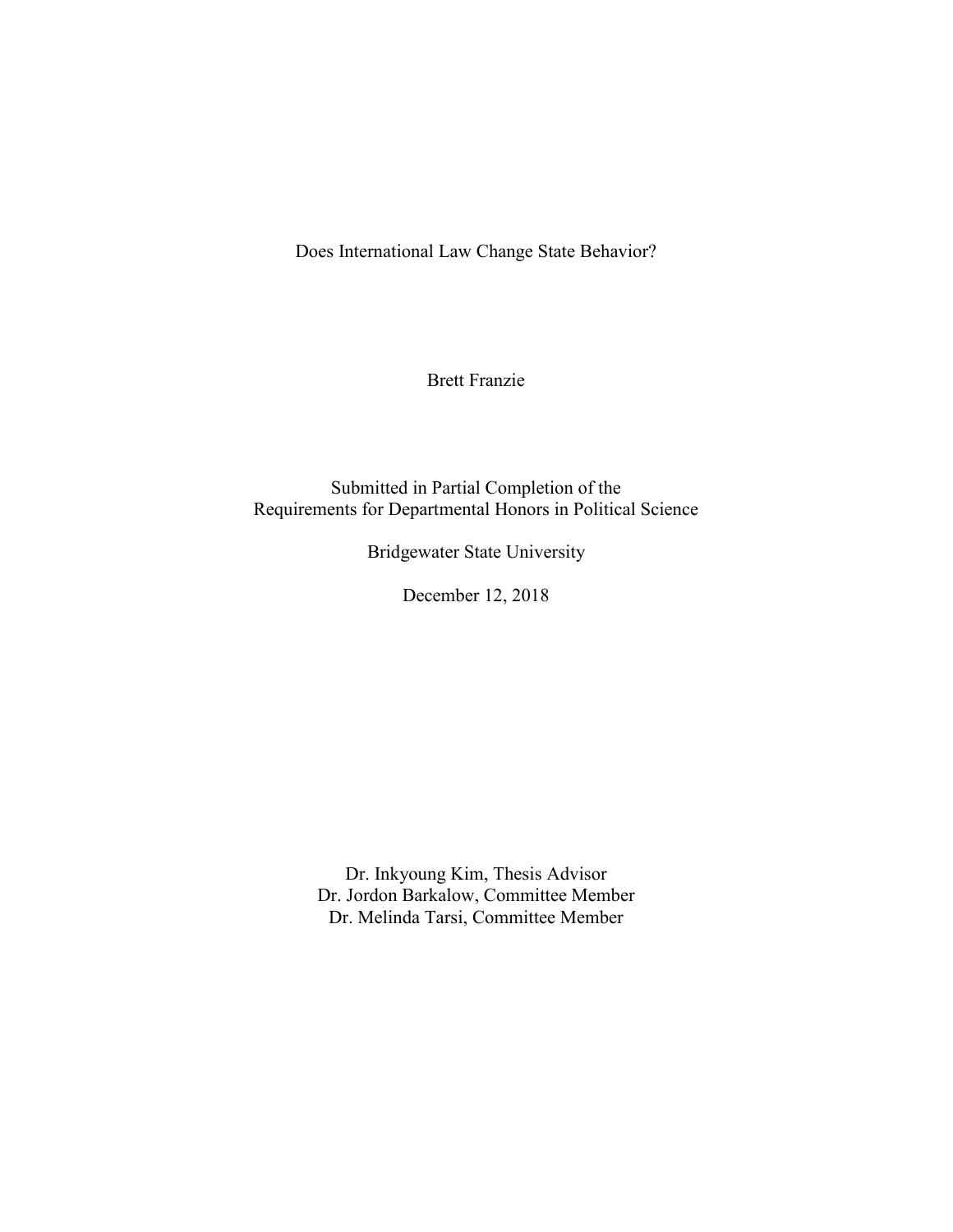# **Table of Contents**

| 1.2 Literature Review: Sovereignty Contradicts International Law7           |  |
|-----------------------------------------------------------------------------|--|
| 2.1 Treaty<br>2.2 Ratification of General Treaties and Optional Protocols19 |  |
| 3.1.3 Domestic Responses to the International Community30                   |  |
|                                                                             |  |
|                                                                             |  |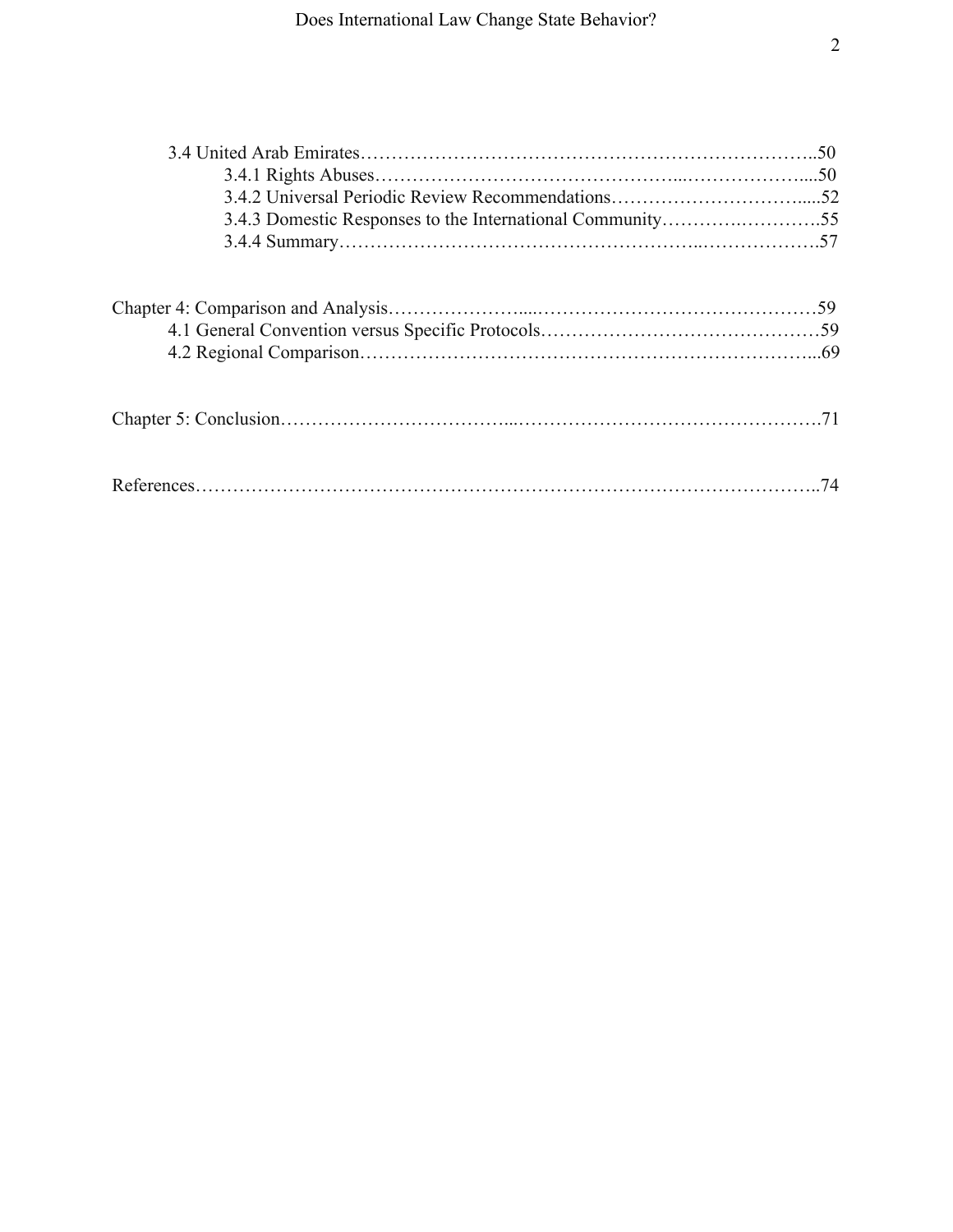#### **Abstract**

Human rights treaties are the main legal instrument used by the United Nations to advance human rights. While many treaties are ratified by the world, rights violations still happen, especially for women. The purpose of this study is to discover if states obey and follow international human rights law on women's rights and protect the rights defined in the Convention on the Elimination of All Forms of Discrimination Against Women. This analysis employed a case study methodology that compares four states: Sweden, Latvia, Libya, and the United Arab Emirates and their women's rights practices. The United Nations Universal Periodic Review process, the ratification of Optional Protocols, and treaty reservations are analyzed to reveal if international law influences state behavior. I found that international law is not a major variable that affects the behavior of a state. Rather, the culture and sovereignty of a state determine if states follow international law requirements. This scholarship is critical because it illuminated that the international community and global governance lack legitimacy and authority over individual states. This calls into question the ability of international law to protect and promote human rights as well as hold states accountable for violating human rights laws.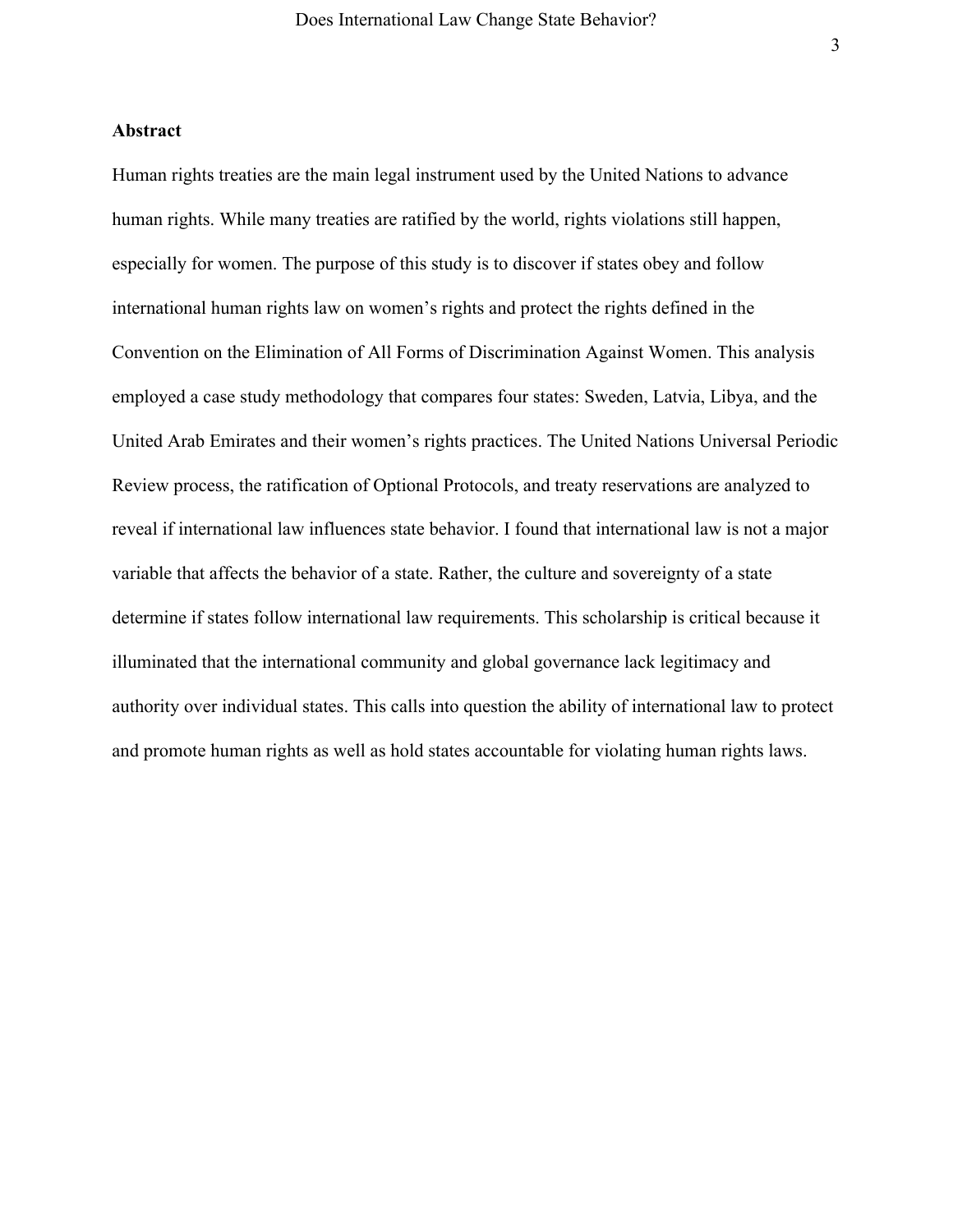# **Acknowledgements**

I would like to thank my mentor, Dr. Inkyoung Kim, for all of her help and support. She helped me get an Adrian Tinsley Program Grant which greatly enhanced this thesis, my research abilities, and above all, it made me happy. We have a strong bond over soccer and music which made us good partners for this thesis. Also, I would like to thank Dr. Melinda Tarsi and Dr. Jordon Barkalow for taking the time to be on my reading committee and help me improve my thesis. Of course, I want to thank my family, Mom, Dad, Alicia, and Grandma. Finally, I would like to thank my best friend Tyler.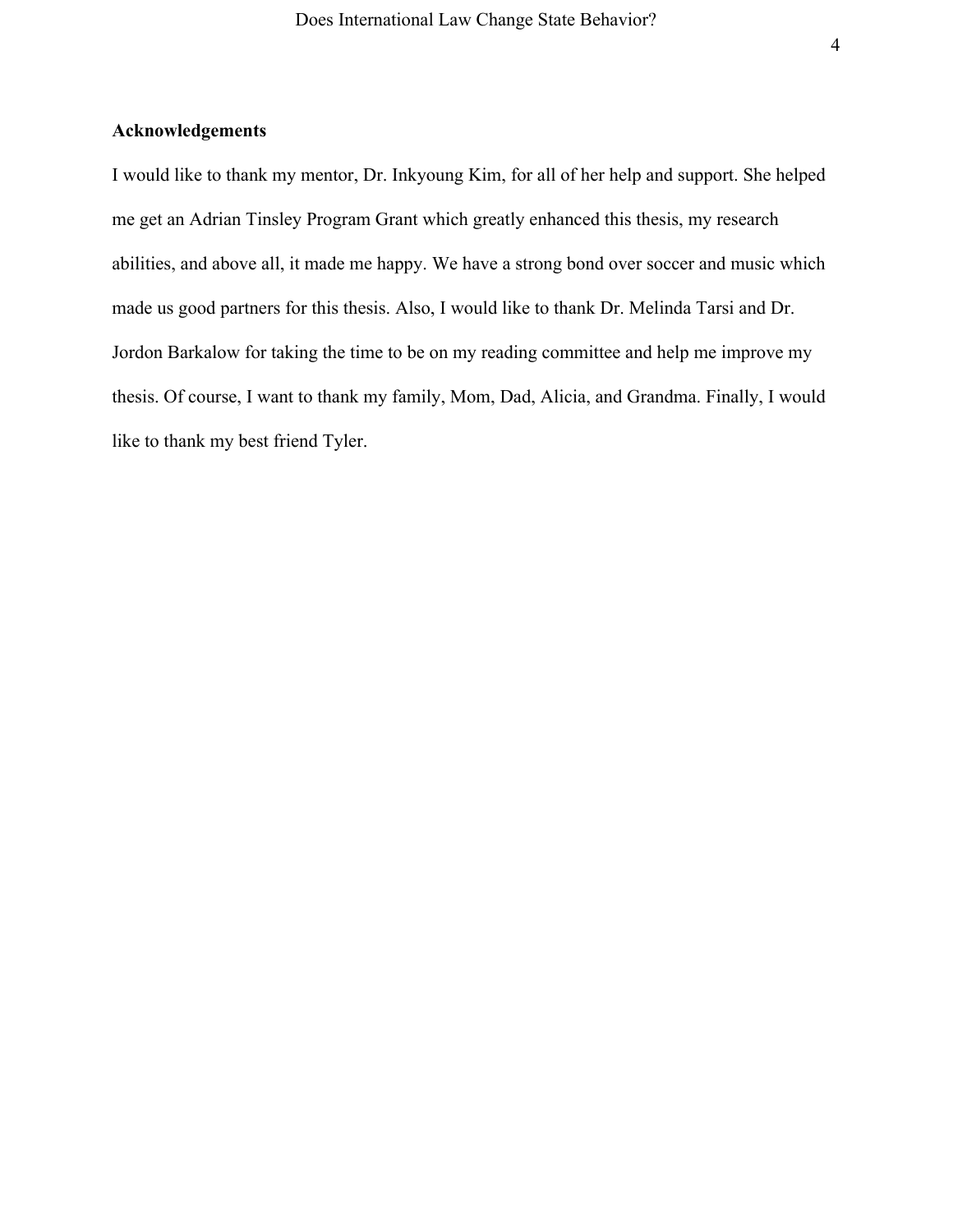# List of Abbreviations

- ASEAN Association of Southeast Asian Nations
- CAT Convention Against Torture
- CEDAW Convention on the Elimination of All Forms of Discrimination Against Women
- CoE Council of Europe
- CRC Convention on the Rights of the Child
- GNC **General National Congress**
- ICCPR International Covenant on Civil and Political Rights
- ICESCR International Covenant on Economic, Social, and Cultural Rights
- MENA Middle East and North Africa
- UAE United Arab Emirates
- UN United Nations
- UNHRC United Nations Human Rights Council
- UPR Universal Periodic Review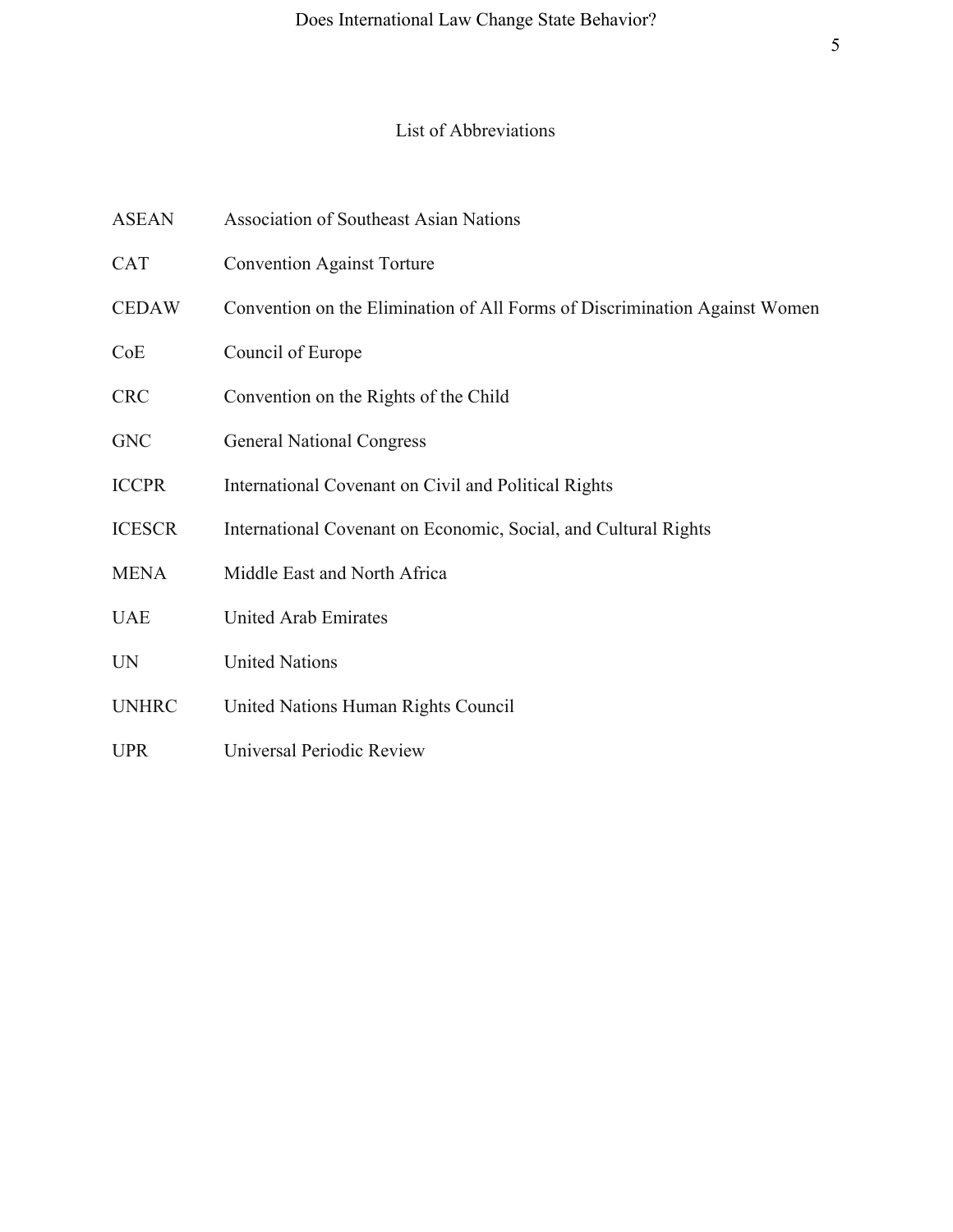#### **Chapter 1: Human Rights in International Law**

# **1.1 Introduction**

The international community promotes various areas of human rights through international treaties. Much of the treaties crafted by the United Nations (UN) receive overwhelming support from member states. Core human rights treaties like the International Covenant on Civil and Political Rights (ICCPR), the International Covenant on Economic, Social, and Cultural Rights (ICESCR), Convention on the Rights of the Child (CRC), the Convention on the Elimination of All Forms of Discrimination Against Women (CEDAW), and the Convention on the Elimination of All Forms of Racial Discrimination (CERD) have global support in the form of treaty ratifications (United Nations Office of the High Commissioner for Human Rights 2018). The ICCPR has 172 ratifications, the ICESCR has 169 ratifications, the CRC has 196 ratifications, the CEDAW has 189 ratifications, and the CERD has 179 ratifications (United Nations Office of the High Commissioner for Human Rights 2018). In spite of the popularity of these treaties, countless human rights violations still happen across the world. Cultural relativism, state sovereignty, treaty reservations, and the gap between ratification and actual compliance with treaty laws have impeded the spread and protection of human rights. The influence of international law and global governance and treaties are vital variables in international human rights law. This project focuses on the protection of women's rights and explores one question: does international law change state behavior? This research will reveal if the forces of international law and global governance is working and can solve transnational conflicts.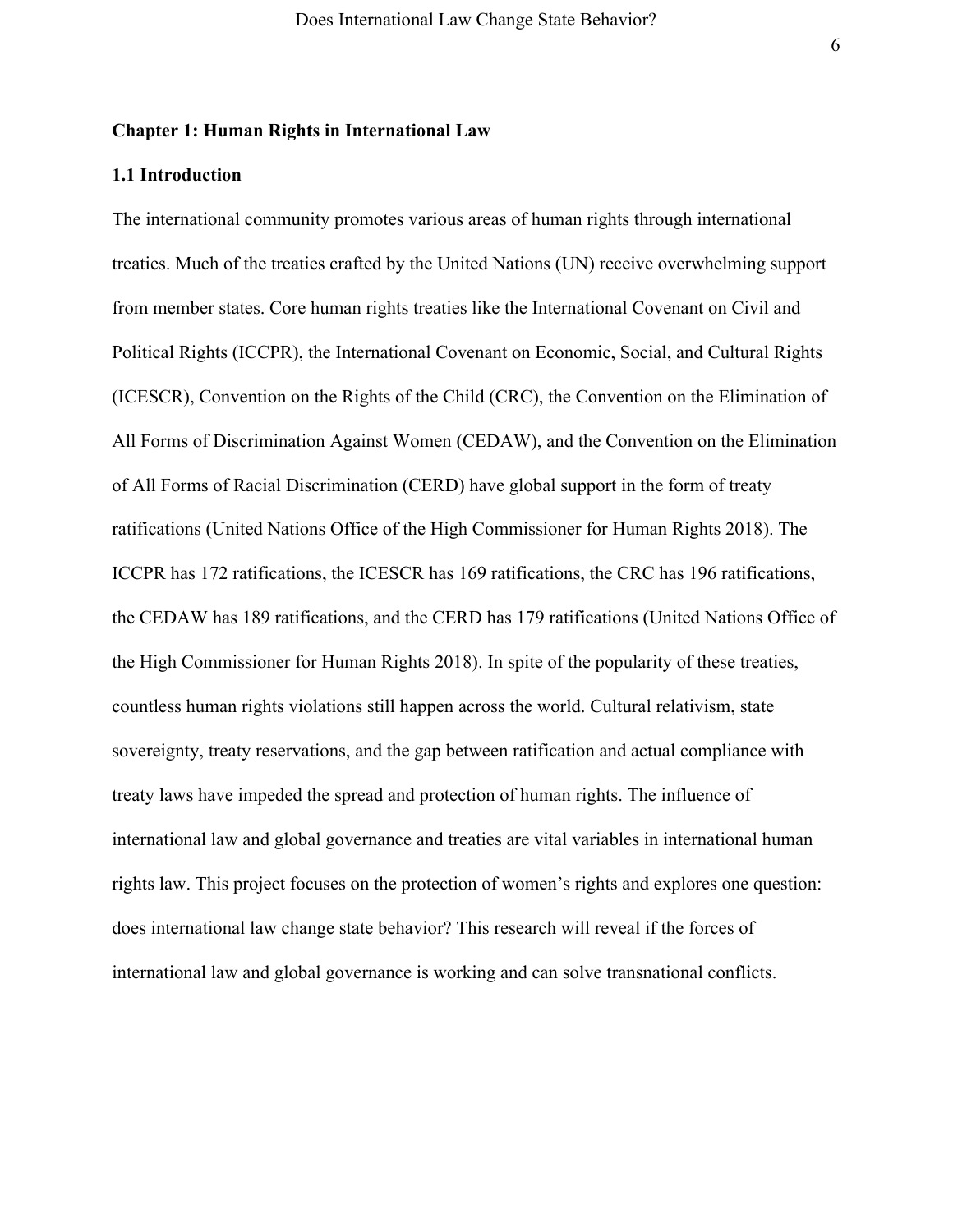# **1.2 Literature Review: Sovereignty Contradicts International Law**

The UN member states create human rights treaties that protect different areas of human rights such as civil and political rights, women's rights, and children's rights. The treaties are legally binding meaning that states that ratified the treaties must follow the treaty provisions (Murphy 2012). Some treaties have Optional Protocols which are attached to the core treaties. Optional Protocols add new enforcement procedures and human rights laws (Cole 2009). States choose whether or not they want to support a human rights treaty. There are three actions a state can take. First, states can take no action where they reject the content of the treaty and are not legally bound to it (Murphy 2012). Second, states can sign treaties which illustrates the support of states for the principles of the treaty, but the states are not legally bound by it (Murphy 2012). Lastly, states can ratify the treaty where they will be fully bound to the provisions of the treaty (Murphy 2012).

State ratification of human rights treaties can be misleading. States that ratify human rights treaties do not always follow the laws of the treaties. It is possible that a state can ratify a particular human rights treaty and continue to not protect the rights in the treaty in its domestic political practice. The gap between treaty ratifications and human rights rhetoric and actual human rights compliance has attracted many scholars.

Scholars suggested that international law has been mostly unable to change the behavior of states through treaties. States ratify human rights treaties because it is in their self interest to do so. Murphy (2012) posits that states may ratify treaties for legitimacy and global acceptance, because of fear of reciprocity from other states, and to create and sustain a positive reputation in the international system. Wotipka and Tsutsui (2008) reveal that social norms in international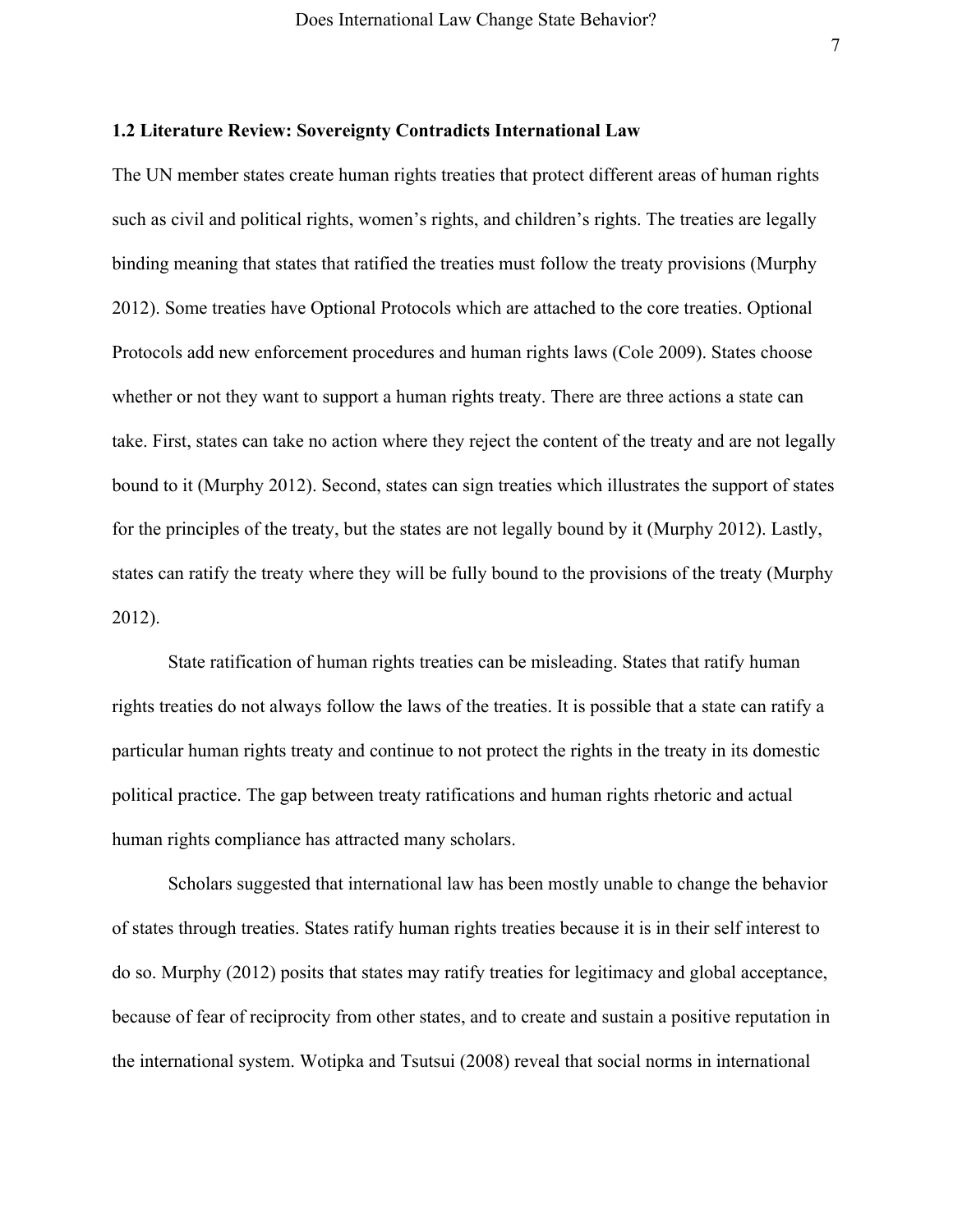treaty making are critical to explaining state ratification behavior. They conclude that states ratify treaties to gain legitimacy in the international society, obscure their poor human rights records, and comply with international law norms. In these cases, states are primarily concerned with their reputation and how they are perceived on the world stage. The big takeaway from the study is that "Among the arguments concerned with the influence of global human rights norms, we find robust support for the normative pressure and imitation arguments" (Wotipka and Tsutsui 2008, 748). In fact, "It appears that ratification by other countries within a region impacts subsequent ratification by others in that same region." (Wotipka and Tsutsui 2008, 747). In other words, states ratify treaties if other states in its region have done so as well.

Also, it is possible that states are more influenced by their domestic politics. Wang's (2016) investigation looked into the domestic realm of state ratification. Wang notes that states will ratify human rights treaties to signal a future policy plan to its domestic audience. This is done to appease domestic constituents who may be pushing for more human rights at the domestic level. In this sense, states are more swayed by internal political forces rather than international law.

Moreover, treaty reservations and cultural relativism have allowed states to not comply with international law standards. Cultural relativism is the idea that norms are relative to the culture in which they are created (Churchill 2006, 48). Jones (2017) and Davies (2014) analyze the ratification behavior of members of the Association of Southeast Asian Nations (ASEAN). Jones finds that "ASEAN states positions are generally in line positions of guarding sovereignty and cultural relativity, specific to each member state" (20). Jones' study is enlightening because he studies the nature of treaty reservations. He discovers that many of the reservations deal with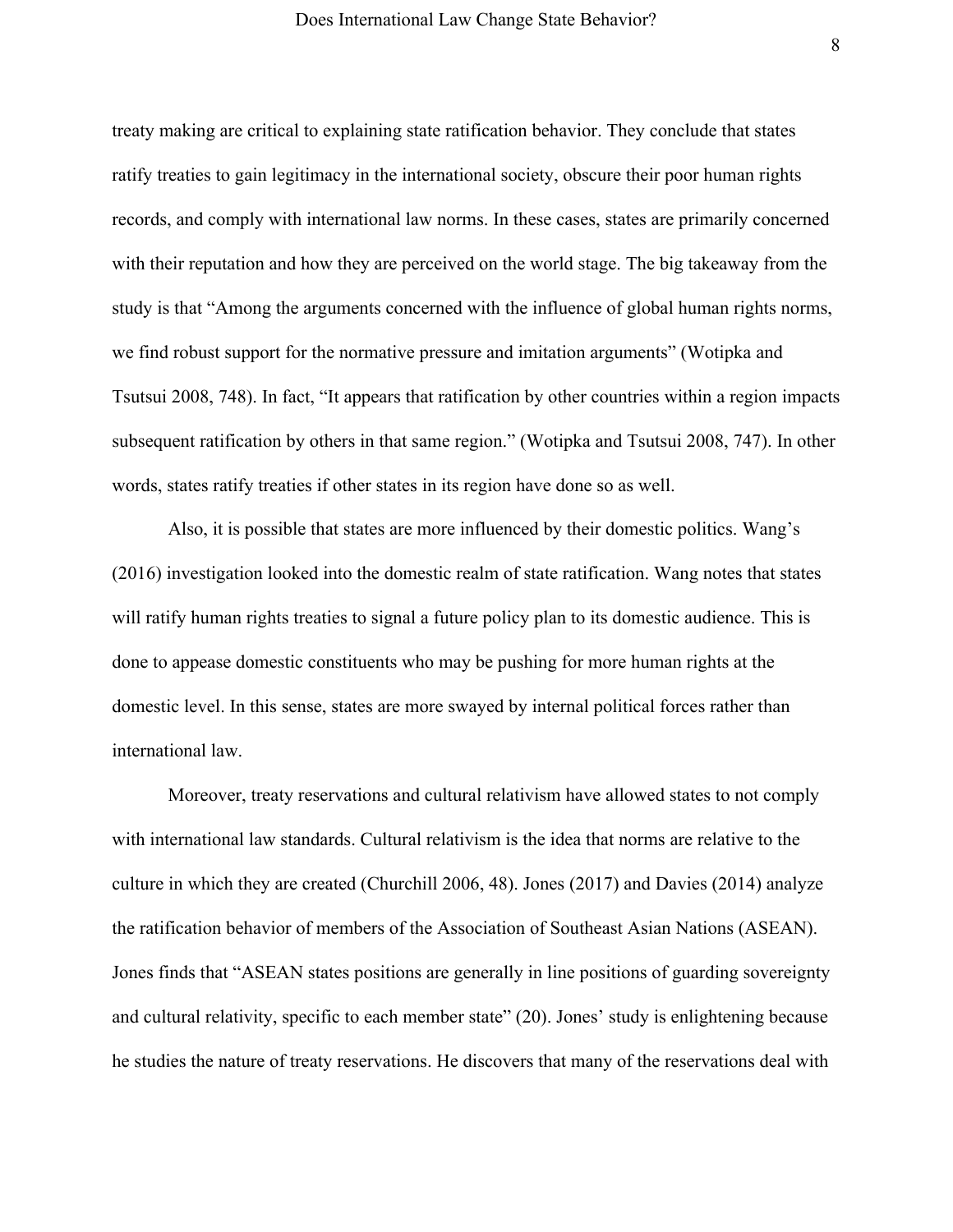claims to state sovereignty and cultural differences. Many of the cultural claims reference incompatibility with Islam. In addition, Davies (2014) studied the relationship between state ratification of human rights treaties and state compliance for ASEAN states. He observed that "despite a growing number of treaty ratifications, compliance with the standards those treaties include remains elusive" (414). Davies also highlights the contradicting nature of ASEAN states reservations. Davies and Jones both find that the reservations oppose the treaties because of culture and sovereignty. Therefore, sovereignty and cultural relativism are two threats to compliance with international law.

Also, ASEAN states are not members to the Optional Protocols and fail to submit their human rights reports on time to the UN Universal Periodic Review. Indeed, Davies reports that "the United Nations recorded an "on-time" submission rate of just 16% for all relevant Treaty Bodies" (423). This report solidifies that treaty ratification is weak at predicting the compliance of human rights treaties and improving domestic human rights practice.

Furthermore, international law fails to change state behavior because of the design of its treaties and state sovereignty. Cole (2009) explains why states ratify some human rights treaties over others. Cole portrays that states are more likely to ratify treaties with weak enforcement mechanisms than treaties with strong enforcement mechanisms. Cole asserts that most human rights treaties have weak measures to address state accountability. Weak enforcement mechanisms are contained within the standard human rights treaties, while the strict mechanisms are in the Optional Protocols to treaties. The Optional Protocols are strict because they implement an individual petition system which gives people the power to challenge their state over a human rights abuse. Treaties are enforced through human rights reports sent to the United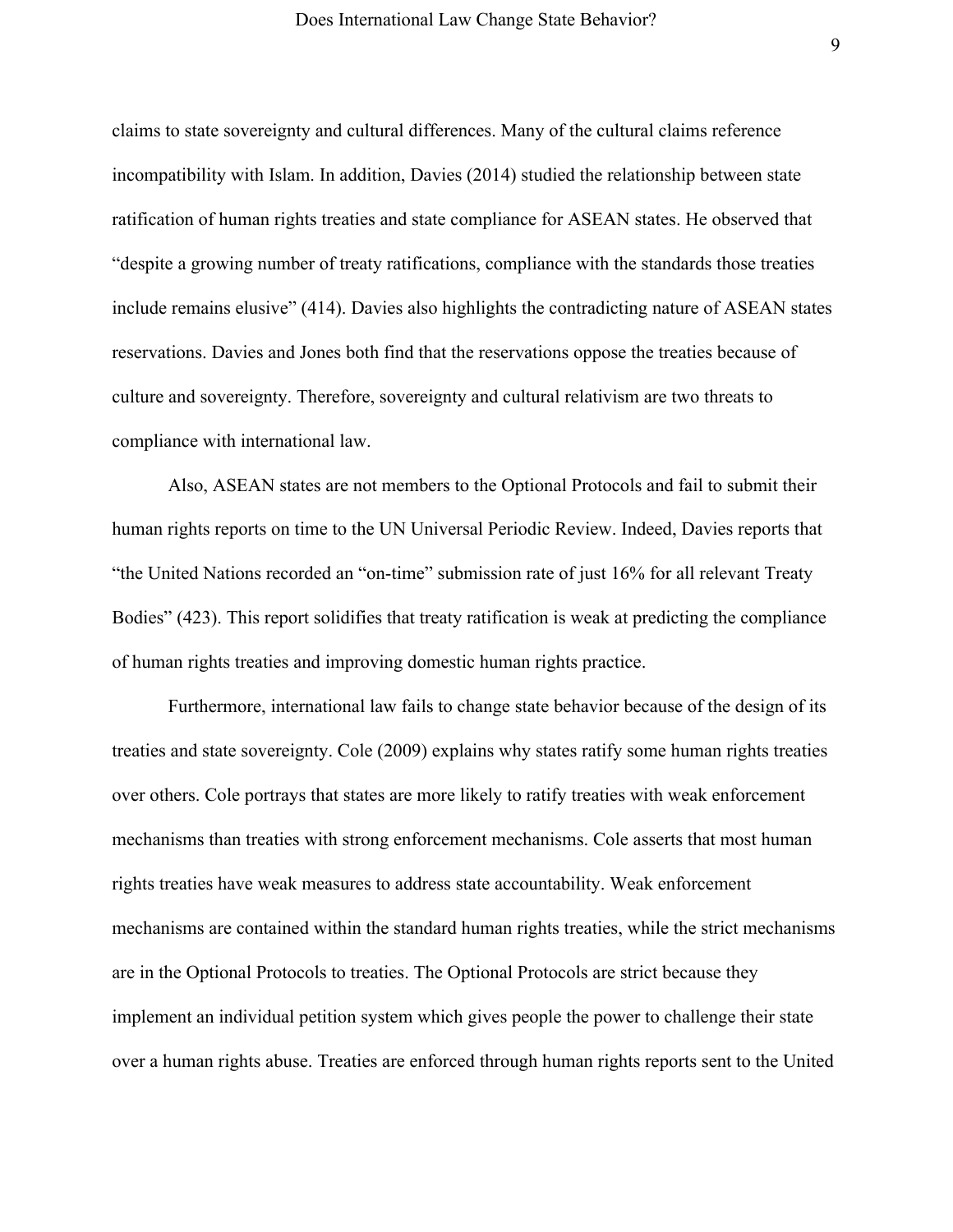Nations Universal Periodic Review. The reports are reviewed by the United Nations and they suggest what a state has to do to improve its human rights standings according to international law standards. Since the United Nations can only make recommendations that are fully dependent on the state to be implemented, the accountability measures for breaking the rules of a human rights treaty are weak. A state can make no significant changes to its human rights practices and face no severe punishment. The study revealed that the individual petition system was used the most out of the other monitoring systems and that "The state-to-state complaint mechanism has never been invoked, presumably because of the generalized sovereignty costs involved" (581). Cole's major finding is that the austerity of the enforcement mechanism of a treaty is significant and a predictor of state ratification.

To the contrary, Nielsen and Simmons (2015) state that ratification of human rights treaties is not done entirely out of self interest. They looked for empirical evidence that illustrates if states receive tangible and intangible rewards for ratifying human rights treaties. They define tangible goods as trade deals, increases in foreign aid, and more foreign direct investment. Intangible goods are praise from other governments and organizations, feeling accepted by the international community, avoidance of criticism, and gaining legitimacy. This analysis highlighted that states receive no tangible and intangible goods when they are ratifiers of human rights treaties. Also, the European Union and the United States did not praise or accept states for their ratification of human rights treaties. Nielsen and Simmons write, "Nor is there much evidence that states regularly receive intangible rewards for human rights treaty ratification. Resulting praise from the European Union is weak at best. The US State Department utterly ignores treaty ratification in its public statements" (206). There was also no evidence of praise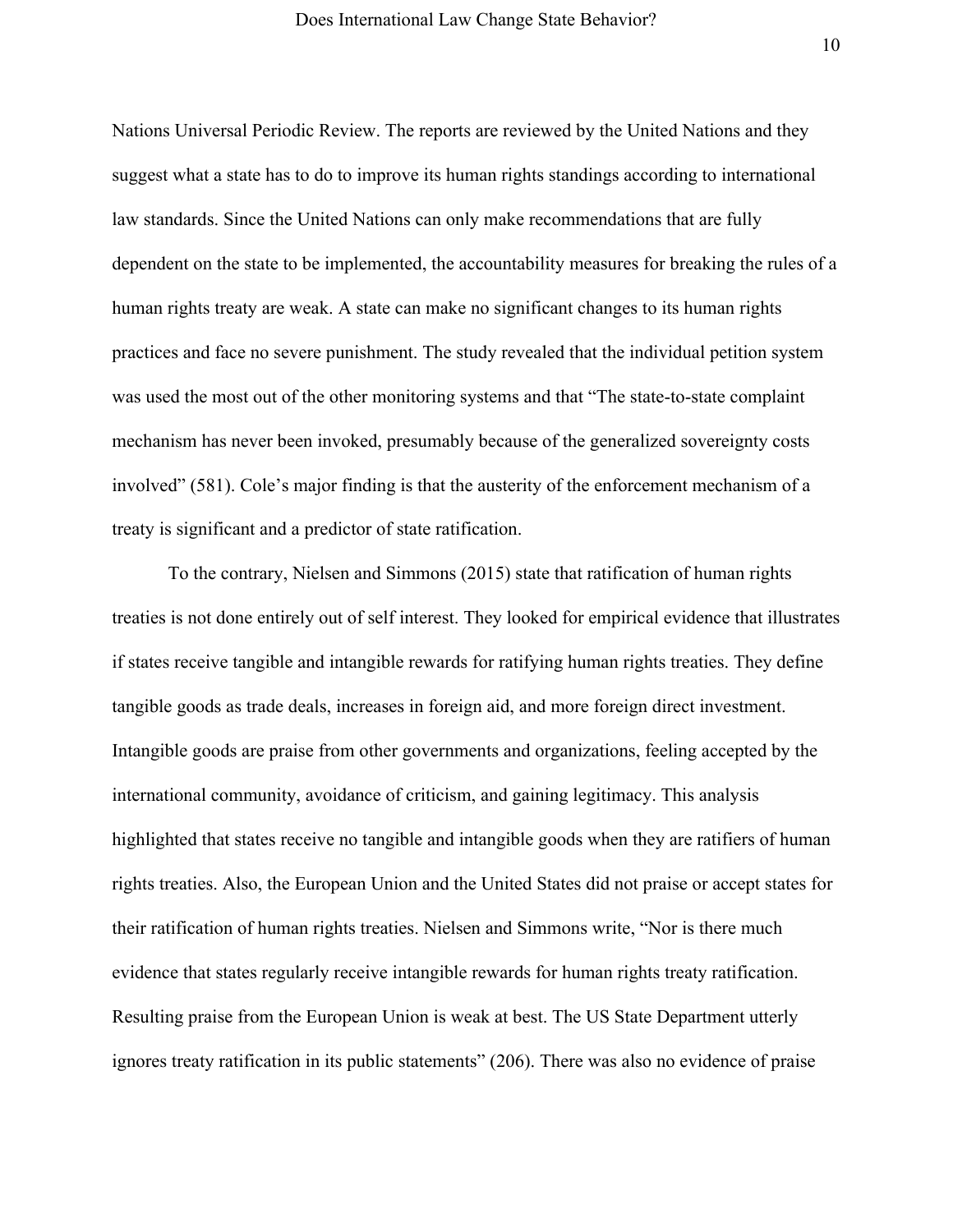from nongovernmental organizations like Amnesty International (Nielsen and Simmons 2015). Furthermore, there were no economic benefits for ratifying treaties. Foreign aid, investment, and trade deals did not increase because of the ratification status of a state. In fact, state officials from Germany and Norway explained that foreign aid was not dependent on the ratification status of a state and even noted that the actual compliance and practice of human rights mattered more (Nielsen and Simmons 2015). Overall, economic benefits and intangible goods do not increase for states that ratified human rights treaties.

The scholarship on state compliance with international law and treaties presents the UN human rights regime as ineffective and that states do not follow the norms of international law. While the previous literature focused primarily on compliance with human rights treaties, the process of international legal norms being passed down from international law institutions to state policies has not been studied to the same extent. This thesis augments the past studies by analyzing state compliance with the UN human rights regime.

#### **1.3 Methodology**

This research tests two hypotheses. First, western democracies are more responsive and compliant to international law standards and requirements than non-western regions. This hypothesis addresses the argument of cultural relativism which was observed in the works of Davies (2014) and Jones (2017). Second, states ratified to additional and specific protocols are more responsive and compliant to international law than states that have only adopted general conventions. This hypothesis addresses the impact of the strict enforcement mechanisms highlighted by Cole (2009). Ultimately, this methodology can identify if differences in regions,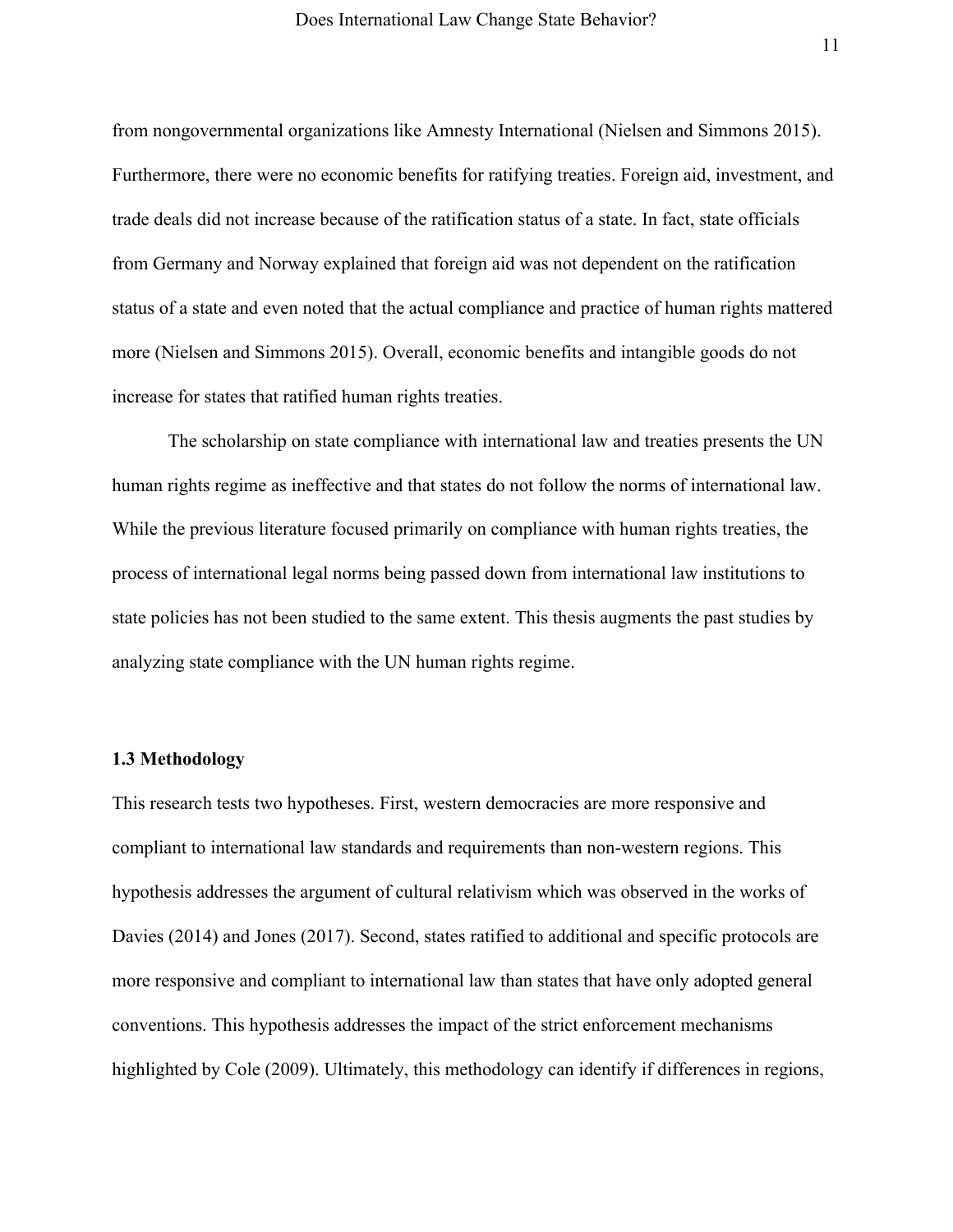culture, and accession to the Optional Protocol to the CEDAW impact state human rights practice.

|  |  |  |  |  | <b>Table 1: Case Selection</b> |
|--|--|--|--|--|--------------------------------|
|--|--|--|--|--|--------------------------------|

| <b>Freedom Level</b> | <b>Ratified to General</b><br>Convention | <b>Ratified to Specific Protocol</b> |
|----------------------|------------------------------------------|--------------------------------------|
| High                 | <b>Sweden and Latvia</b>                 | <b>Sweden</b>                        |
| Low                  | Libya and UAE                            | Libya                                |

Four case studies are examined in this analysis. The cases are individual states which include Sweden, Latvia, Libya, and the United Arab Emirates (UAE). Cases were chosen based on their ratification to the CEDAW and its Optional Protocol, as well as geography and culture. Sweden and Latvia will form a Europe case study, while Libya and the UAE form a Middle East and North Africa (MENA) case study. Sweden has ratified the CEDAW and the Optional Protocol, while Latvia only ratified the basic CEDAW. Libya has ratified the CEDAW and its Optional Protocol, whereas the UAE only ratified the CEDAW. Moreover, Europe and MENA were chosen for a regional comparison because of their freedom level, as defined by the Freedom House Index, and the amount of treaty reservations used by each region.

Table 2 portrays the Freedom House ratings for each region. The freedom levels were calculated by averaging the freedom levels of each state in a particular region. MENA had the lowest average of 29.43 and is classified as not free. Europe averaged a score of 91.14 and has the highest rating compared to the other regions. Sweden and Latvia have high freedom ratings, whereas Libya and the UAE have low freedom ratings (Table 1). The freedom levels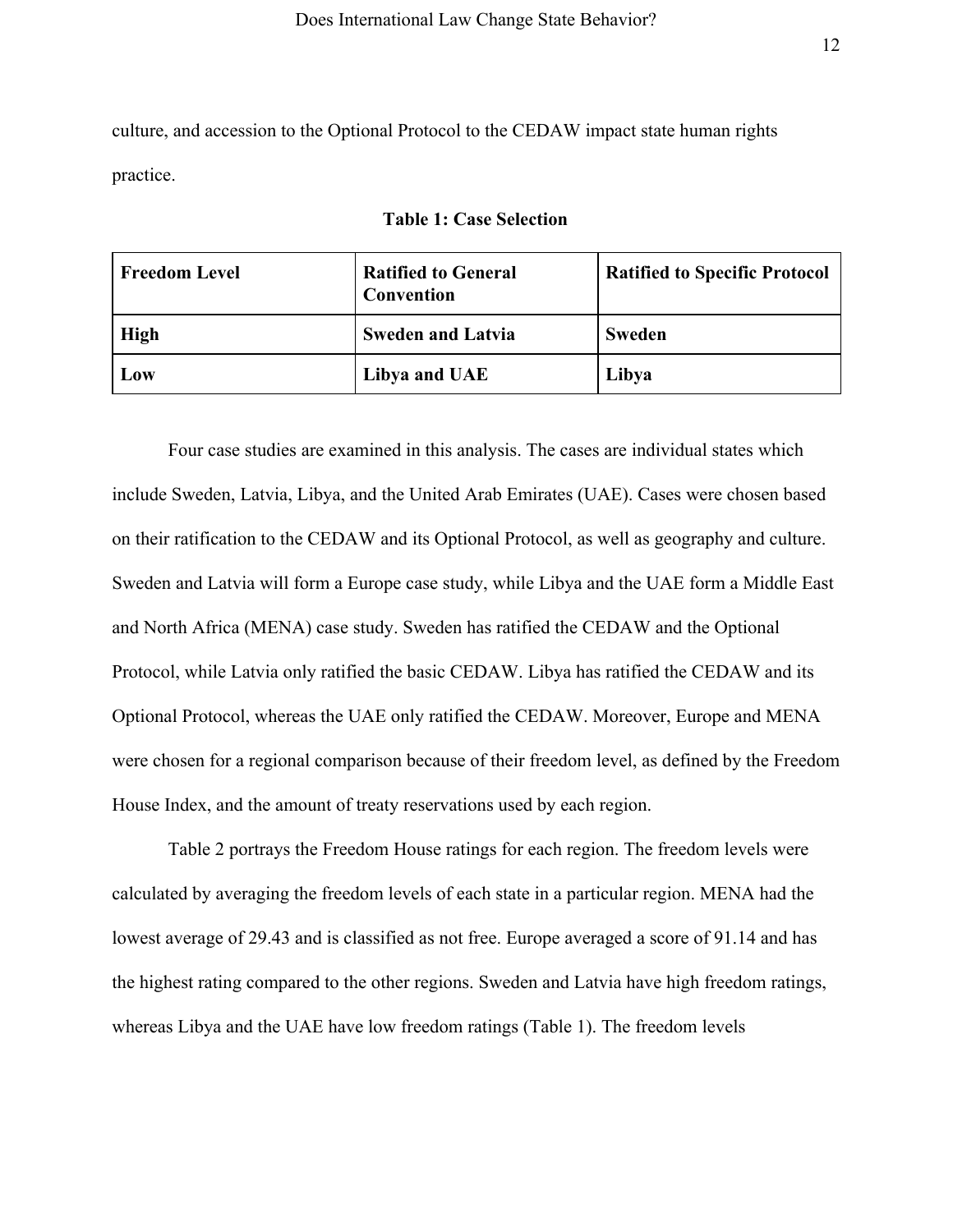demonstrate how a region with high freedom interacts with international law compared to an area with low freedom.

| <b>Region</b> | <b>Freedom Level</b> | <b>Freedom House Classification</b> |
|---------------|----------------------|-------------------------------------|
| <b>MFNA</b>   | 29.4                 | Not Free                            |
| Asia          | 43.4                 | Partly Free                         |
| Africa        | 43.9                 | Partly Free                         |
| South America | 71.7                 | Free                                |
| Europe        | 91.1                 | Free                                |

**Table 2: Freedom House Index and Classification**

These cases allow for comparisons to be made between states that are from the same region and similar culture. For example, Sweden can be compared to Latvia, and Libya can be compared to the UAE. Comparisons can also be made between Europe and the MENA. Furthermore, states that ratified the Optional Protocol can be compared to the states that have not ratified it. The following section discusses each states' human rights violations, UPR recommendations, and domestic policies to protect women's rights.

The data collected for each case study was from two nongovernmental organizations: Amnesty International and Human Rights Watch. The bulk of the data was gathered from the United Nations Universal Periodic Review (UPR). The UPR publishes reports on the human rights practices of UN member states and compiles a list of recommendations the state can implement to improve its human rights practices.

The UPR reviews 48 states every year and is conducted by 47 members of the UN Human Rights Council (UNHRC) (UNHRC 2018). All UN member states are allowed to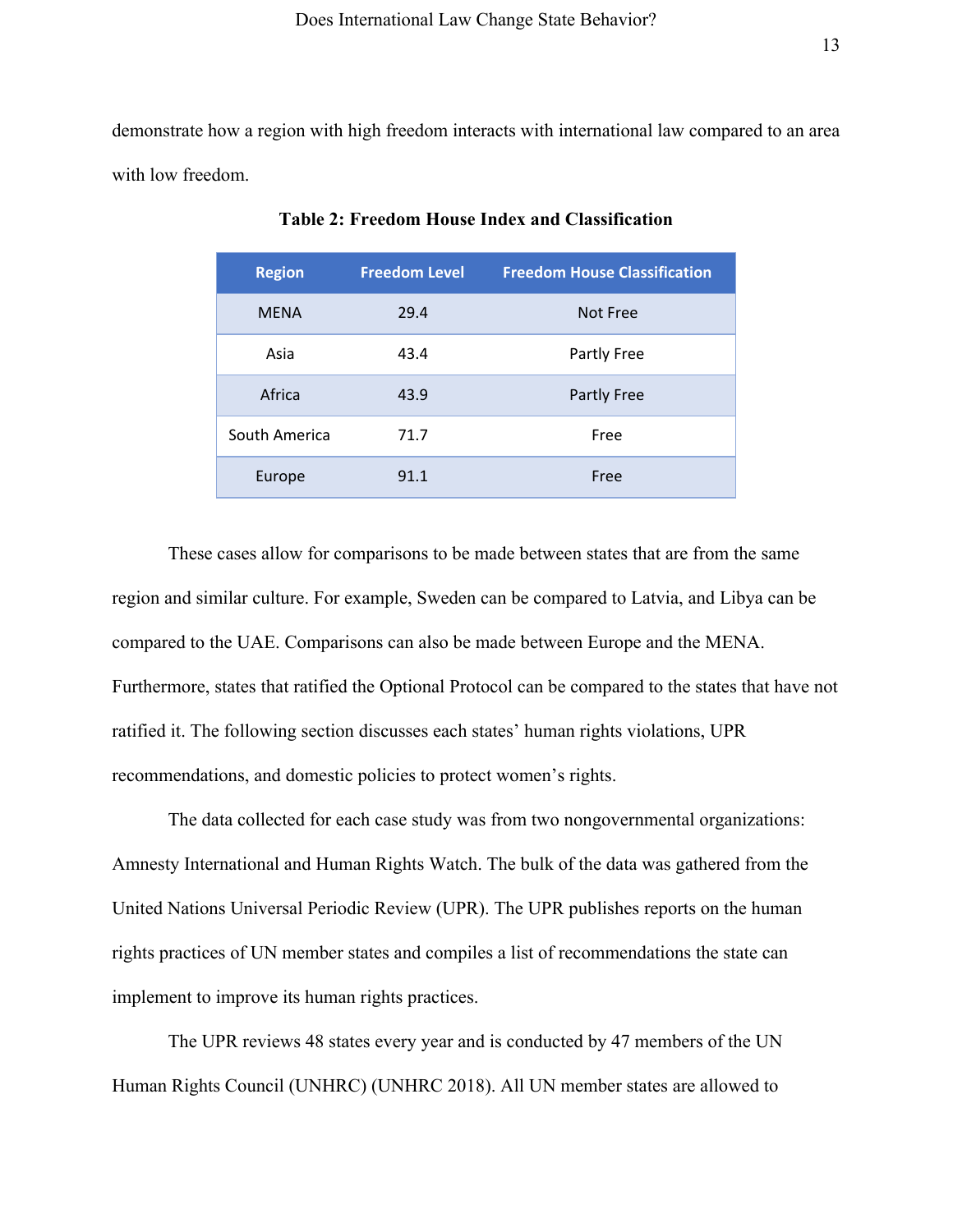participate in the dialogue and recommendations sections of the review (UNHRC 2018). Three UN member states, chosen by random, assist the review process and act as rapporteurs (UNHRC 2018). These sources document every human right violation for each state. Moreover, the UPR resources are used to analyze what recommendations states have accepted and if they have made progress in fulfilling and implementing those recommendations.

States report their progress in human rights in their National Report, a document required for the UPR process. The UPR data illustrates if states listen to and obey international law institutions. The UPR reviews states every five years. States are suppose to adopt the recommendations from the UPR into their domestic politics over that time period. The cases in this study all have two UPR cycles. UPR recommendations have been taken from the first cycle, while the reports on what the states have done to respond to the recommendations have been taken from the second cycle. This makes it possible to observe if the states have adequately responded to UPR recommendations in the time after their first cycle.

| <b>Treaty</b>            | <b>MENA</b> | Asia           | <b>Africa</b>  | <b>South</b><br><b>America</b> | <b>The West</b> |
|--------------------------|-------------|----------------|----------------|--------------------------------|-----------------|
| <b>ICCPR</b>             | 6           | $\overline{4}$ | $\overline{4}$ | $\mathbf{1}$                   | 83              |
| <b>ICESCR</b>            | 3           | 2              | 3              | $\theta$                       | 13              |
| <b>CEDAW</b>             | 41          | 13             | 5              | 3                              | 12              |
| <b>CRC</b>               | 9           | 22             | 3              | 3                              | 14              |
| <b>CAT</b>               | 17          | 6              | $\overline{7}$ | 1                              | 8               |
| Total<br>Reservations    | 76          | 47             | 22             | 8                              | 130             |
| <b>States per Region</b> | 21          | 31             | 49             | 12                             | 41              |

**Table 3: Sovereignty Reservations for all Regions for 5 Treaties**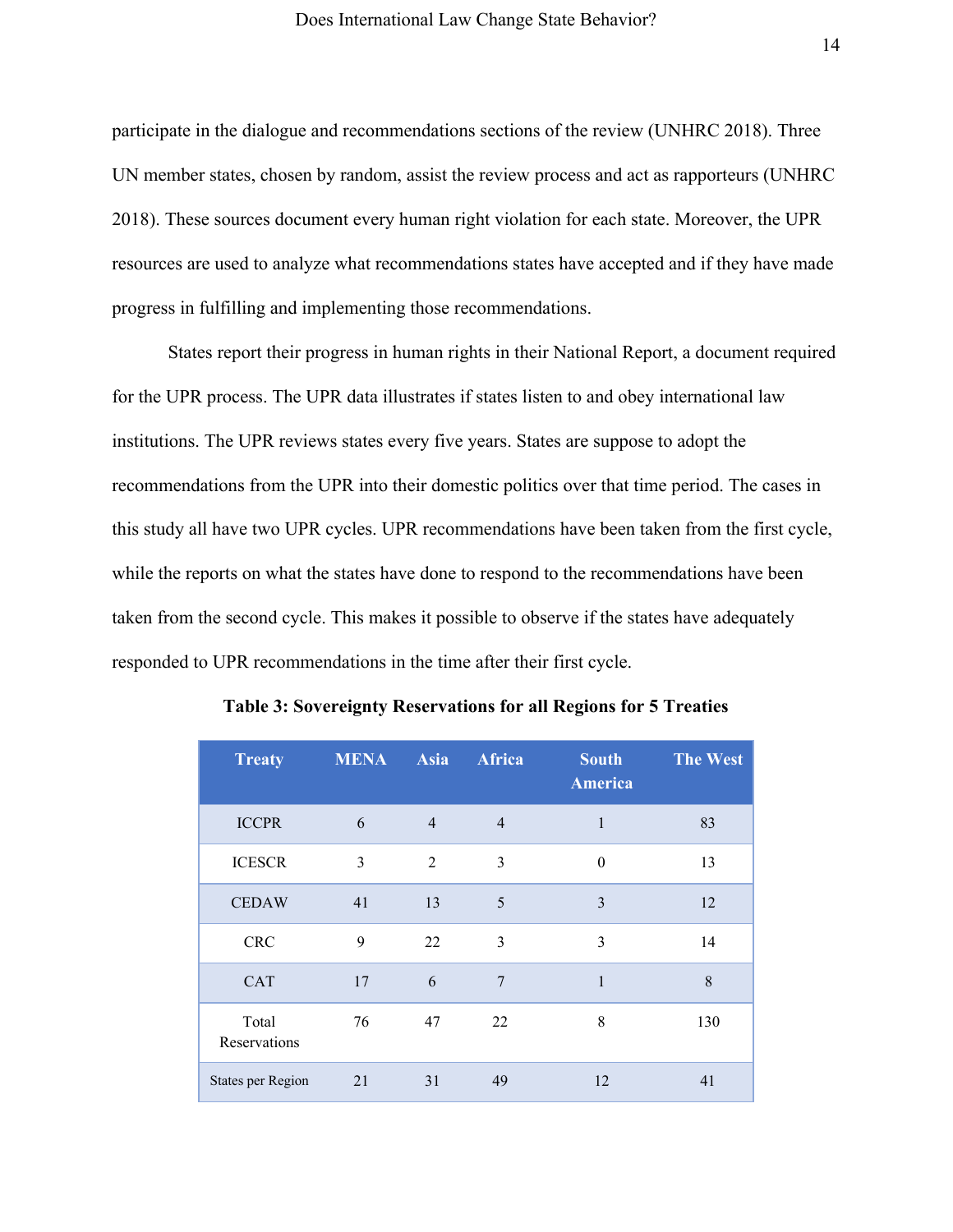Table 3 and Table 4 depict the treaty reservations for each region to five major human rights treaties. A reservation is a unilateral declaration made by a state that allows it to ignore following a certain treaty article. The treaties are the ICCPR, ICESCR, CEDAW, CRC, and the Convention Against Torture (CAT). These treaties were analyzed because they all have an individual petition system that allows citizens to file cases against their state for a right violation. The reservations were calculated by counting each treaty article and not sub articles. This was done to get a broad overview of how reservations are used in treaties.

Table 3 portrays sovereignty reservations which are reservations that allude to state sovereignty as a justification for rejecting a treaty provision. The West refers to Europe, Canada, the United States, Australia, and New Zealand. The West used the most sovereignty reservations than the other regions. It used 130 total sovereignty reservations with most of them, 83 reservations, being used in the ICCPR. This demonstrates how the West is concerned with the protection of civil and political rights over other rights. MENA had the second highest amount of sovereignty reservations with 76 reservations. In contrary to the West, the reservations of MENA were primarily in the CEDAW with 41 reservations. This conveys that MENA is concerned with women's rights than other rights. MENA and the West are the two regions that used the most sovereignty reservations. South America used the least amount of sovereignty reservations with a total of eight reservations.

 On the other hand, Table 4 displays the culture reservations which cite culture as a justification for rejecting a treaty article. MENA issued the highest number of culture reservations with 46 reservations. Asia had the second highest with 16, followed by Africa with 11, the West with three, and finally South America with zero. Similar to its sovereignty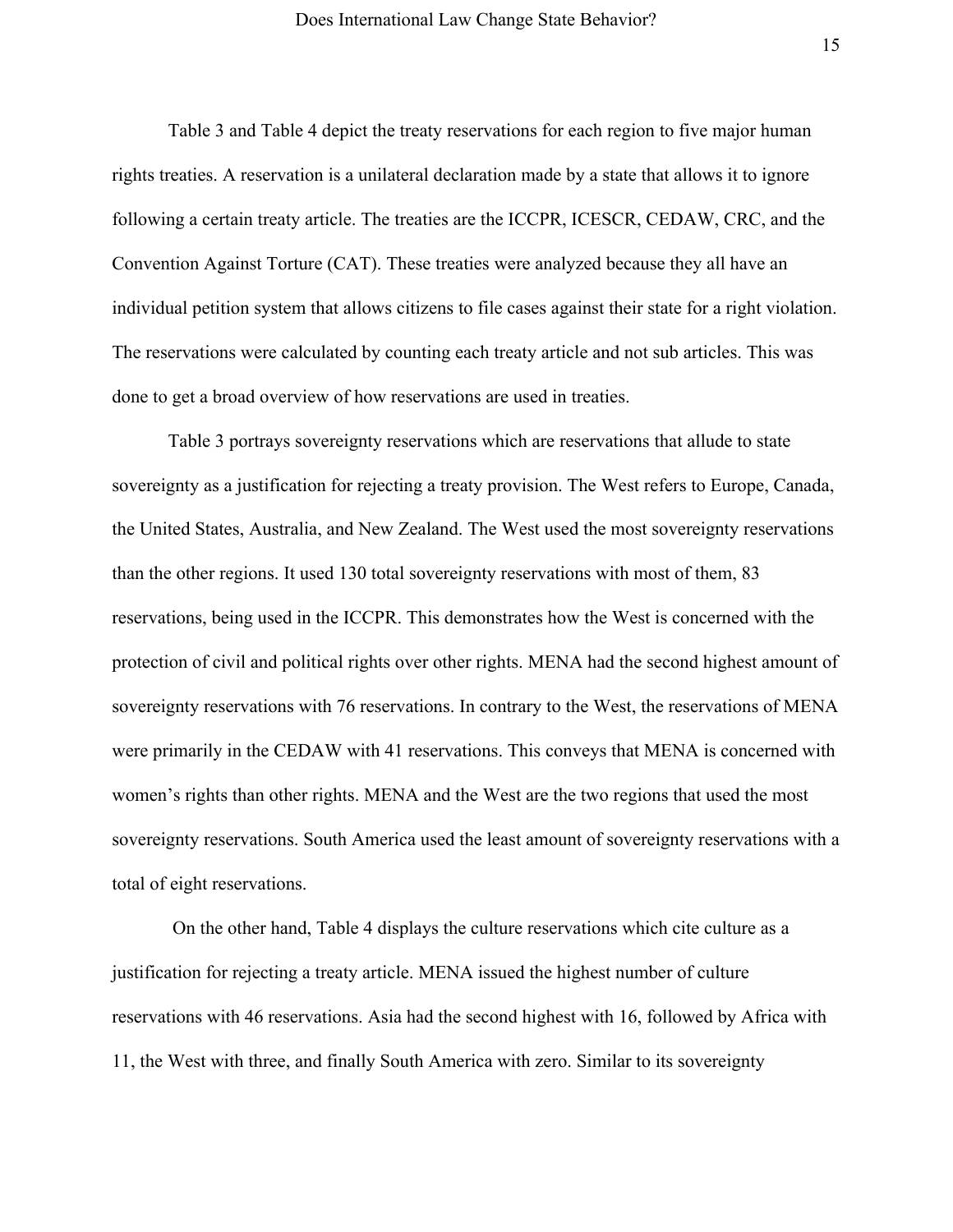reservations, a majority of MENA's reservations are concentrated in the CEDAW with 27 reservations. The CRC received the second highest amount from MENA with 13 reservations. The West used three culture reservations. Two for CEDAW and one for the CRC. This shows that MENA has more cultural objections to human rights, in particular women's rights, than other regions.

| <b>Treaty</b>         | <b>MENA</b> | <b>Asia</b>    | <b>Africa</b>    | <b>South America</b> | <b>The West</b>  |
|-----------------------|-------------|----------------|------------------|----------------------|------------------|
| <b>ICCPR</b>          | 5           | $\theta$       | 2                | $\theta$             | $\boldsymbol{0}$ |
| <b>ICESCR</b>         | 1           | $\theta$       | $\boldsymbol{0}$ | $\boldsymbol{0}$     | $\boldsymbol{0}$ |
| <b>CEDAW</b>          | 27          | 11             | 5                | $\mathbf{0}$         | $\overline{2}$   |
| <b>CRC</b>            | 13          | 5              | $\overline{4}$   | $\overline{0}$       | 1                |
| <b>CAT</b>            | $\theta$    | $\overline{0}$ | $\boldsymbol{0}$ | $\theta$             | $\boldsymbol{0}$ |
| Total<br>Reservations | 46          | 16             | 11               | $\boldsymbol{0}$     | 3                |
| States per<br>Region  | 21          | 31             | 49               | 12                   | 41               |

**Table 4: Culture Reservations for all Regions for 5 Treaties**

 Overall, the West used the most reservations followed by MENA. The great majority of the reservations of the West and MENA were sovereignty reservations. Unlike the West, MENA also used more cultural reservations.

States that participate with the UPR system may seem to demonstrate that international law affects state behavior. However, this does not account for how sovereignty plays a role in state compliance with international law. Treaty reservations and the ratification status of many Optional Protocols showcase how states use their sovereignty to avoid complying with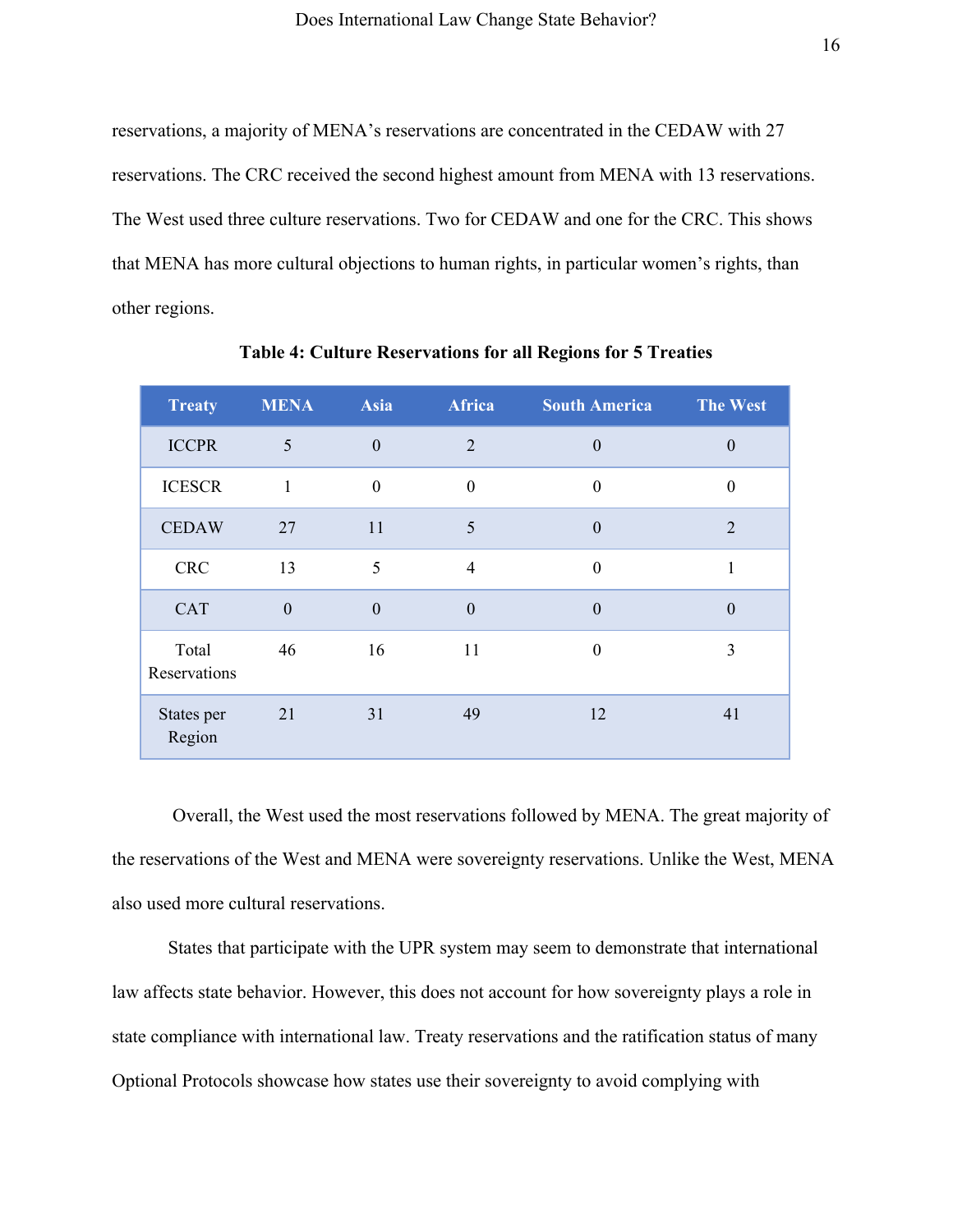international law requirements. Similarly, cultural relativism can also prevent states from complying with international law standards. By studying the two regions with the most amount of reservations, the relationship between international law and the regions that often reject international law principles can be examined.

## **Chapter 2: State Sovereignty**

#### **2.1 Treaty Reservations**

Reservations are a crucial aspect to international law that can illuminate how states reject international legal standards. To repeat, reservations allow a state to evade certain articles of a human rights treaty. The analysis of reservations is important because it will explain why states oppose certain human rights principles. Tables 2 and 3 from earlier can be analyzed. They outline the reservations for the ICCPR, ICESCR, CEDAW, CRC, and the CAT made by each region. The West contains all of Europe, the United States, Canada, Australia, and New Zealand. The reservations came in the form of sovereignty and culture reservations. Sovereignty reservations allude to state sovereignty as a justification for noncompliance with a treaty rule, and culture reservations cite culture, religion, and tradition as justifications for noncompliance with treaty rules.

The sovereignty reservations are dispersed across multiple treaties. The West used the most sovereignty reservations with 130, followed by MENA with 76, Asia with 47, Africa with 22, and South America with 8. The vast amount of the reservations made by the West were for the ICCPR with 83 reservations made just for that treaty. MENA made the most reservations for the CEDAW with 41, and Asia made the most for the CRC with 22. It appears that each region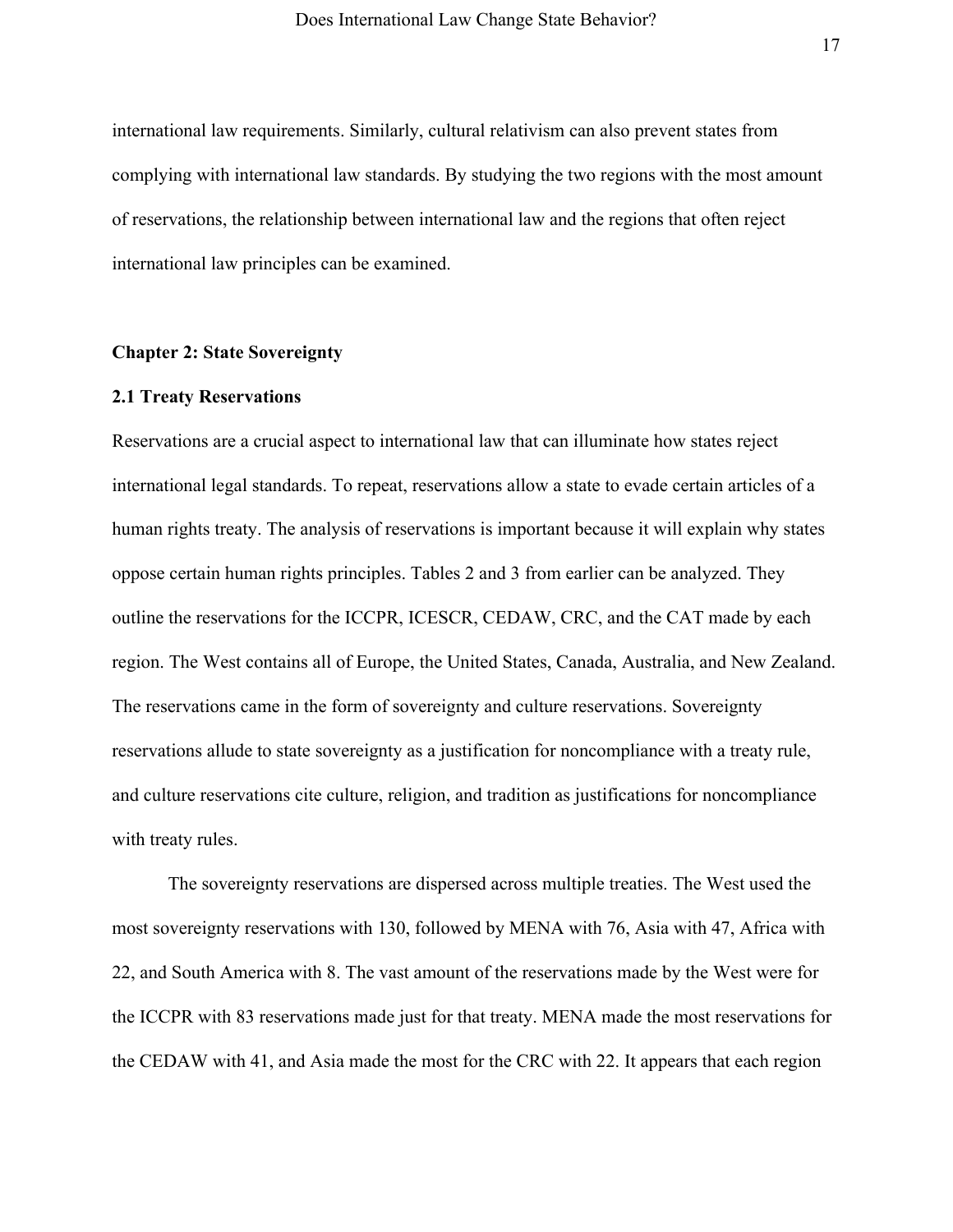has its own concern for a specific area of human rights. The West is concerned with civil and political rights, MENA with women's rights, and Asia with children's rights. Above all, sovereignty reservations are a clear tactic used by states to avoid compliance with international law standards.

The culture reservation table illustrates that culture reservations are practiced by certain regions and for certain treaties. MENA used the most culture reservations with 44 total. Every other region used less than 20. South America used the least with 0 reservations. Moreover, culture reservations are concentrated in two treaties, the CEDAW and the CRC. MENA submitted the most culture reservations to the CEDAW and the CRC. Asia made the second highest amount of culture reservations with 16. It followed a similar pattern as MENA by implementing 11 reservations in the CEDAW and 5 in the CRC. Africa made 11 total culture reservations with the majority of its reservations being in the CEDAW and the CRC. Finally, the West made 3 culture reservations. New Zealand made 2 reservations and Canada made 1 reservation to protect the customs of their indigenous population. All culture reservations referenced Islam and sharia except 3 from the West and 2 from Israel. Culture reservations are rare in the ICCPR, ICESCR, and the CAT. It can be suggested that there is less of a cultural objection to civil and political rights, as well as economic, social, and cultural rights. However, it is apparent that there is a cultural objection to the rights of women and children. The culture reservations convey how cultural relativism is a legitimate threat to international law compliance.

Overall, sovereignty is a greater threat to international law compliance than culture. Sovereignty reservations are practiced more often than culture reservations. Culture reservations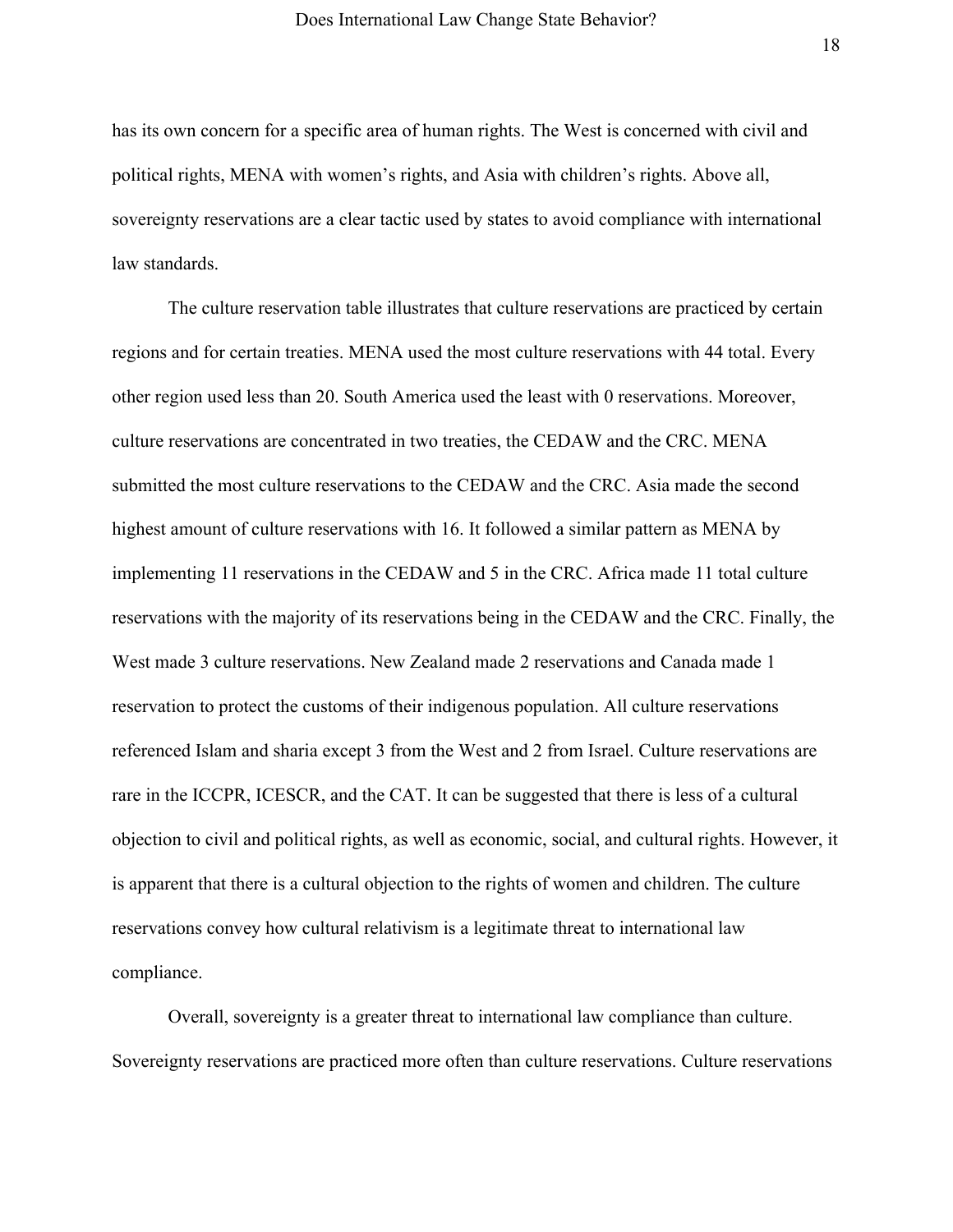are used primarily by MENA. While culture reservations are still used by other regions, they are not used to the same extent as MENA. So, culture reservations are practiced by mainly one region, whereas sovereignty reservations are practiced and used more by the whole world. Nevertheless, the combination of sovereignty and cultural relativism permit states to not comply with international legal standards.

#### **2.2 Ratification of General Treaties and Optional Protocols**

 This section studies the ratification data for five major human rights treaties: the International Covenant on Civil and Political Rights (ICCPR), the International Covenant on Economic, Social, and Cultural Rights (ICESCR), the Convention on the Elimination of All Forms of Discrimination Against Women (CEDAW), the Convention Against Torture and Other Cruel, Inhuman, or Degrading Treatment or Punishment (CAT), and the Convention on the Rights of the Child (CRC). These treaties were chosen because they all have Optional Protocols, are popular, and have strong enforcement mechanisms. Strong enforcement mechanisms are systems of enforcement that give power to individuals to hold their state accountable for human rights violations. The most popular strong enforcement mechanism is the individual petition system which lets individuals sue their states for violating human rights laws. All strong enforcement mechanisms are found in the Optional Protocols of treaties. This enforcement mechanism takes power away from the state and puts it into the hands of individual citizens. Next, the ratification data of these five treaties and their Optional Protocols will be illustrated and compared. States that are dark blue have ratified the treaty, states in light blue have signed the treaty, and states in orange have taken no action towards the treaty. Ratified states are legally bound to the treaty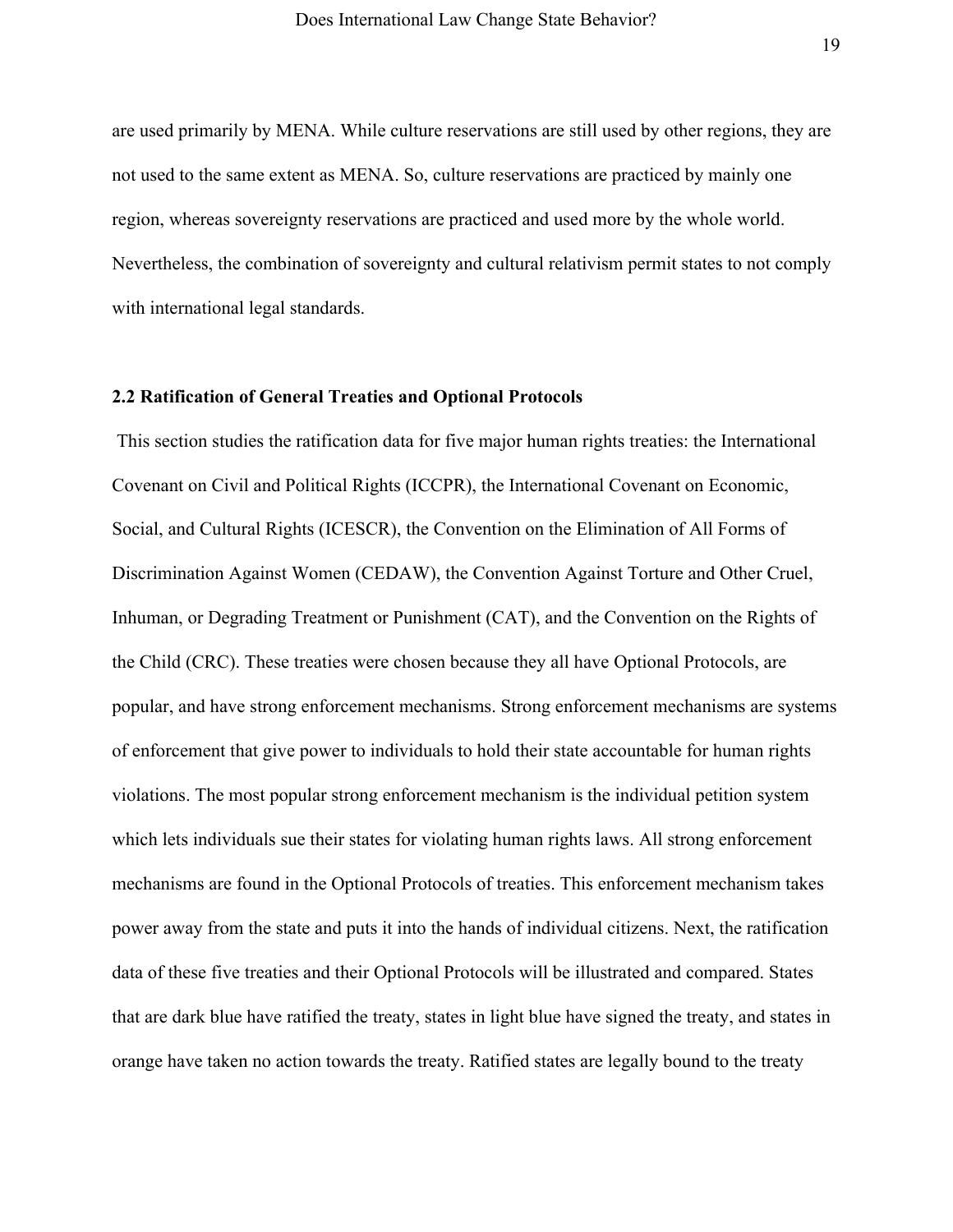laws, signatory states have acknowledged the treaty, but are not bound to them, and states that took no action reject the treaty and not bound to it. By observing the difference in ratification behavior between the standard treaty and its Optional Protocol, the significance of state sovereignty in international law is revealed.

The image below is the ratification status of the standard ICCPR. Clearly, a vast majority of the world has ratified it. On the contrary, the following image depicts the ratifications of the First Optional Protocol to the ICCPR. Notice the drop off in ratifications. There are 171 ratification for the ICCPR, but 116 ratifications for the First Optional Protocol (UN Office of the High Commissioner 2018a). Major liberal democracies have taken no action on the First Optional Protocol either such as the United States, the United Kingdom, Japan, and Switzerland (UN Office of the High Commissioner 2018a). Therefore, states are reluctant to ratify treaties that suspend their sovereignty.

**Image 1: Ratification Status of the ICCPR**



United Nations. 2018.[Map illustration of ICCPR ratifications]. United Nations High Commissioner for Human Rights. Retrieved from [http://indicators.ohchr.org](http://indicators.ohchr.org/).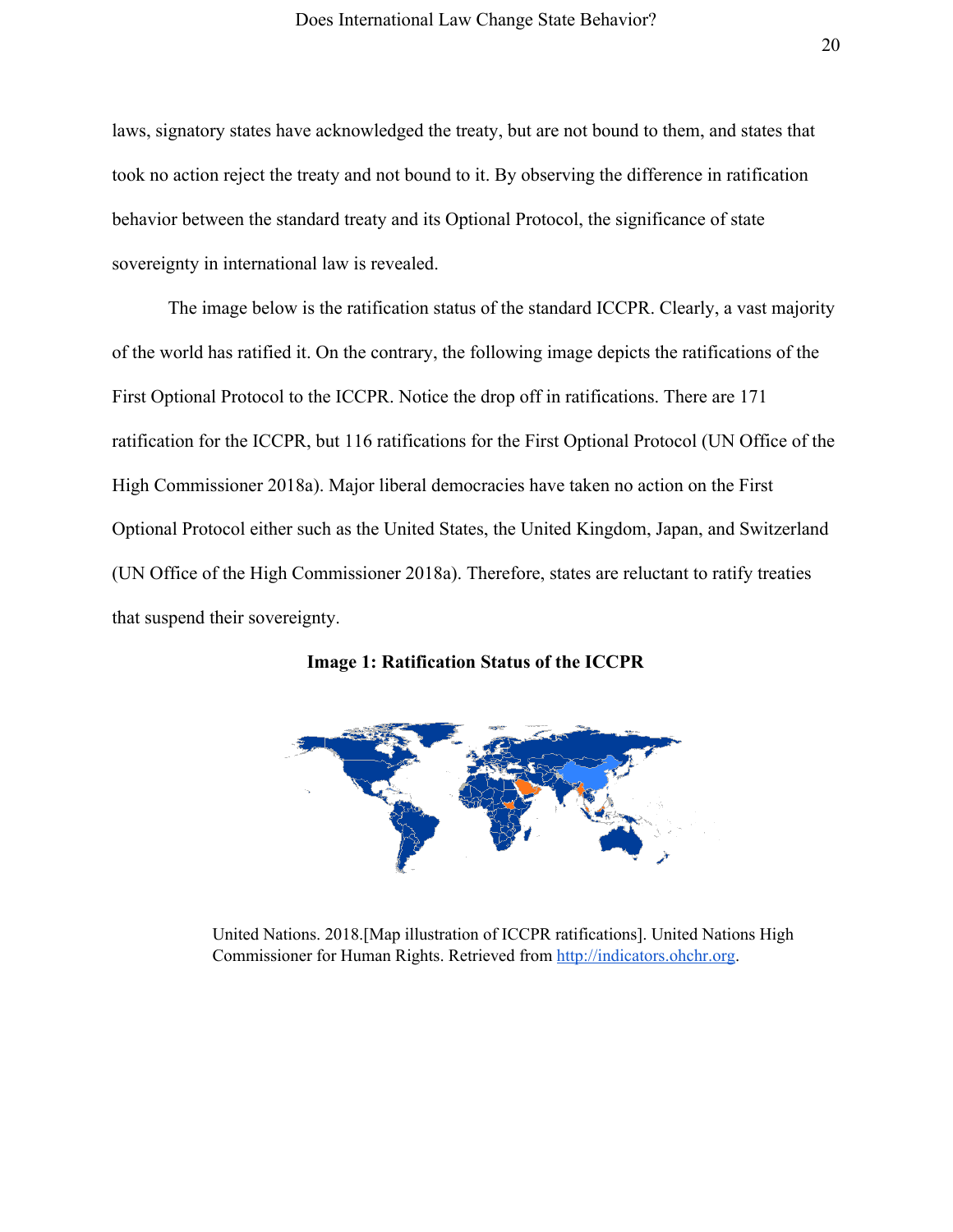

**Image 2: Ratification Status of the First Optional Protocol to the ICCPR**

United Nations. 2018.[Map illustration of ICCPR Optional Protocol 1 ratifications]. United Nations High Commissioner for Human Rights. Retrieved from [http://indicators.ohchr.org](http://indicators.ohchr.org/).

The ratification status continues to evaporate for the Second Optional Protocol. There are 85 ratifications of the Second Optional Protocol and 110 states that took no action (UN Office of the High Commissioner 2018a). The Second Optional Protocol combines human rights content with a strict enforcement mechanism. The Second Optional Protocol revolves around the death penalty and states under Article 1 that "No one within the jurisdiction of a State Party to the present Protocol shall be executed" (UN Office of the High Commissioner 2018b). The difference between the First and Second Optional Protocols is that the First Protocol just establishes the individual petition system. The Second Optional Protocol would extend the same enforcement mechanism from the First Protocol and bind states to outlawing executions. The contrast in ratifications between the basic treaty and the Optional Protocols sheds light on the fact that the state sovereignty drives states away from complying with international law standards. This notion is further boosted based on the ratification status of the ICESCR.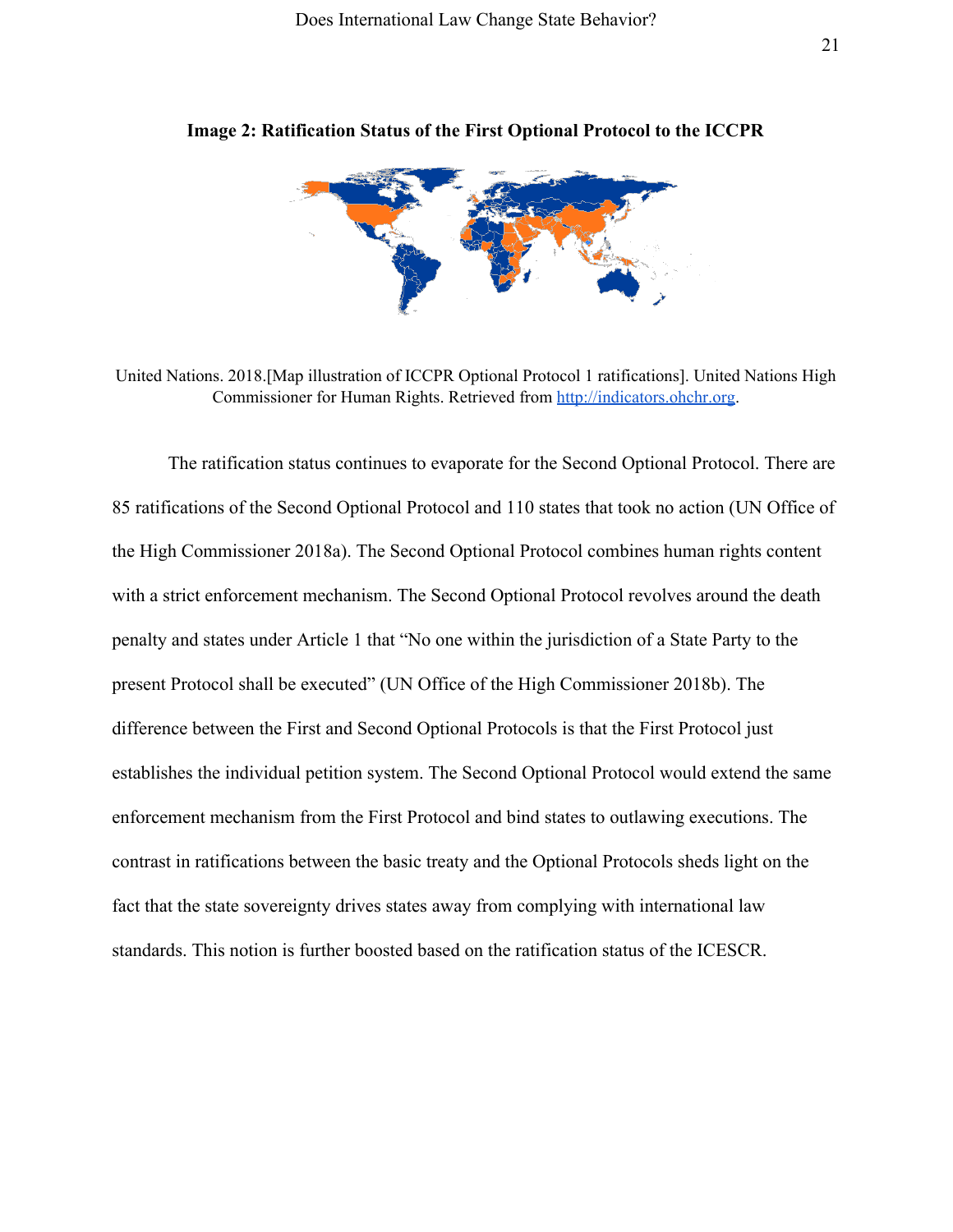

**Image 3: Ratification Status of the Second Optional Protocol to the ICCPR**

United Nations. 2018.[Map illustration of ICCPR Optional Protocol 1 ratifications]. United Nations High Commissioner for Human Rights. Retrieved from [http://indicators.ohchr.org](http://indicators.ohchr.org/).

The ICESCR has 169 ratifications, 4 signatures, and 24 states took no action (UN Office of the High Commissioner 2018a). Predictably, its Optional Protocol has 24 ratifications, 25 signatures, and 149 states took no action (UN Office of the High Commissioner 2018a). Again, this demonstrates how states act according to their sovereignty and avoid ratifying treaties that would diminish state power.





United Nations. 2018.[Map illustration of ICESCR ratifications]. United Nations High Commissioner for Human Rights. Retrieved from [http://indicators.ohchr.org](http://indicators.ohchr.org/).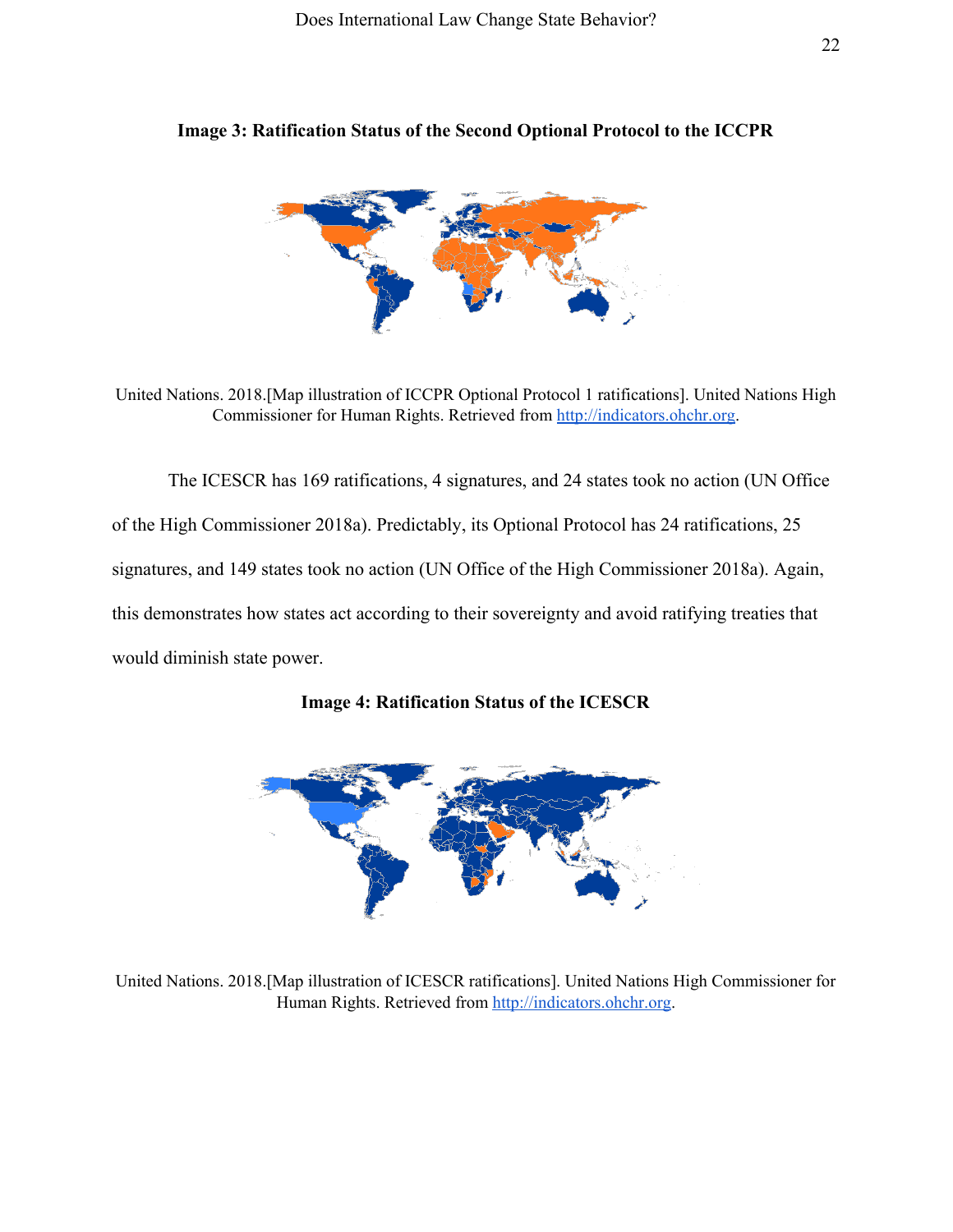

**Image 5: Ratification Status of the Optional Protocol to the ICESCR**

United Nations. 2018.[Map illustration of ICESCR Optional Protocol 1 ratifications]. United Nations High Commissioner for Human Rights. Retrieved from [http://indicators.ohchr.org](http://indicators.ohchr.org/).

A dramatic third case is the CRC. The CRC is the most widely accepted human rights treaty. It has 196 ratifications and 1 signatory (UN Office of the High Commissioner 2018a). There are three Optional Protocols to the CRC. The third establishes the individual petition system (UN Office of the High Commissioner 2018a) found in the ICESCR and the ICCPR. What is utterly shocking is how many ratifications are lost on the third protocol cementing an individual petition system. The third protocol has 39 ratifications with 139 states taking no action (UN Office of the High Commissioner 2018a). This example augments the argument that states are less likely to ratify treaties that challenge their sovereignty. This case goes from having 196 ratifications to 39 when more effective monitoring forces are applied. The fact that the most popular human rights treaty around the world can lose nearly all of its supporters greatly displays the influence of state sovereignty on compliance with international law.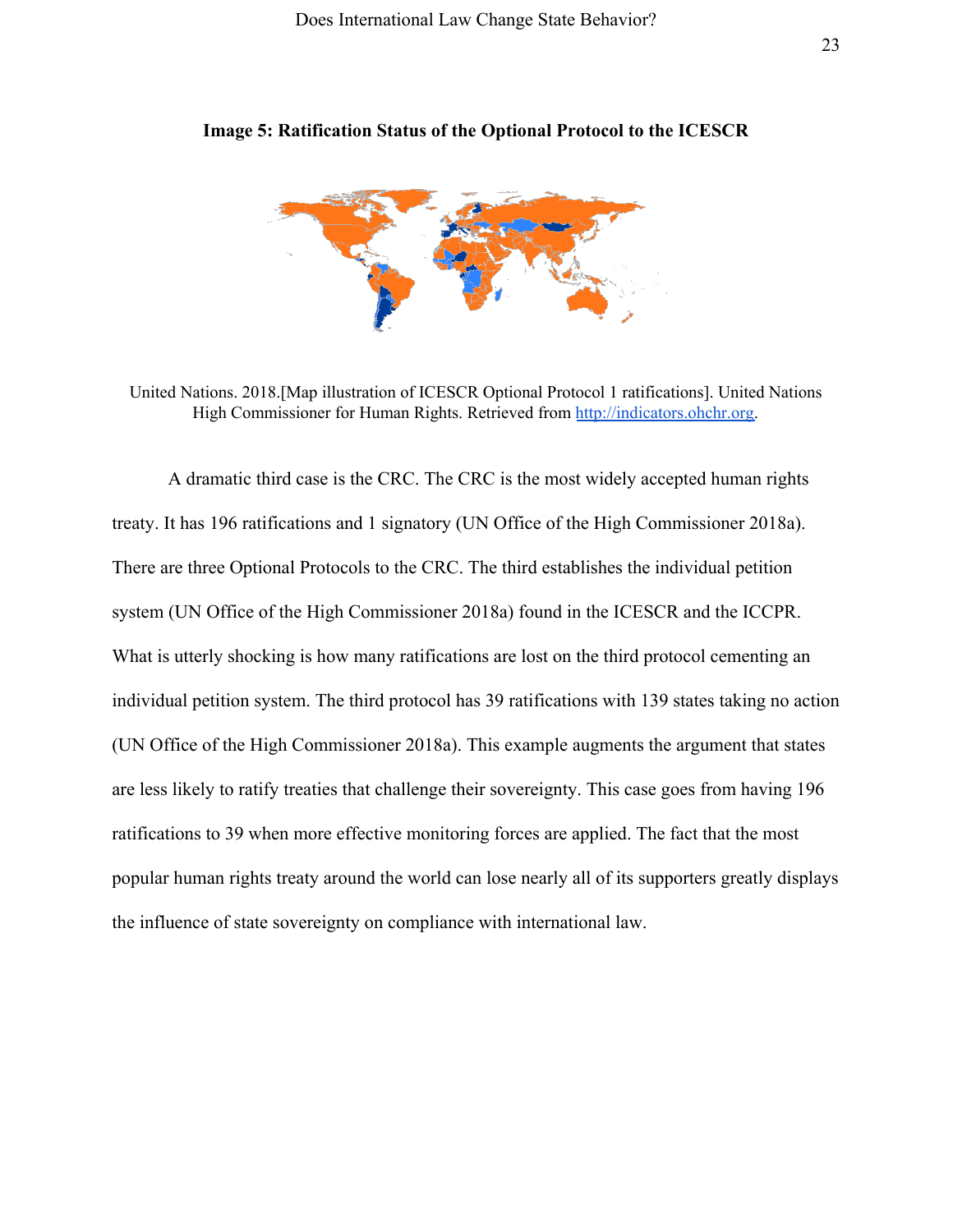# **Image 6: Ratification Status of the CRC**



United Nations. 2018.[Map illustration of CRC ratifications]. United Nations High Commissioner for Human Rights. Retrieved from http://indicators.ohchr.org.

# **Image 7: Ratification Status of the Third Optional Protocol to the CRC**



United Nations. 2018.[Map illustration of CRC Optional Protocol 3 ratifications]. United Nations High Commissioner for Human Rights. Retrieved from [http://indicators.ohchr.org](http://indicators.ohchr.org/).

Furthermore, the CEDAW and the CAT follow the same pattern as the previous human rights treaties. The CEDAW is a very popular treaty boasting 189 ratifications, 2 signatories, and 6 states with no action (UN Office of the High Commissioner 2018a). The CAT is also well recognized with 164 ratifications, 7 signatories, and 26 states with no action (UN Office of the High Commissioner 2018a).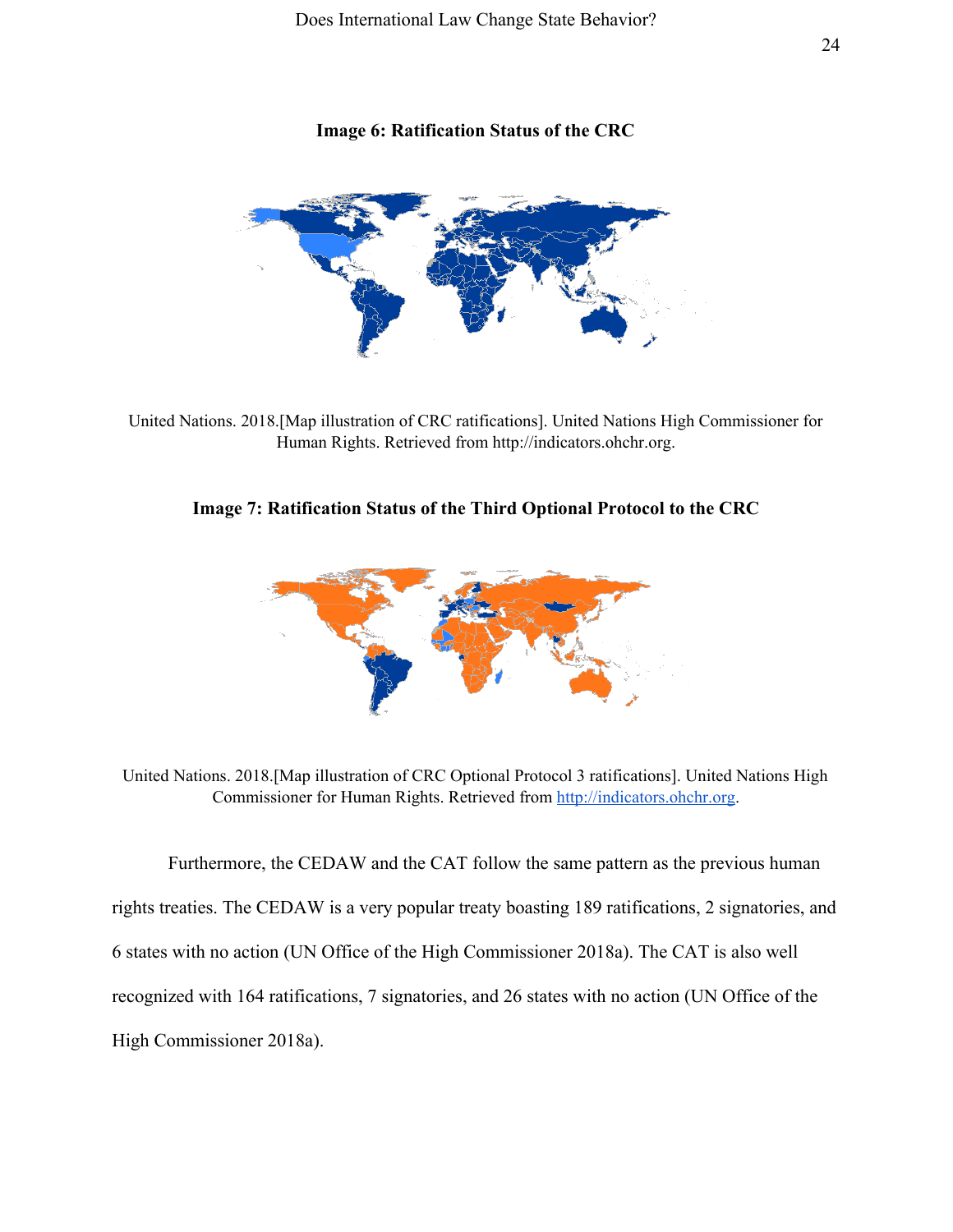# **Image 8: Ratification Status of the CEDAW**



United Nations. 2018.[Map illustration of CEDAW ratifications]. United Nations High Commissioner for Human Rights. Retrieved from http://indicators.ohchr.org.

## **Image 9: Ratification Status of the CAT**



United Nations. 2018.[Map illustration of CAT ratifications]. United Nations High Commissioner for Human Rights. Retrieved from [http://indicators.ohchr.org](http://indicators.ohchr.org/).

 Like the other cases, the number of ratifications drops off for the Optional Protocols. The ratifications for the Optional Protocol to the CEDAW is 109, alongside 13 signatories and 75 states that took no action (UN Office of the High Commissioner 2018a). Likewise, the Optional Protocol to the CAT has 88 ratifications, 14 signatories, and 95 states that took action (UN Office of the High Commissioner 2018a). The Optional Protocol to the CEDAW creates the individual petition system that has been used in the other treaties, and the Optional Protocol to the CAT enacts a subcommittee to regularly visit states to monitor the conditions of detainees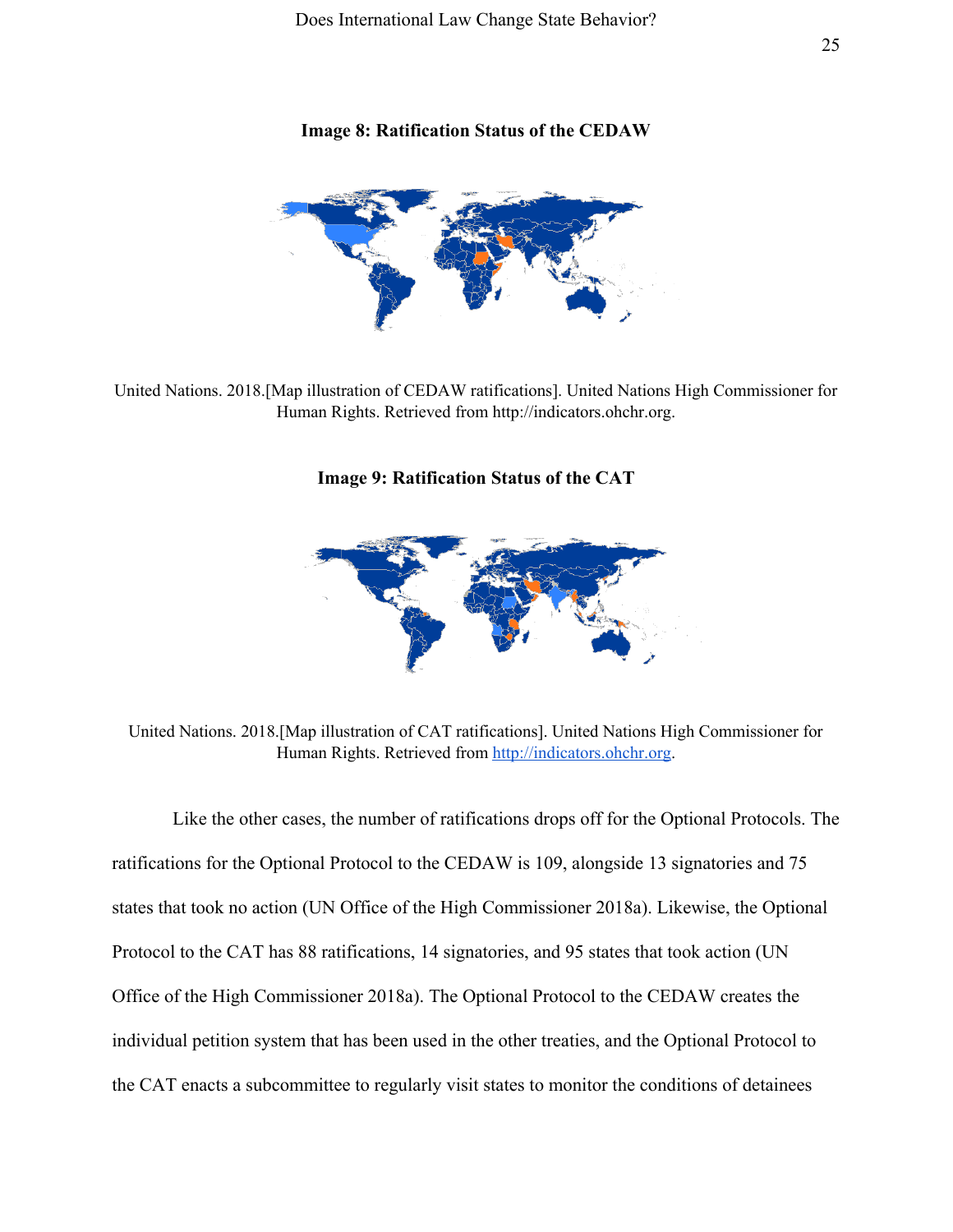and the detainment practices of the state (UN Office of the High Commissioner 2018a). This is a strong enforcement mechanism because its power is placed in an intergovernmental organization rather than the state.



**Image 10: Ratification Status of the Optional Protocol to the CEDAW**

United Nations. 2018.[Map illustration of CEDAW Optional Protocol 1 ratifications]. United Nations High Commissioner for Human Rights. Retrieved from http://indicators.ohchr.org.



**Image 11: Ratification Status of the Optional Protocol to the CAT**

United Nations. 2018.[Map illustration of CEDAW Optional Protocol 1 ratifications]. United Nations High Commissioner for Human Rights. Retrieved from http://indicators.ohchr.org

To summarize, this empirical evidence proves that states are unlikely to comply with international law standards that threaten their state sovereignty. States are more likely to ratify treaties with weak enforcement mechanisms than treaties with strong enforcement mechanisms. Weak enforcement mechanisms are found in each standard treaty studied, while the strict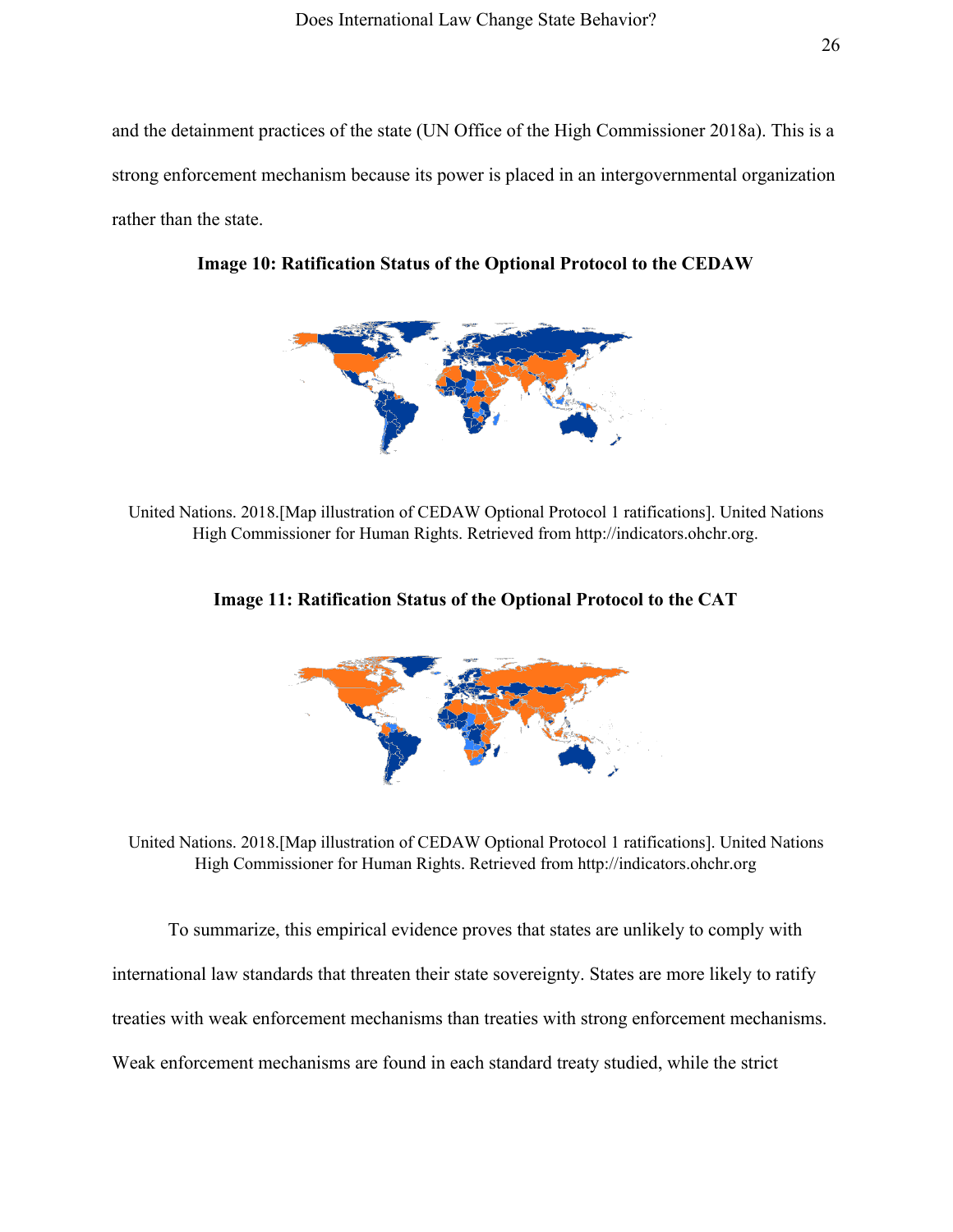enforcement mechanisms are located in the Optional Protocols. The unwillingness for states to be bound by a strong enforcement mechanism reveals that states do not want to be held accountable for their human rights violations and policies. This illustrates that states care more about their own sovereignty than individual human rights and compliance with international law. Treaty reservations are another subject that demonstrates how states prioritize their own sovereignty over treaty laws.

#### **Chapter 3: Case Studies**

#### **3.1 Sweden**

Sweden is ratified to the CEDAW and its Optional Protocol. It has a perfect Freedom House Index of 100 out of 100. Sweden highlights how a state that is ratified to a general convention and a specific protocol is influenced by international law. Also, the high freedom level of Sweden portrays how a state with high freedom is affected by international law.

#### **3.1.1 Rights Abuses**

Sweden experienced many cases of sexual violence against women. Amnesty International (2018) in its annual human rights report stated that rape was a common abuse against women and that "The number of rapes reported to the police increased by 14% during the first half of the year compared with the same period in 2016 (from 2,999 to 3,430)". Also, only 111 cases made it to court (Amnesty International 2018).

The majority of concerns from the United Nations (UN) and Sweden's own domestic concerns were about domestic violence and the gender wage gap. The United Nations Human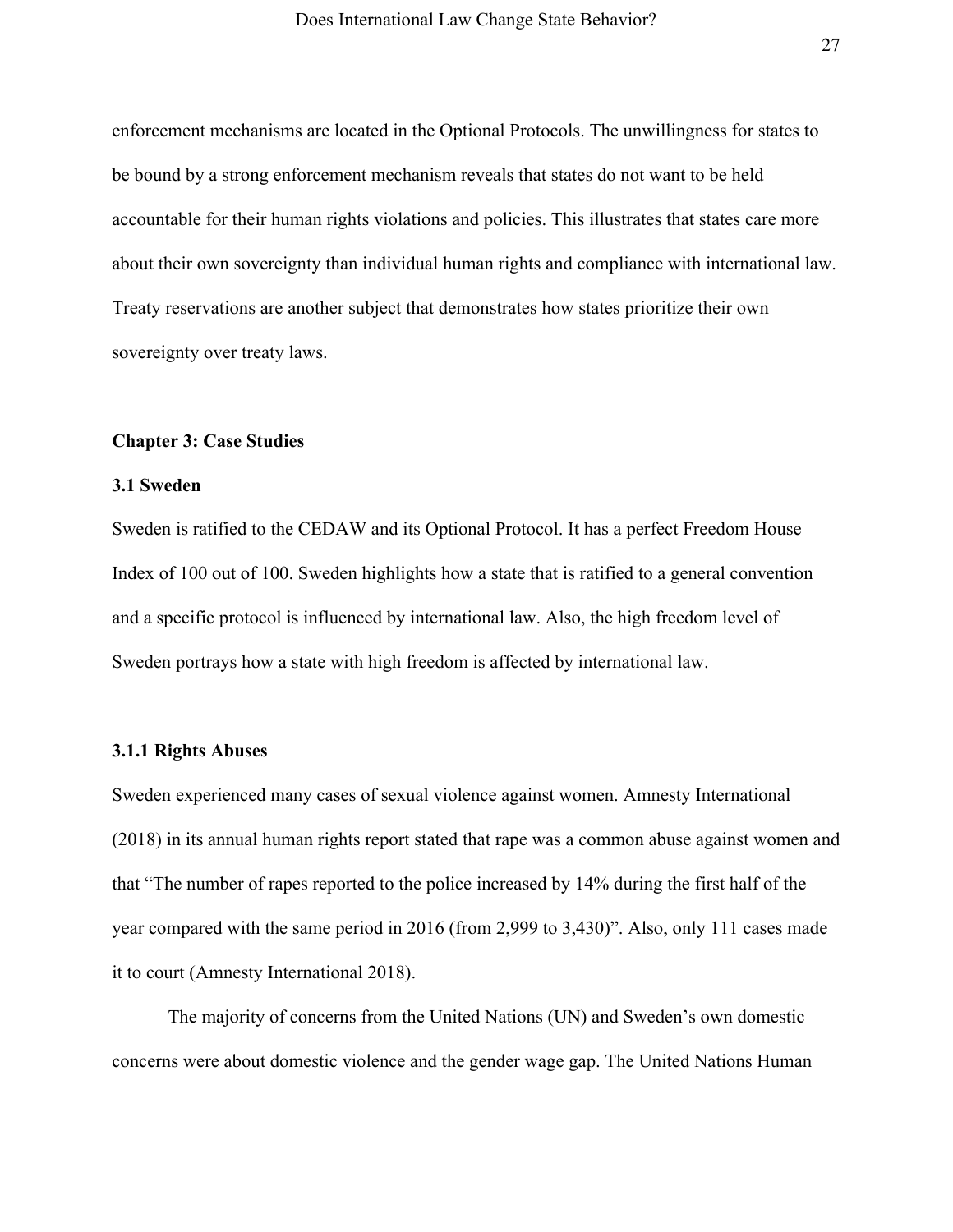Rights Council (UNHRC) reported that "each year 13 to 20 women died at the hand of a partner" (UNHRC 2014a, 5). Sweden noted in its UPR National Report that, "While the total pay gap between women and men had decreased by 3 percentage points between 1994 and 2013, there was still a pay gap in Sweden of around 13 per cent" (UNHRC 2015a, 4). However, the UN "observed that the wage gap between women and men had essentially remained constant for 30 years and the labour market was markedly segregated" (UNHRC 2014a, 3).

#### **3.1.2 Universal Periodic Review Recommendations**

Next, UPR recommendations can be studied to see if the international community is responding effectively and accurately to these rights abuses. The first UPR cycle for Sweden occured in 2010. Sweden accepted 106 UPR recommendations out of 149 (UNHRC 2010a, 12-23). Sixteen of the accepted recommendations were about women's rights. Many of the recommendations were about domestic violence, some were about ending the gender wage gap, and the rest were about giving women more representation in decision making in Swedish society.

# *3.1.2.1 Recommendations on Domestic Violence*

Sweden was recommended to increase funding for programs that prevent violence against women (Greece), to continue to fund programs that prevent violence against women and create more shelters for affected women (Portugal), and to improve its efforts at fighting violence against women in accordance with international human rights standards (Netherlands) (UNHRC 2010a, 16). Also, Sweden was recommended to "Intensify its efforts to eliminate violence against women and to develop a national plan of action" (Iran) (UNHRC 2010a, 16), to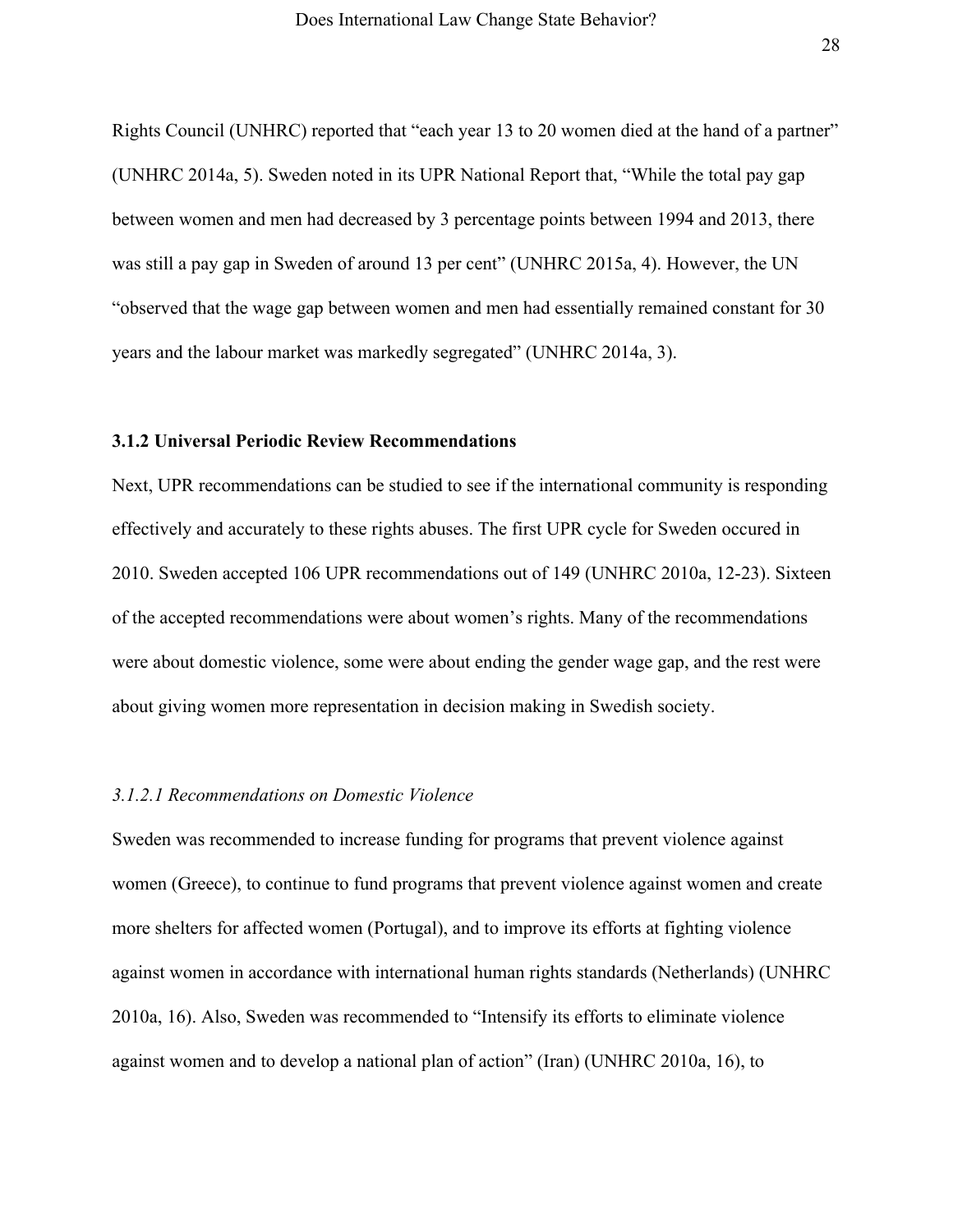"Intensify measures to avoid discrimination against women and to combat violence against them" (Chile) (UNHRC 2010a, 16), and to "Continue to implement its effective measures to prevent discrimination against women and to combat violence against them" (Botswana) (UNHRC 2010a, 16).

## *3.1.2.2 Recommendations on the Gender Wage Gap*

Other recommendations dealt with the gender wage gap. Sweden was recommended to "Continue taking efficient measures with a view to decreasing and eventually eliminating the wage gap between men and women" (Slovenia) (UNHRC 2010a, 16), to "Take concrete actions to reduce the gender gap in decision-making positions as well as to ensure equal remuneration for men and women" (Pakistan) (UNHRC 2010a, 21), and to "Continue to move forward in its efforts to achieve full equality in remuneration between men and women" (Colombia) (UNHRC 2010a, 14).

#### *3.1.2.3 Recommendations on Women's Representation in Decisionmaking*

A minority of the recommendations suggest that Sweden give women the opportunities to be in important decisionmaking roles. Sweden was suggested to "Continue to make efforts to guarantee equality between men and women so that women may play important roles in the decision-making processes of public institutions" (Nicaragua) (UNHRC 2010a, 14) and to "Give the female population the opportunity to achieve high-level positions with important decision-making levels" (Iraq) (UNHRC 2010a, 16).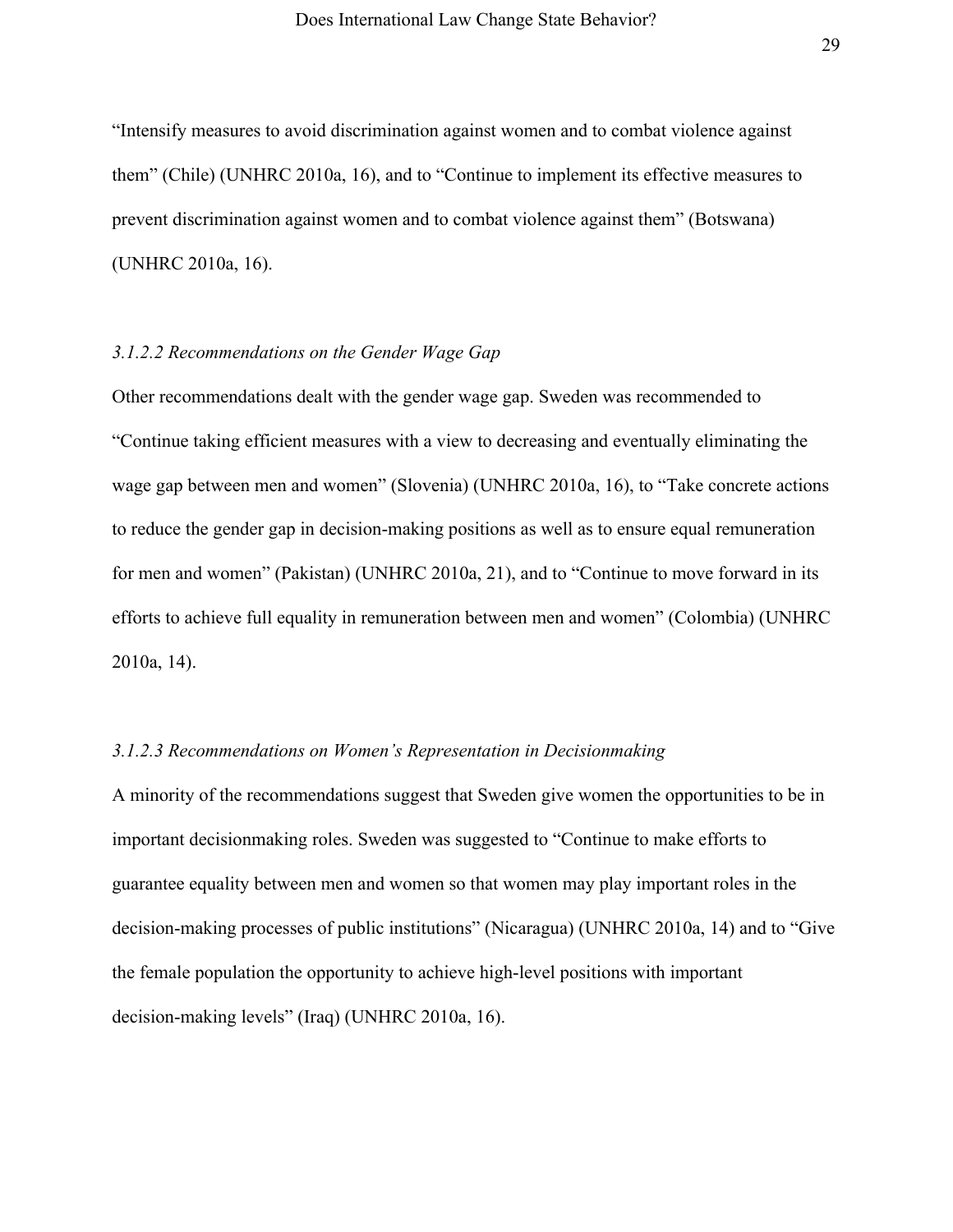# **3.1.3 Domestic Responses to the International Community**

Sweden has adopted many policies to address the recommendations of the UPR through increased government spending on programs to end domestic violence and new laws to help women succeed in the economy. Like the UPR recommendations, Sweden's active policy measures have been geared towards fighting domestic violence and the gender wage gap. The actions Sweden took to combat domestic violence was mixed between improving the police, raising awareness and funding research projects, and building and sustaining shelters for women affected by violence. With the police force, a special inspection group was assigned in 2013 to review the use of lethal force in relationships and research if there are additional ways for the police to prevent violence against women (UNHRC 2014b, 11). Additionally, the police have spread information on domestic violence and encouraged victims to report their case to the police (UNHRC 2014b, 11). The government noted that special attention was given to honor-related acts of violence and improved the awareness of local schools to the issue of domestic violence (UNHRC 2014b, 11). For shelters, the government has developed a method to evaluate the effectiveness of its shelters and reported that each municipality could provide shelter, advice, and support for victims of domestic violence (UNHRC 2014b, 11).

The Government continues to fund research and awareness campaigns about domestic violence. Sweden funds non-profit organizations that work to end domestic violence. The government stated that it spent \$2,545,295 to non-profit groups fighting domestic violence (UNHRC 2014b, 11). In addition, \$12,062,485 is spent each year on bolstering the services of each municipality which assist women, children, and facilitators of domestic violence (UNHRC 2014b, 11). Currently, Sweden is working on a national strategy for eliminating domestic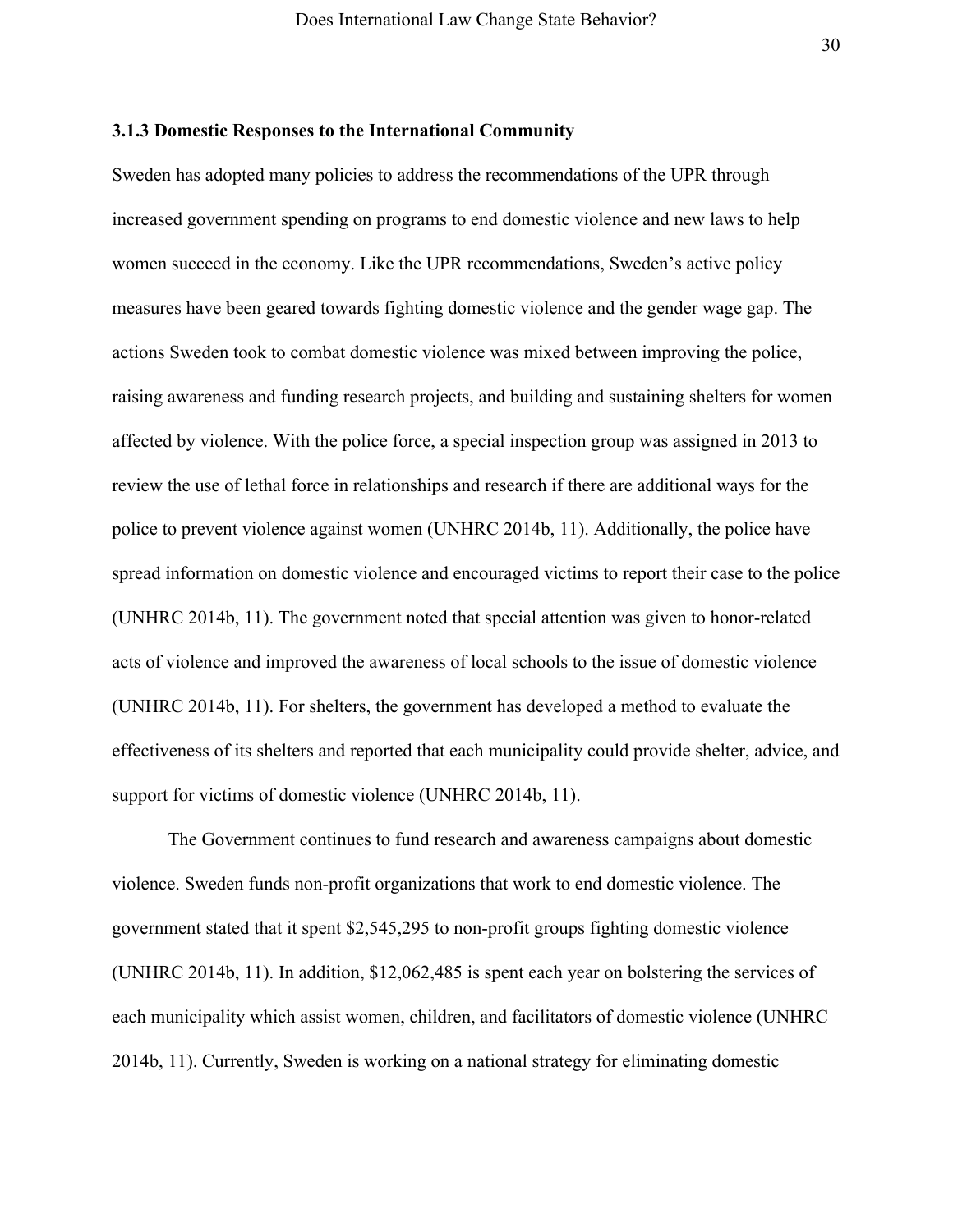violence and the final report was completed on May 29th, 2015 (UNHRC 2014b, 11). Also, \$4,647,930 was spent on multiple projects researching domestic violence and forms of sexual violence (UNHRC 2014b, 11). Similarly, a national coordinator was responsible for researching domestic violence from 2012-2014. (UNHRC 2014b, 11). The report of the coordinator contained 50 suggestions to the government which are being reviewed (UNHRC 2014b, 11). The government declared that it spent a total of about \$110,665,000 on its programs to end domestic violence from 2010-2014 (UNHRC 2014b, 10). Sweden proclaims that its spending has helped municipalities and agencies conduct better work around domestic violence, strengthened the cooperation between agencies, and has "helped to improve skills in the public sector, both in agencies and in individual employees" (UNHRC 2014b, 10). Finally, Sweden has ratified new human rights treaties. Sweden ratified the Council of Europe Convention on Preventing and Combating Violence against Women and Domestic Violence (Istanbul Convention) and "introduced new legislation that strengthened the protection against forced marriage and child marriage" (UNHRC 2015a, 4).

Sweden was very active in taking measures to improve women's conditions in the economy. Many of the policies work to remove the wage gap and increase the amount of women in leading business and entrepreneurial roles. A government delegation is researching ways to promote gender equality and remove the wage gap (UNHRC 2014b, 10). Wage surveys will be given each year to track the progress of removing the wage gap (UNHRC 2014b, 10). Furthermore, the Discrimination Act of 2008 bans any kind of wage discrimination based on gender (UNHRC 2014b, 10). In fact, employers are required to promote equal rights in the workplace (UNHRC 2014b, 10). The Equality Ombudsman monitors the efforts of employers to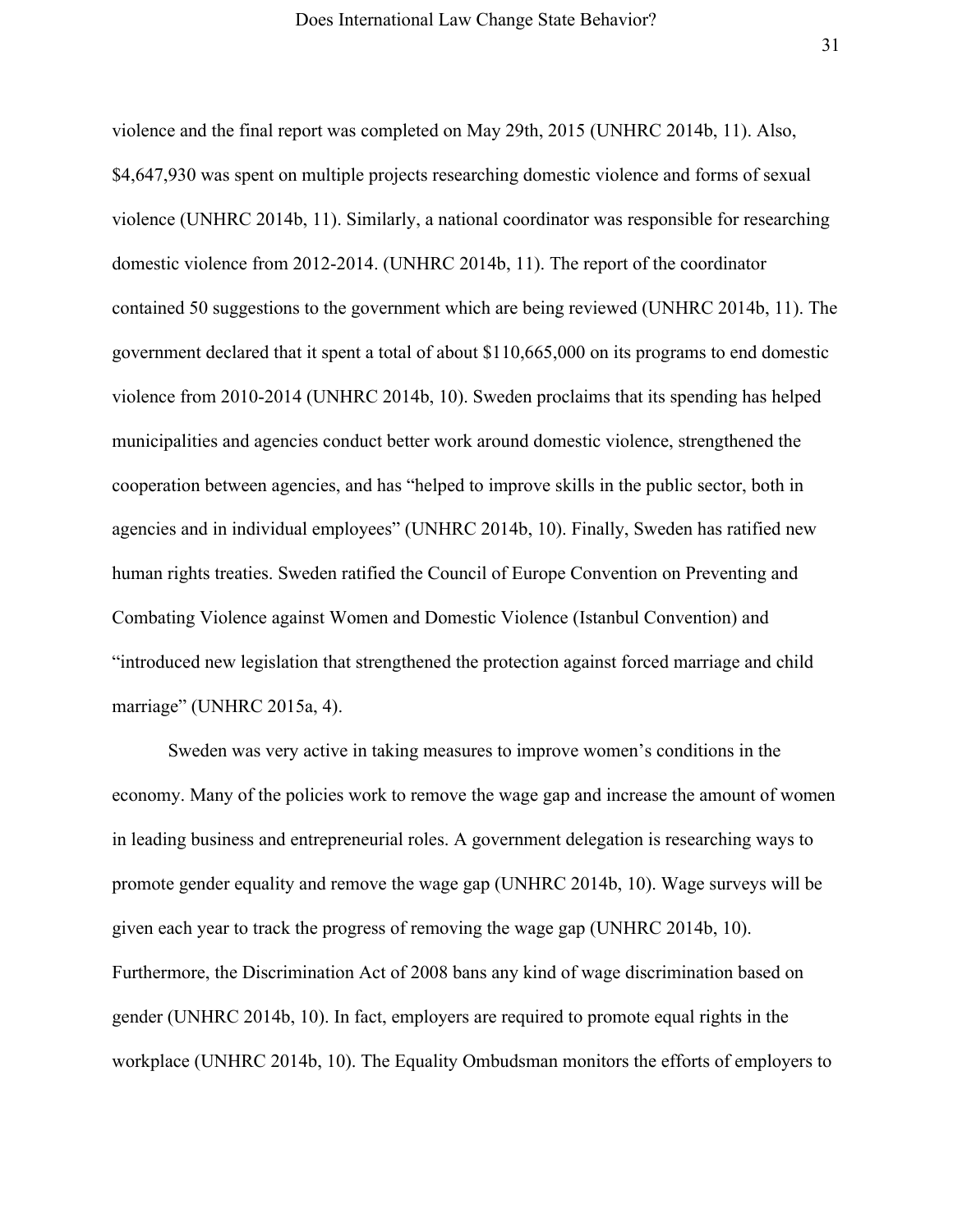achieve equal rights in the workplace, and it will bolster its task of monitoring pay rates (UNHRC 2014b, 10). The Equality Ombudsman will be issuing a report of its findings during its increased surveillance of pay rates on March 1st, 2015 (UNHRC 2014b, 10). Finally, the government created "the Delegation for Gender Equality in Working Life to investigate the different conditions for women and men and to propose actions to promote gender equality and reduce the pay gap" (UNHRC 2015a, 4). In addition to ending the wage gap, Sweden hopes to increase the number of women on the boards of companies. Sweden stated that "If the proportion of women on the governing boards of listed companies is not at least 40 per cent by 2016, a legislative proposal on quotas will be presented" (UNHRC 2014b, 9-10). The government intends to boost the number of female entrepreneurs through the Golden Rules of Leadership program between 2013 and 2014 (UNHRC 2014b, 9-10). Indeed, Sweden spent \$11,066,500 on a program to increase businesses run by women (UNHRC 2014b, 9-10). Sweden recorded that the number of businesses ran by women increased by 13.2% between 2006 and 2010 (UNHRC 2014b, 9-10).

Besides domestic violence and economic rights, Sweden has seen growth in the representation of women since the 1990's. Sweden asserted that "One area in which there has been marked favourable development since the 1990s is the distribution of power and influence in politically elected assemblies, as a result of several Riksdag parties' active work to boost women's representation" (UNHRC 2014b, 9). Specifically, the members of government agencies' boards are 48% women and 52% men, and the agency chairs were composed of 41% women and 59% men (UNHRC 2014b, 9).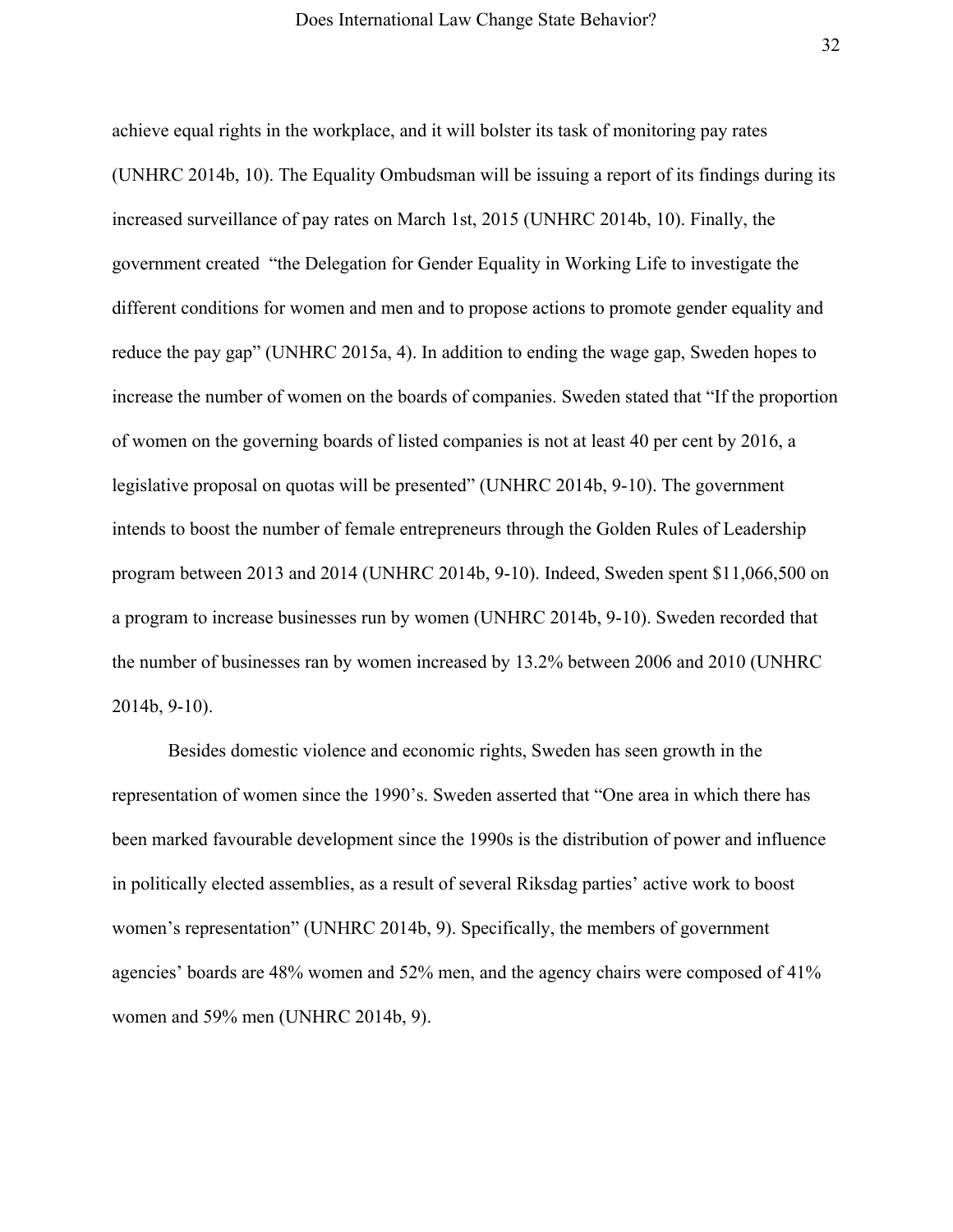#### **3.1.4 Summary**

After reviewing the recommendations from the UPR and observing the policies Sweden has implemented to secure women's rights, Sweden complied with international law and the UPR. Most of the recommendations were concerned with violence against women and the wage gap, and most of the actions taken by Sweden dealt with combating violence against women and ending the wage gap. Fixing these two issues can be difficult because they are more forms of de facto discrimination than de jure discrimination, meaning the adoption of a norm or change of a law will not necessarily bring an end to either problem. Still, the government is actively involved in solving these issues and has put a great amount of money towards research and raising awareness of domestic violence. Government monitoring of wages, legal and normative pressure on employers, programs that support entrepreneurship, and annual surveys can all help Sweden eliminate the wage gap and increase the representation of women in the economy. Ultimately, Sweden has responded to many of the UPR's recommendations with active government policies.

The recommendations to combat violence against women were fulfilled. Recommendations to increase funding for domestic violence programs and to add more shelters for victims of abuse were successful. Sweden is able to maintain shelters in all of its municipalities and spent \$111 million on programs to end violence against women. In addition, Sweden satisfied the recommendations for the gender wage gap. Recommendations that suggested to continue to reduce the gender wage gap were fulfilled through wage monitoring, the Delegation for Gender Equality in Working Life, and Golden Rules of Leadership Program. Lastly, Sweden did not create new policies to increase women's representation in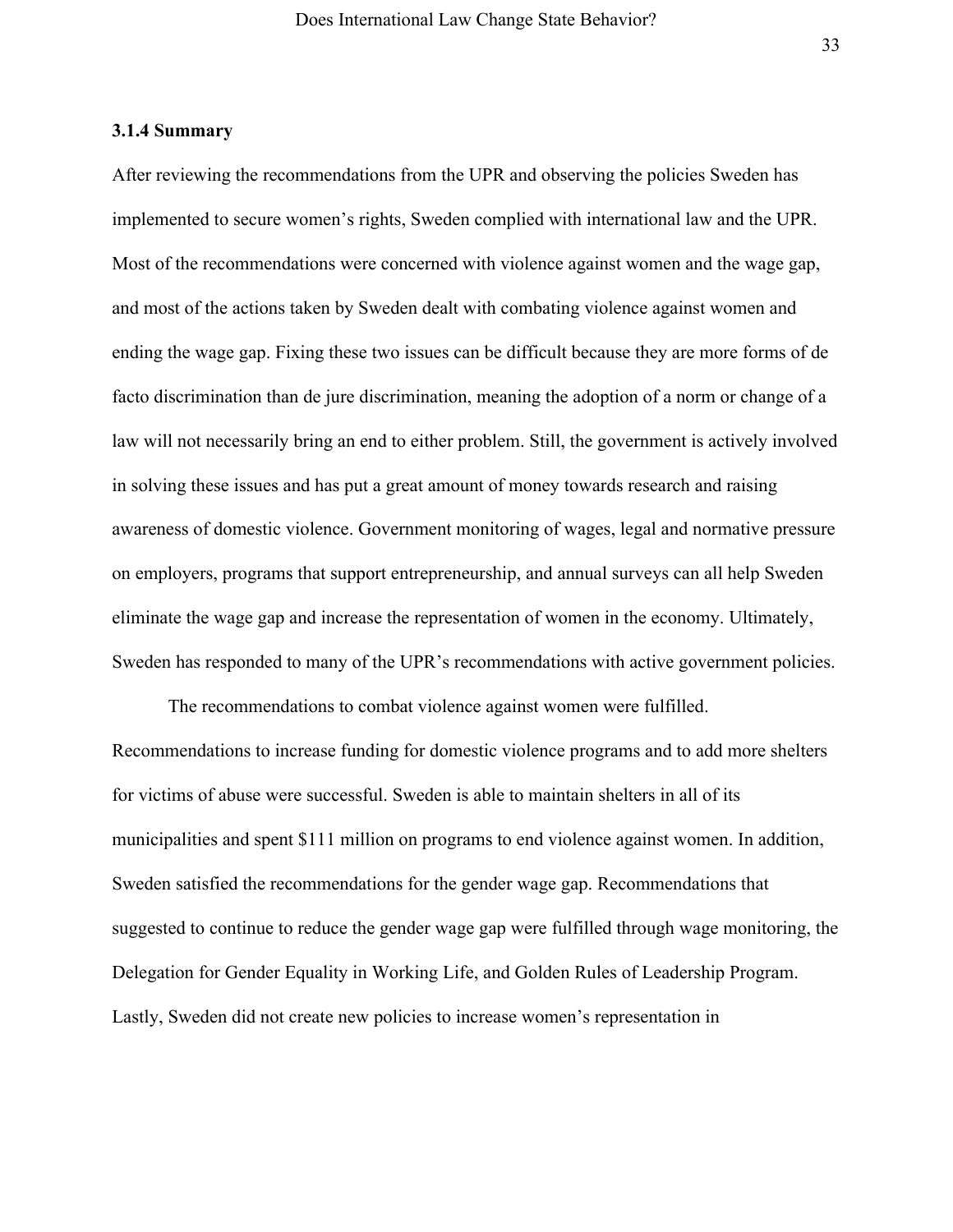decisionmaking positions primarily because Sweden already has a large proportion of women that serve in the government.

## **3.2 Latvia**

Latvia is ratified to the CEDAW and not the Optional Protocol. Latvia has a high Human Freedom Index of 87 out of 100. Latvia demonstrates how a state with high freedom that has ratified only a general convention is influenced by international law.

## **3.2.1 Rights Abuses**

Like Sweden, Latvia has been criticized for the wage gap between men and women and domestic violence. The United Nations noted that "The Human Rights Committee was concerned at the persisting wage gap between men and women in the private sector and the high unemployment rate of women" (UNHRC 2015b, 10). With domestic violence, the Council of Europe (CoE) "found in relation to Latvia that measures implemented to address the problem of domestic violence had not been sufficient" (UNHRC 2015c, 6). Furthermore, Latvia is a hotspot for human trafficking. "The Human Rights Committee was concerned that Latvia remained a country of origin for trafficking in human beings for sexual and labour exploitation, particularly of young women" (UNHRC 2015b, 7). In addition, the CoE "found in relation to Latvia that insufficient efforts had been undertaken to reduce the prevailing high maternal mortality rate" (UNHRC 2015c, 8). Lastly, Muslim women have faced discrimination with a potential bill that would ban the wearing of a full face veil. Amnesty International (2018) reports that "In August, the government put forward draft legislation which effectively prohibits wearing the full-face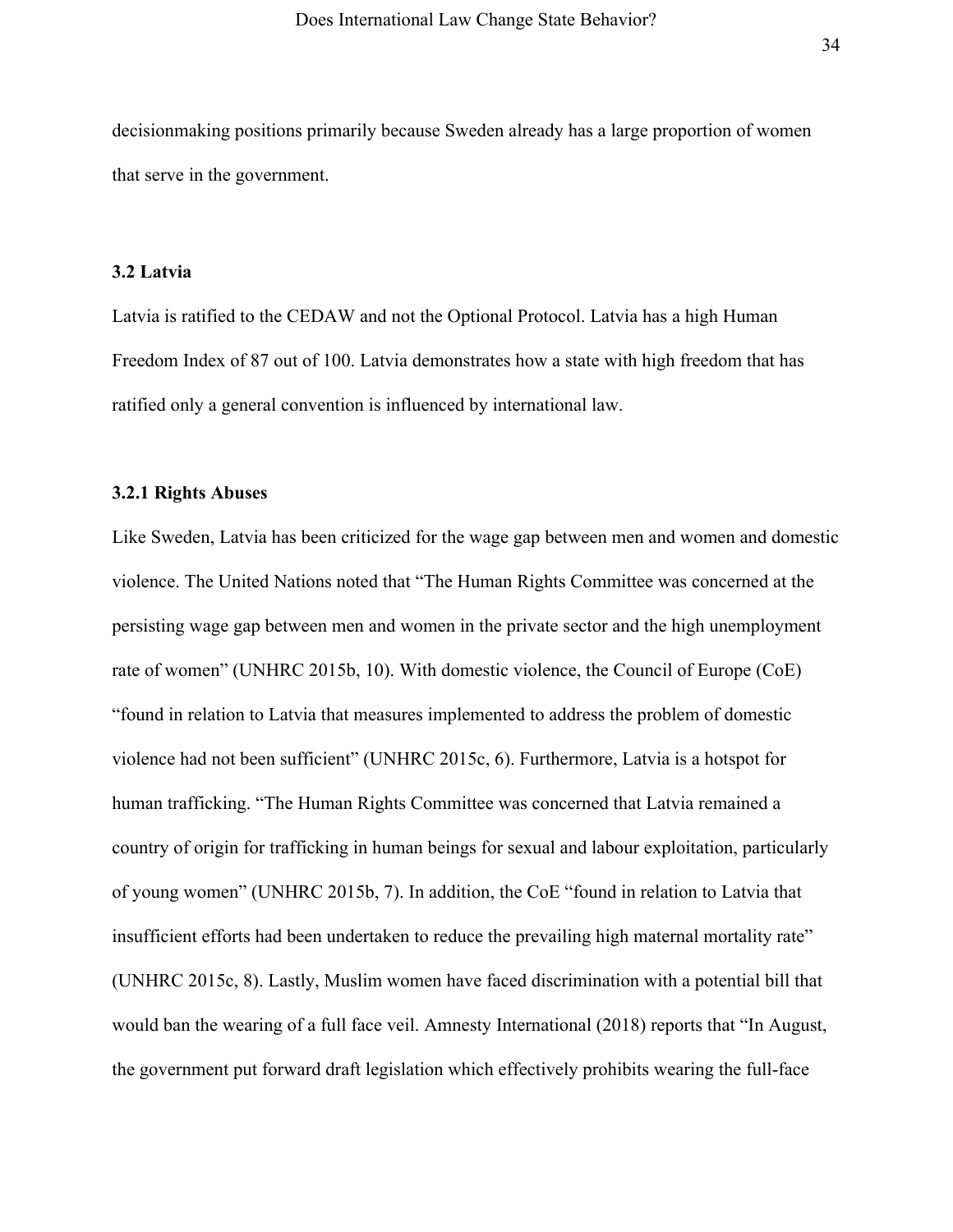veil in public. The Justice Ministry argued that the measure would protect people's welfare and morality, and facilitate the integration of immigrants."

#### **3.2.2 Universal Periodic Review Recommendations**

Latvia accepted 71 out of 122 recommendations (UNHRC 2016a, 2). Fourteen were about women's rights. Many recommendations focused on domestic violence and protecting the general equality of women. In addition, other recommendations brought attention to human trafficking.

# *3.2.2.1 Recommendations on Domestic Violence*

Latvia was suggested to "Establish a comprehensive plan on gender equality, especially stressing prosecution of sexual exploitation and prevention of gender violence" (Spain) (UNHRC 2011a, 14), to "Intensify its efforts to prevent, punish and eliminate all forms of violence against women" (Argentina) (UNHRC 2011a, 14), and to "Further continue its efforts to combat domestic violence, including through raising public awareness" (Azerbaijan) (UNHRC 2011a, 14). Moreover, Latvia received recommendations to "Provide specific training to law enforcement staff to enable them to better understand and prevent domestic violence" (Hungary) (UNHRC 2011a, 14), to "Strengthen its criminal legislation on domestic violence to notably make sure that such violence is considered as an aggravating circumstance" (France) (UNHRC 2011a, 16), and to "Adopt the necessary legislative measures in the Criminal Code to define domestic violence and criminalize marital rape as a specific crime" (Mexico) (UNHRC 2011a, 16).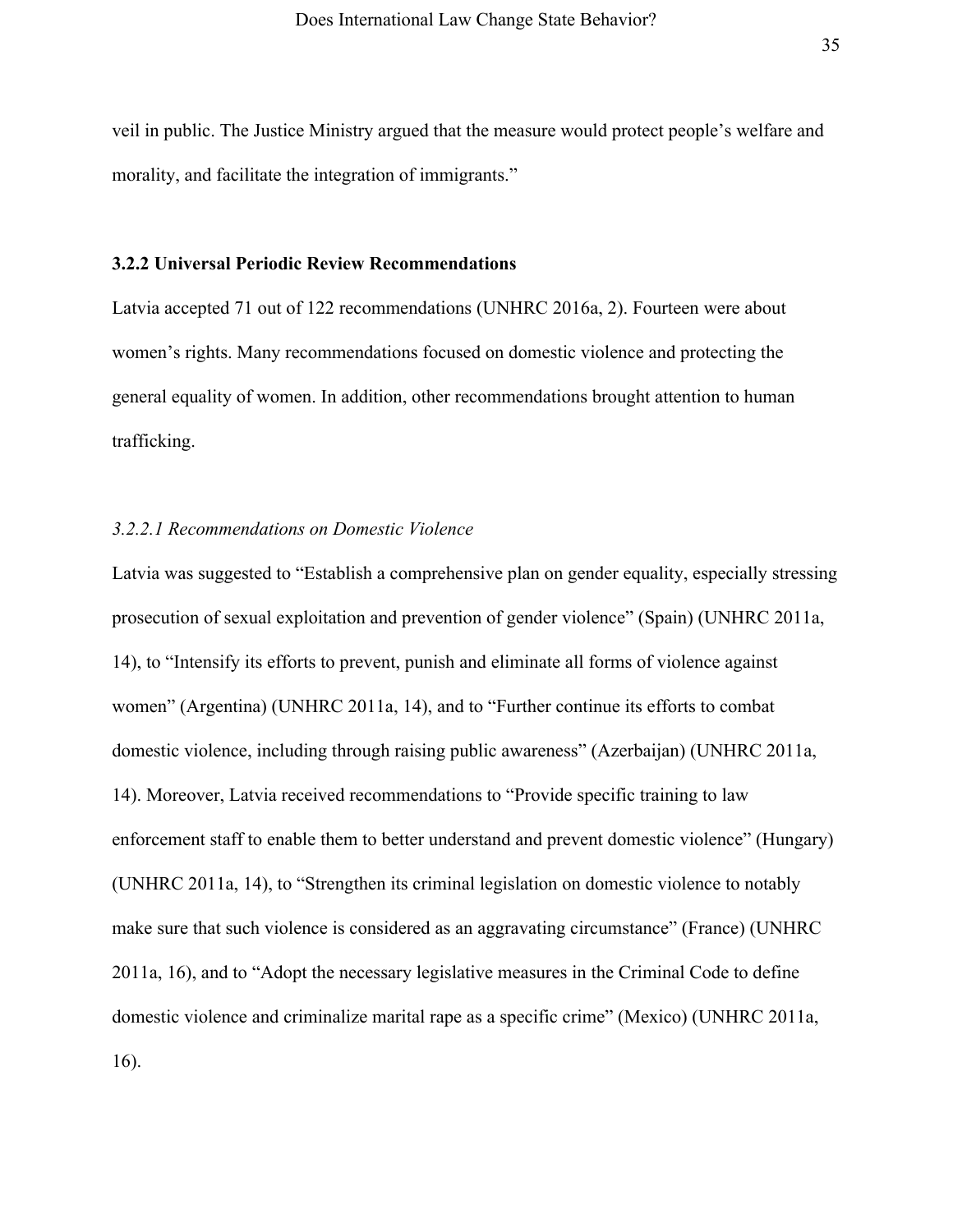#### *3.2.2.2 Recommendations on Women's Equality*

Some recommendations encouraged Latvia to maintain equality between men and women. Latvia was asserted to "Continue to strengthen the national mechanism on gender equality, as recommended by the Committee on the Elimination of Discrimination against Women" (Chile) (UNHRC 2011a, 14), to "Continue efforts to advance gender equality and continue tackling the gender equality issues indicated in the national report" (Lithuania) (UNHRC 2011a, 14), and to "Further adopt and implement policies and legislation to combat gender discrimination and to promote the empowerment of women, including equal job opportunities and equal remuneration for work of equal value" (Brazil) (UNHRC 2011a, 14).

On the contrary, Latvia declined two recommendations about women's equality. Latvia rejected a resolution to "Adopt a comprehensive gender equality law" (Poland) (UNHRC 2011a, 19) and a recommendation to "Promote the inclusion in the Constitution and national legislation of the definition of discrimination against women, as well as the principle of equality between men and women" (Mexico) (UNHRC 2011a, 19). Latvia declined these two recommendations because it "has chosen a different approach – to integrate anti-discriminatory provisions into sectoral laws. Such approach is consistent with the Latvian legal tradition and is no less effective than the comprehensive law approach" (UNHRC 2011b, 3).

# *3.2.2.3 Recommendations on Human Rights Law and Human Trafficking*

The remaining recommendations were about human trafficking and participating in international law. Latvia was urged to "Consider the possibility of ratifying the Optional Protocol to the Convention on the Elimination of All Forms of Discrimination against Women" (Argentina)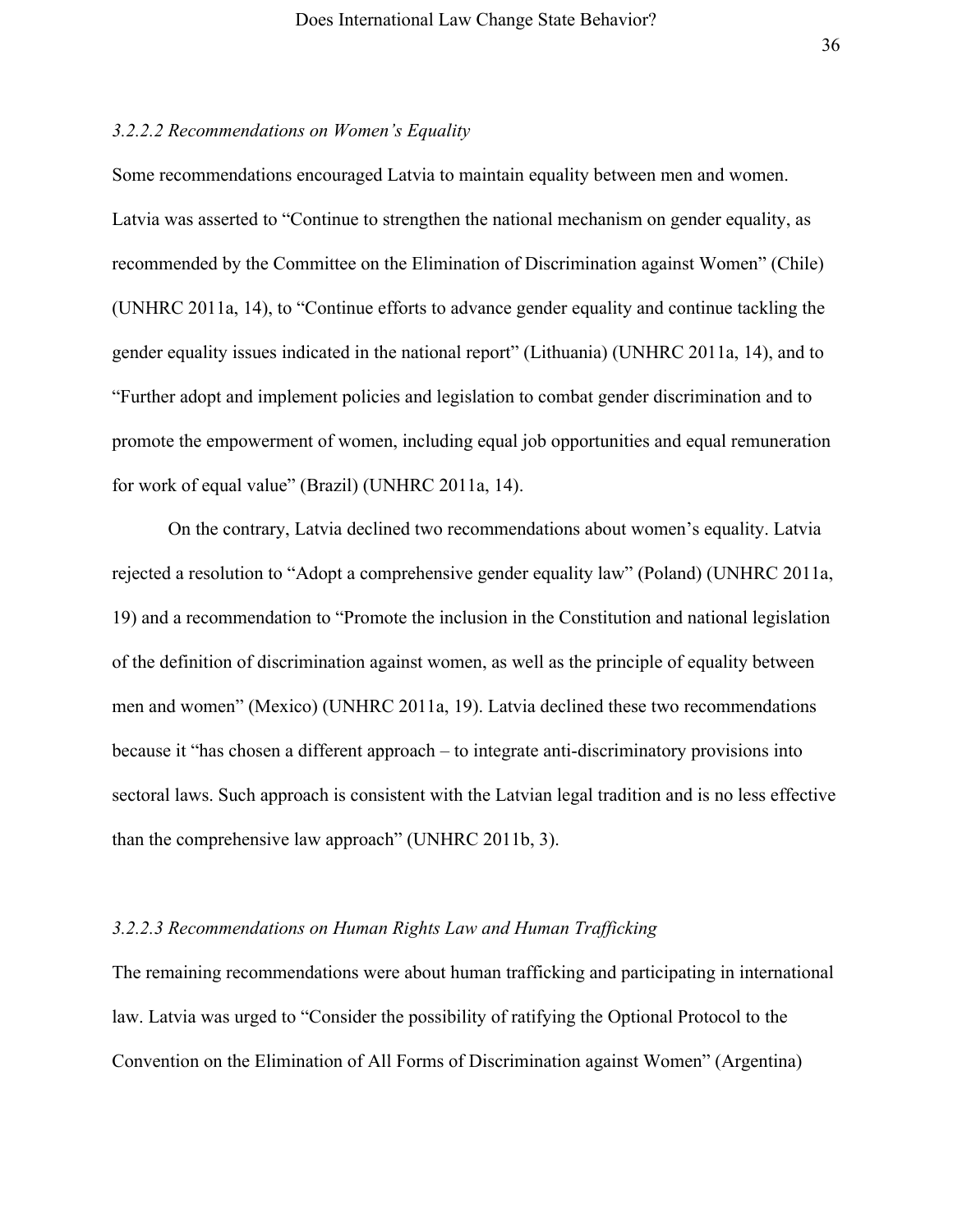(UNHRC 2011a, 13) and to "Continue efforts to improve and protect the rights of women and children by implementing recommendations made by the United Nations mechanisms and its related special procedures" (Palestine) (UNHRC 2011a, 13). Two human trafficking recommendations were accepted by Latvia. It accepted to "Pursue its efforts to combat trafficking in human beings, especially women and children" (Algeria) (UNHRC 2011a, 15) and to "Prioritize training for the judiciary and the police on how to treat victims of trafficking as well as domestic violence" (Norway) (UNHRC 2011a, 15).

#### **3.2.3 Domestic Responses to the International Community**

Latvia has passed many new policies that protect women's economic rights and that fight domestic violence. To start, Latvia criminalized marital rape thanks to amendments to its Criminal Law (CL) in 2014 (UNHRC 2016b, 17). Latvia has made it easier for victims of domestic violence to end their marriage. The new law holds that if the couple has lived separately for less than three years, then "the marriage may be dissolved by a court if the reason for breaking down of a marriage is physical, sexual, psychological or economical violation of the spouse against the other spouse" (UNHRC 2016b, 17). Also, Latvia introduced the Concept of Preventive Coercive Measures in 2013 which "aims to achieve a long-term reduction of number and recurrence level of violence cases, including domestic violence-related offences" (UNHRC 2016b, 17). The State Family Policy Guidelines (2011-2017) and its Action Plan (2012-2014) list goals to make towards ending domestic violence (UNHRC 2016b, 17). The Cabinet of Ministers (CM) approved of measures to develop social rehabilitation centers for victims of domestic violence in 2014 (UNHRC 2016b, 17-18). Social rehabilitation centers will provide lawyers,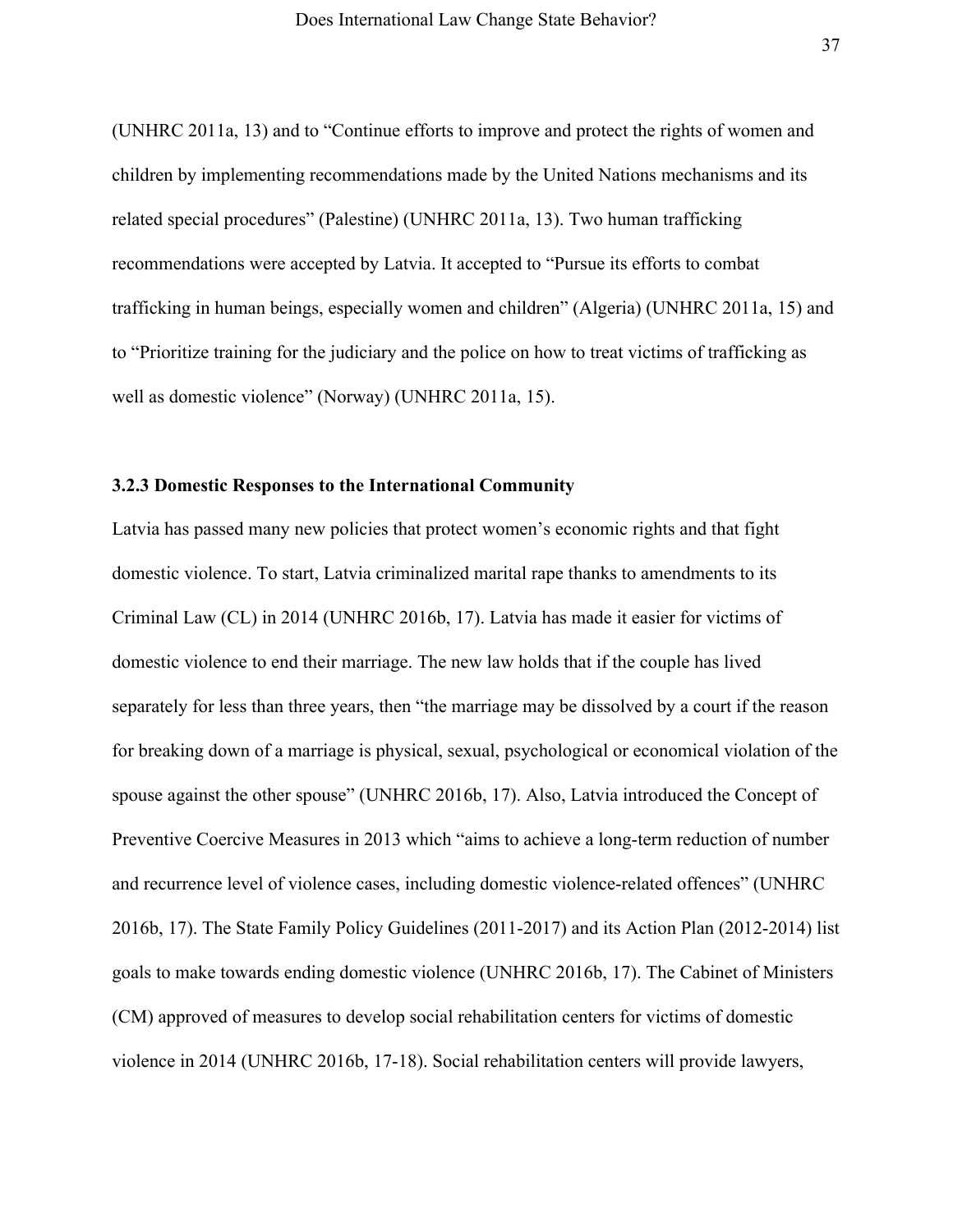psychologists, and social workers to assist victims and perpetrators (UNHRC 2016b, 17-18). In addition, Latvia noted that "On 31 March 2014, complex amendments to legal acts introducing temporary protection against violence entered into force" (UNHRC 2016b, 2) which allows it "to improve legal framework in order to join the Council of Europe Convention on Preventing and Combating Violence Against Women and Domestic Violence (Istanbul Convention) (UNHRC 2016b, 2). In fact, Latvia plans on ratifying the convention by the end of 2018 (Amnesty International 2018).

Similarly, Latvia has taken a lot of responsibility in securing women's economic rights. Latvia created the "Gender Equality in Economic Decision Making – Tool to Promote Economic Competitiveness and Equality Value" in 2013 (UNHRC 2016b, 16). This program was a public awareness campaign that "highlighted the principles of equality with regard to equal pay, choice of profession, and career prospects" (UNHRC 2016b, 16). Moreover, Latvia has ran its Mentoring Program since 2009 which promotes women's entrepreneurship (UNHRC 2016b, 16). To address workplace segregation based on gender, Latvia adopted the Guidelines on Inclusive Employment in 2015 (UNHRC 2016b, 16). This policy "addresses the labour market segregation and the lack of balanced representation of women and men in different sectors of the labour market that has an impact on the formation of the pay gap" (UNHRC 2016b, 16). In 2012, Latvia drafted the Gender Equality Actions Plan (UNHRC 2016b, 16). This plan hopes to achieve the "elimination of gender roles and stereotypes, promotion of healthy and environment-friendly lifestyle for women and men, promotion of economic independence and equal opportunities in the labour market for women and men, and monitoring and evaluation of gender equality policy" (UNHRC 2016b, 16).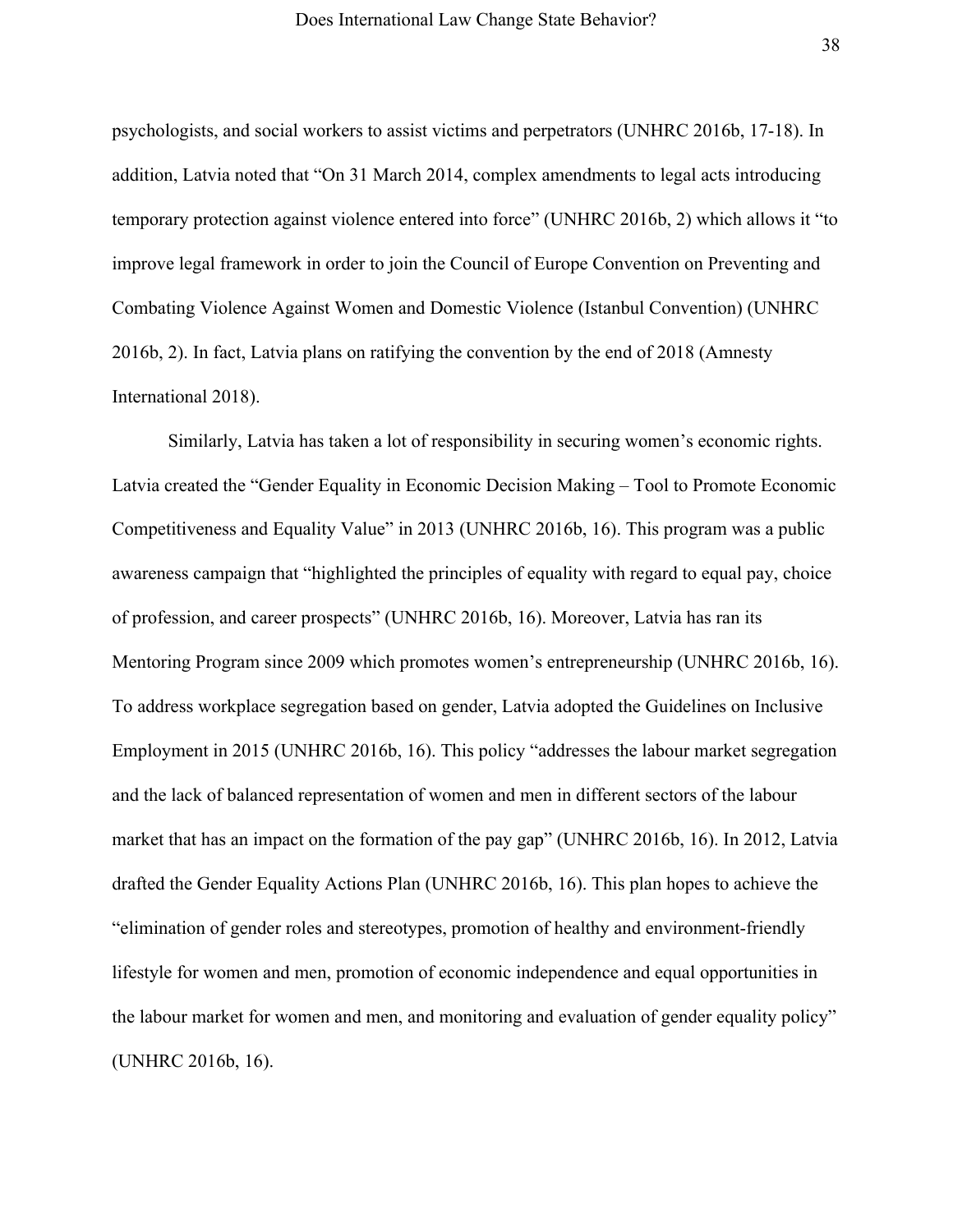The state has made notable progress in women's rights. Latvia highlighted that it was ranked among the top twenty states in securing gender equality according to the Global Gender Gap Report (UNHRC 2015b, 4). The same report indicated that Latvia "had fully closed the gender gap in the fields of health and survival as well as education attainment" (UNHRC 2015b, 4). Additionally, one third of all enterprises in Latvia are owned by women (UNHRC 2016b, 2). Latvia maintains that "31.44% of all positions in company boards and councils were held by women" (UNHRC 2016b, 2) and that "31% of companies listed on the stock exchange were managed by women, which is the second highest indicator in the European Union" (UNHRC 2016b, 2).

Finally, Latvia has made changes to address human trafficking, the maternal mortality rate, and to strengthen family relations. Latvia is aiding victims of human trafficking by "building the capacity of law enforcement agencies in this field and increased State-funded support for victims, compensation and rehabilitation" (UNHRC 2016b, 4). For maternal mortality, Latvia has adopted the Maternal and Child Health Improvement Plan in 2012 (UNHRC 2016b, 3). To add, Latvia has seen an increase in paternity leaves. Paternity leaves have increased from 22% in 2004 to 45% in 2014 (UNHRC 2016b, 16). Latvia contends that "Measures have been implemented to promote the reconciliation of work and family, informative and educational activities, improvement of child care services, and the introduction of flexible working hours and forms" (UNHRC 2016b, 16).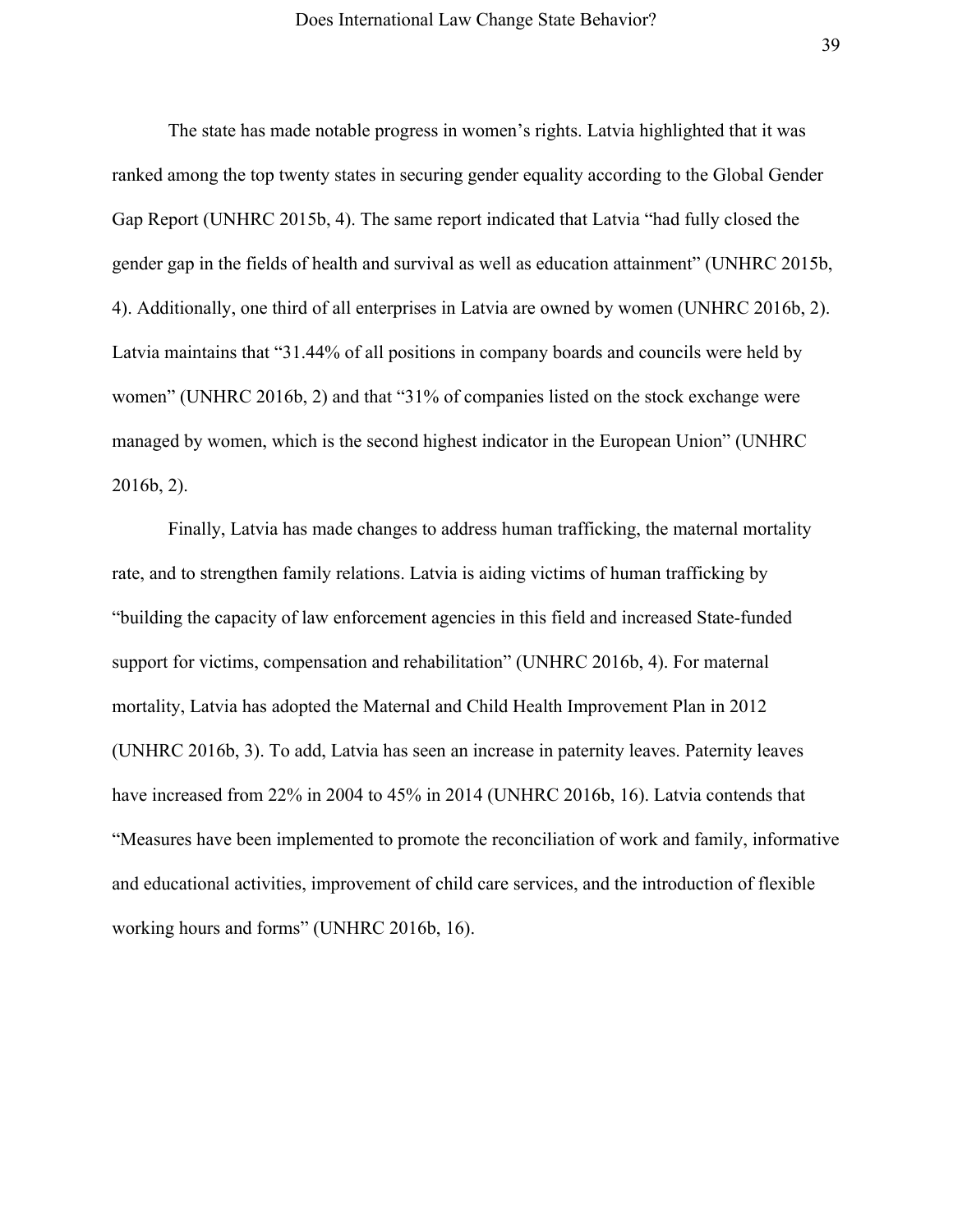#### **3.2.4 Summary**

Latvia faced similar threats to women' rights as Sweden. Domestic violence and women's economic rights were observed in Latvian society, and the state took measures to eliminate these abuses. Latvia criminalized marital rape and made violence against women an aggravating crime, a response to two recommendations. Furthermore, the state introduced new policies like the Gender Equality Action Plan in 2012, the Maternal and Child Health Improvement Plan, and the Guidelines on Inclusive Employment in 2015. Latvia accepted the majority of its recommendations and made it clear that 17 recommendations were already implemented or were in the process of implementation during its first cycle (UNHRC 2011a, 16-17). Two of these recommendations were about women's rights. Latvia accepted and implemented its recommendations despite only being ratified to the CEDAW. Ratification to the Optional Protocol appears to have no impact on compliance with international law in the case of Latvia. Also, Latvia's high freedom level and status as a European state may explain its compliance with international law.

Latvia fulfilled recommendations that advocated to pass measures to prevent domestic violence. Latvia did this by passing the Concept on Preventive Coercive Measures, State Family Policy Guidelines, and the Action Plan (2012-2014). Also, Latvia addressed recommendations which stated to advance gender equality, end the gender wage gap, and get women involved in more sectors of the economy. Latvia implemented the Gender Equality in Decisionmaking, Guidelines on Inclusive Employment, and the Gender Equality Actions Plan to help women get involved in the economy and eliminate the gender wage gap. Finally, Latvia responded to recommendations on human trafficking by training the police to better handle human trafficking,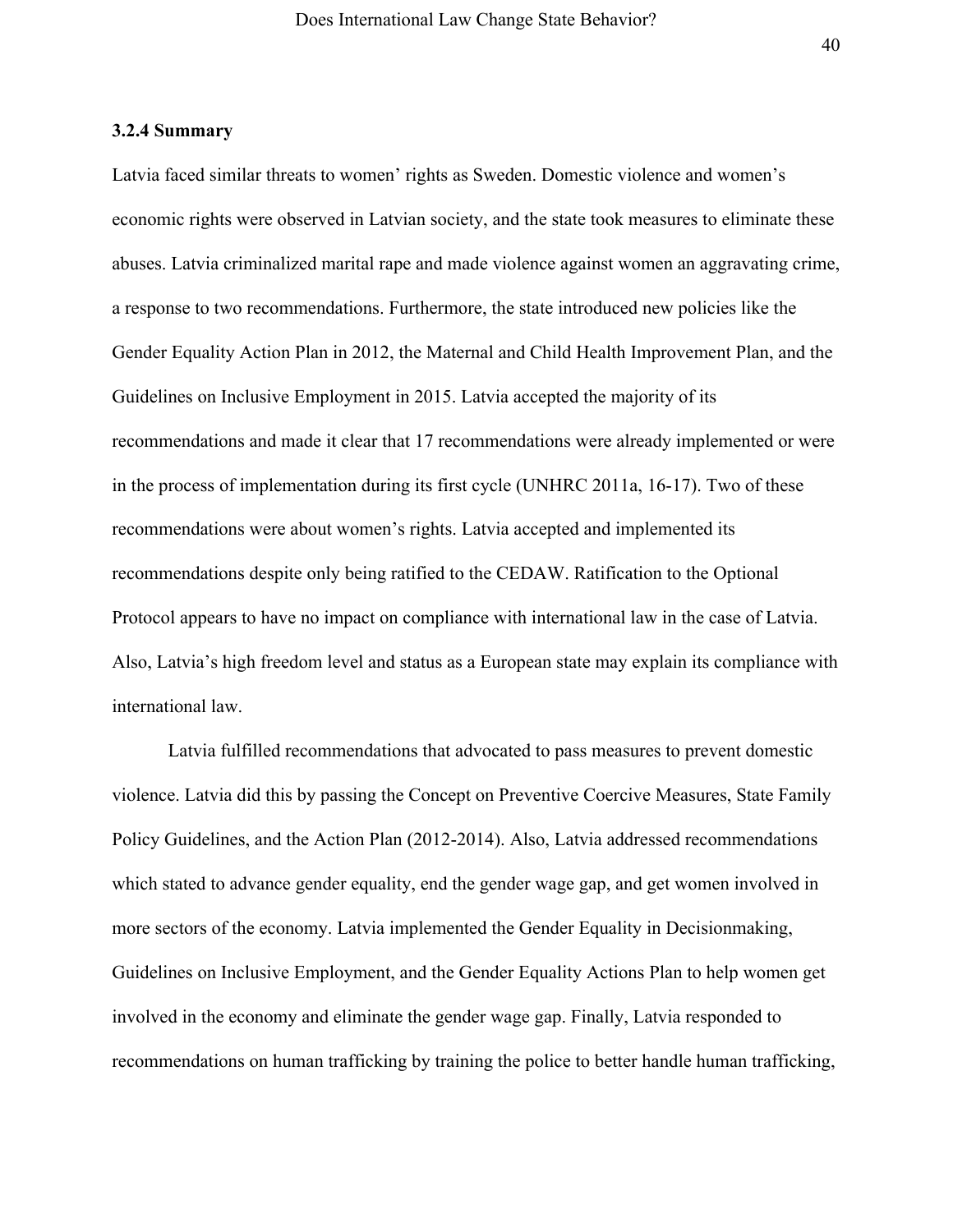and by giving trafficking victims assistance in the forms of compensation and rehabilitation. In summary, Latvia followed the recommendations of international law by adopting new legislation in its domestic affairs.

### **3.3 Libya**

Libya is the first case study of the MENA group. Libya is ratified to the CEDAW and the Optional Protocol. Libya has a low freedom level score of 9 out of 100 on the Freedom House Index. Libya displays how a MENA state that is ratified to a general convention and a strict protocol interacts with international law. In addition, Libya illustrates how a state with low freedom engages with international law.

#### **3.3.1 Rights Abuses**

The rights abuses in Libya were composed of violence against women, violation of marriage equality laws, and denied the right to pass down their nationality to their kids or husband. On a smaller scale, the representation of women in government and various forms of discrimination were of concern. For violations of rights in marriage, Human Rights Watch (2018) reported that "Personal status laws continue to discriminate against women, particularly with respect to marriage, divorce, and inheritance" and that "The penal code prohibits all sexual acts outside marriage, including same-sex relations, and punishes them with up to five years in prison." A law requiring that the husband obtain consent from his wife to marry a second wife was overturned in the Libyan Supreme Court citing that it was incompatible with Islamic law (UNHRC 2015d, 4). Also, the Grand Mufti allegedly introduced a law that would prohibit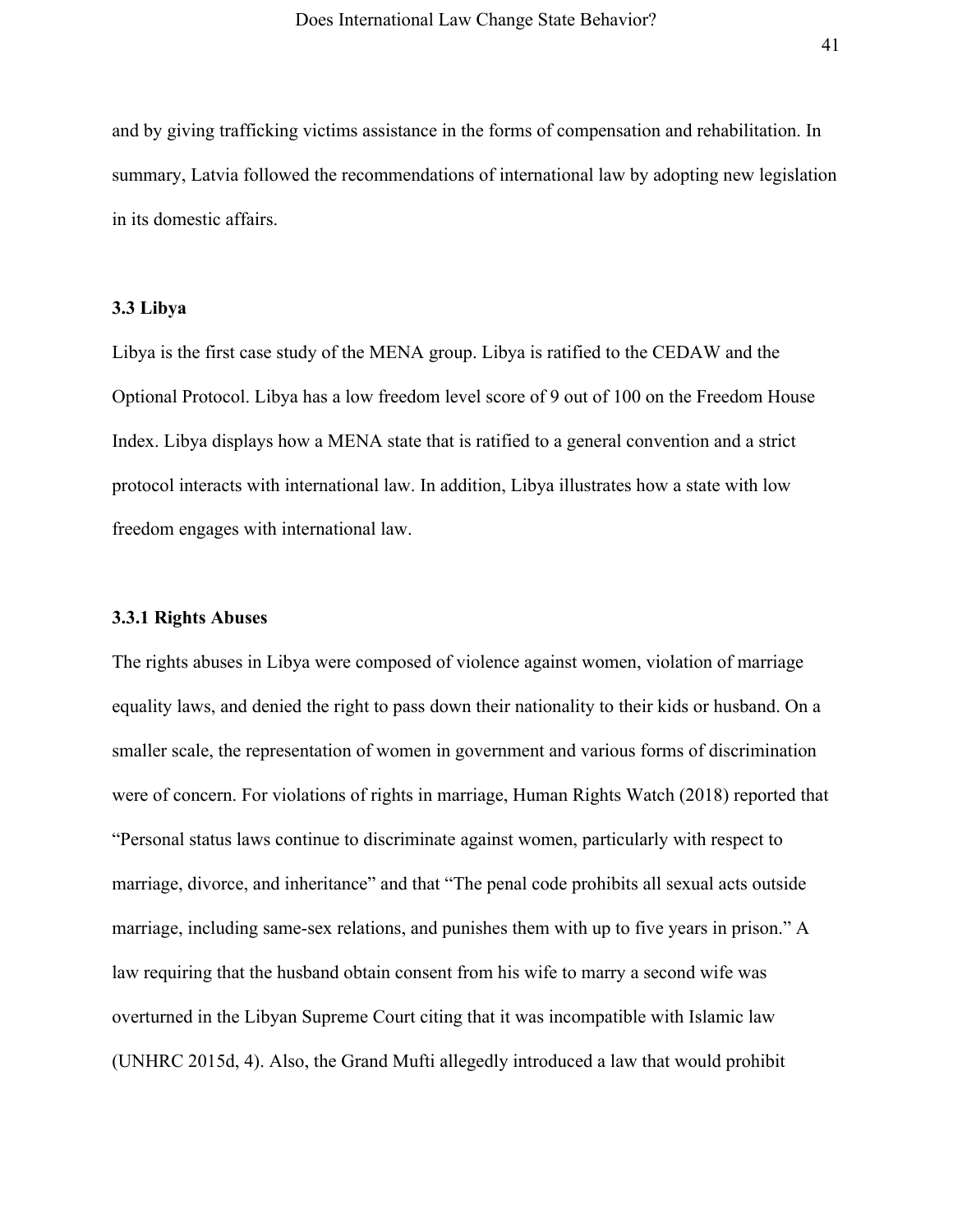Libyan women from marrying foreign men (UNHRC 2015d, 4). Furthermore, the Penal Code allowed for a husband to receive a reduced prison sentence if he killed his wife, sister, daughter, or mother who he suspected of having an extramarital affair (UNHRC 2015d, 6). The adultery law, Law No. 70/1973, criminalized extramarital sexual relations without accounting for forced sex (UNHRC 2015d, 6). This law has been used to prosecute women who were raped or sexually assaulted (UNHRC 2015d, 6).

More rights violations with marriage had to do with nationality laws. Women are not allowed to pass their Libyan nationality to their foreign husbands or children (UNHRC 2015d, 6). The UN recommended that "Libya ensure that mothers were able to pass their nationality to their children, regardless of the status or nationality of the child's father" (UNHRC 2015e, 6). Moreover, the UN was concerned about Law No. 24/2010, Libya's primary nationality law, suggesting that it:

remained ambiguous with respect to the ability of women to confer their nationality on their children if their husbands were non-nationals. Libyan men, by contrast, were able to confer their nationality on their children irrespective of the nationality of their wives. (UNHRC 2015d, 3)

Violence against women is another major violation of women's rights in Libya. Amnesty International (2018) noted that women's activists and political candidates are threatened for expressing their views and often retreat from the public spotlight. A specific incident concerned Salwa Bugaighis, a women's rights activist, who was killed by a group of gunmen (UNHRC 2015d, 4). Also, Libyan law does not criminalize forms of domestic violence (Human Rights Watch 2018). Likewise, the reduced sentencing for husbands who kill their wives, daughters, or mother discussed above further illustrates issues of violence against women. More so, rapists can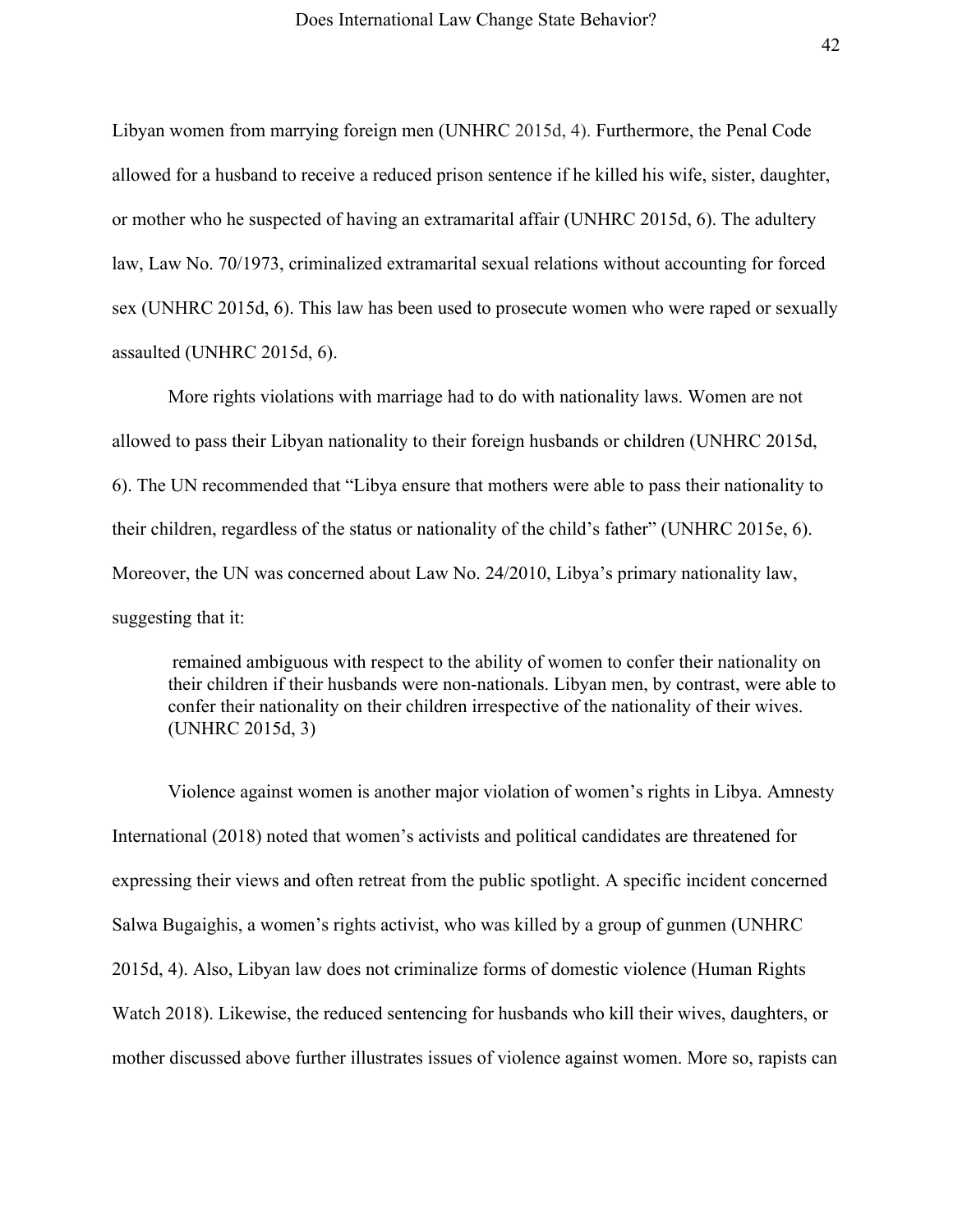evade prosecution if they marry their victim according to Article 424 of the Penal Code (Human Rights Watch 2018) and rape was used as a tactic in war (UNHRC 2015d, 5). Moreover, sexual violence was prevalent in many communities, sexual torture was used against detainees to obtain information (UNHRC 2015d, 8), and refugees experienced seuxal violence (Amnesty International 2018). Similarly, marital rape is not a crime in Libya (UNHRC 2015d, 6). Law No. 10/1984, legislation that defined the rights of men and women in marriage (Refugee Documentation Centre 2015), failed to explicitly criminalize domestic violence and marital rape, lacked enforcement, and did not provide any services to abuse victims (UNHRC 2015d, 6). The Grand Mufti received criticism from issuing a fatwa that was "against the agreed conclusions of the UN Commission on the Status of Women on the elimination and prevention of all forms of violence against women and girls, on the grounds that they were incompatible with Sharia law" (UNHRC 2015d, 4). Finally, women were held in social rehabilitation centers for being suspected of "transgressions of moral codes" (UNHRC 2015d, 6), but have not broken any crimes, already served time, or were rape victims abandoned by their families (UNHRC 2015d, 6).

Women have also experienced violations affecting their representation in government. For one thing, "The High Commissioner for Human Rights and the United Nations Country Team noted growing threats and attacks against women activists, which had contributed to women's reluctance to run for election" (UNHRC 2015d, 11). The National Transitional Council, which briefly governed Libya after the fall of the Gaddafi regime, had 2 total women on a 40 member council and was only allowed 17% of the seats to be held by women (UNHRC 2015d, 9). In a similar case, 600 women ran for election to the General National Congress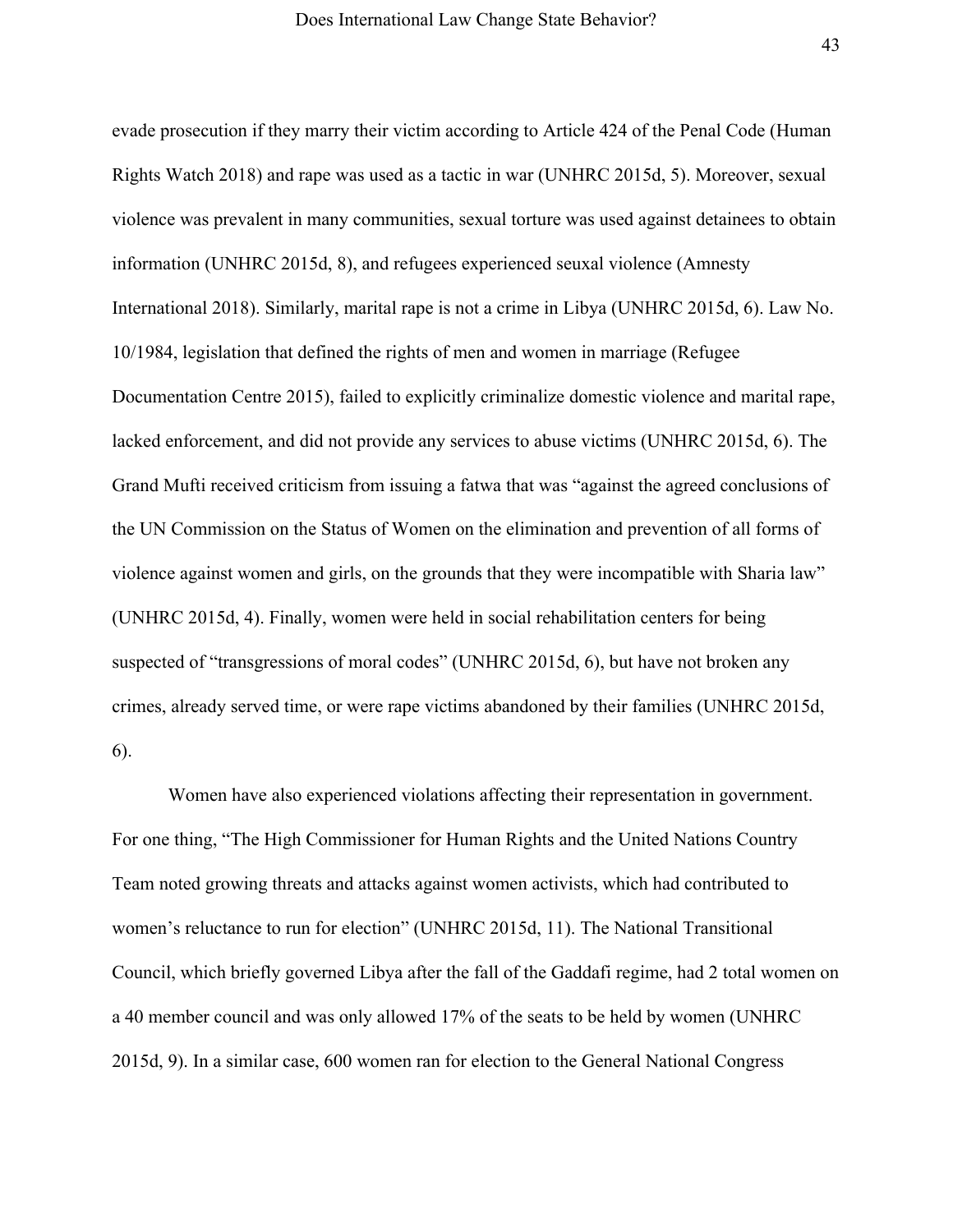(GNC) where 33 women were elected, yet only 2 of those women ended up serving in the GNC (UNHRC 2015d, 9). Additionally, only 6 women served on the Constitutional Drafting Assembly in 2014 (UNHRC 2015d, 9). This was a 10% quota which fell short of international standards set by the Beijing Declaration (UNHRC 2015d, 9). Lastly, Law No. 10/2014, a law governing the election rules of Libya, created a 16% quota for women's representation in the House of Representatives on the GNC, but because of violent disruptions of the election polls, 30 women were elected instead of 32 and the quota was not reached (UNHRC 2015d, 9).

The last violations in Libya were about general discrimination towards women. Decree No. 6 of 2017 prohibited women from traveling abroad without a male chaperone (Amnesty International 2018; Human Rights Watch 2018). The law was later repealed and replaced with a new law that required men and women to gain a security approval before traveling abroad (Amnesty International 2018; Human Rights Watch 2018). Women from Sub Saharan Africa who were not accompanied by males were accused of being prostitutes and were detained while giving birth at government hospitals (UNHRC 2015e, 6). Also, the Grand Mufti suggested that men and women be segregated at universities and offices because a mixed environment created "unethical behavior" (UNHRC 2015d, 4). In addition, women had trouble reaching educational facilities due to poor public transportation and having to travel with a male guardian (UNHRC 2015d, 9). Finally, Law No. 58/1970 restricted women to only working in fields associated with their gender like education, healthcare, and services (UNHRC 2015d, 4). These jobs are low paying which contributes to the wage gap between men and women (UNHRC 2015d, 4).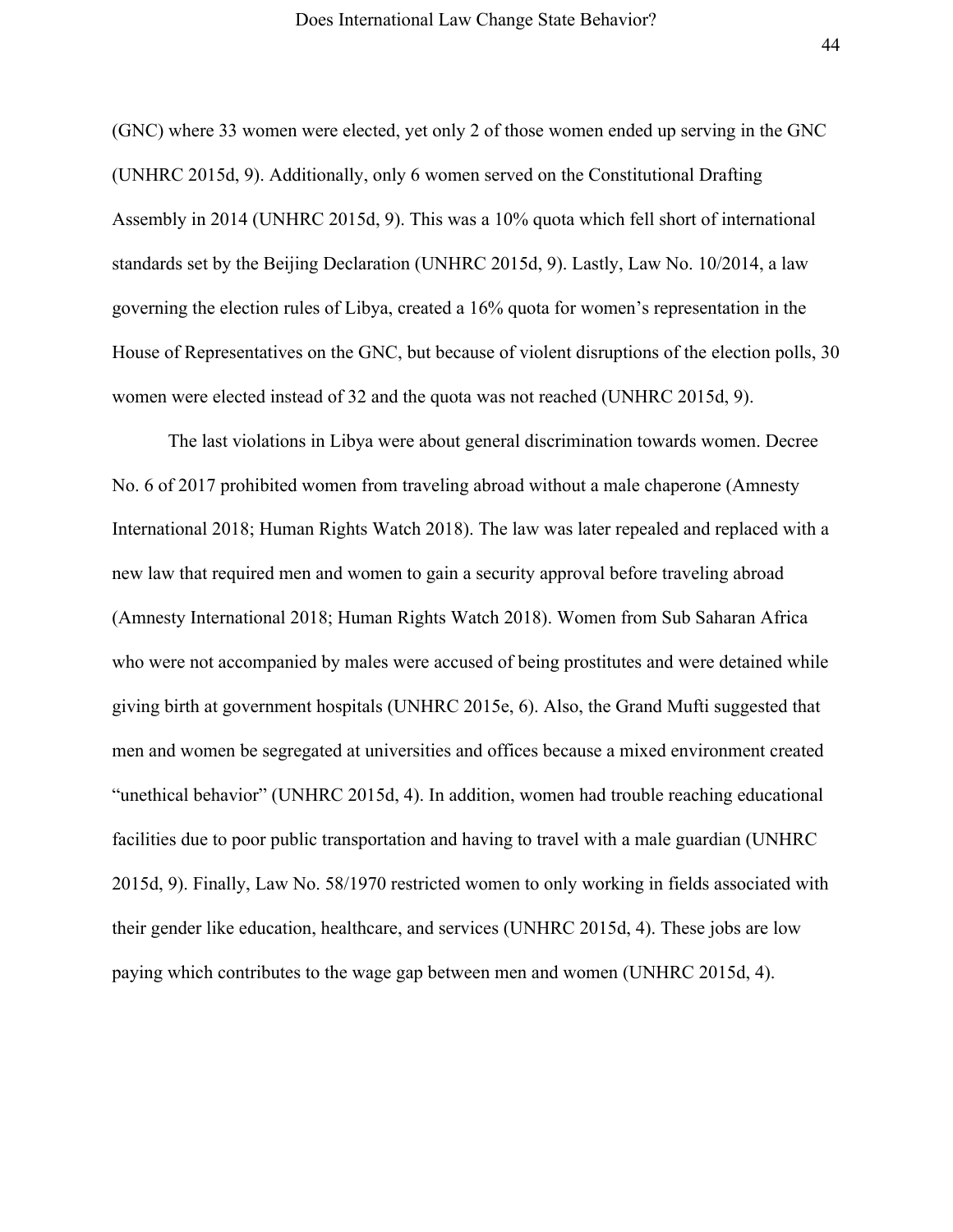#### **3.3.2 Universal Periodic Review Recommendations**

Libya fully accepted 115 out of 120 recommendations (UNHRC 2015f, 2). 14 accepted recommendations were about women's rights. The recommendations given to Libya were mostly about empowering women in society, violence against women, and economic rights.

# *3.3.2.1 Recommendations on Equality*

Libya was proposed to "Explore the possibility of adopting a national strategy to combat discrimination against women" (Malaysia) (UNHRC 2011c, 16) and to "Continue to take practical measures to ensure the effective participation of women in economic, social and political fields" (Pakistan) (UNHRC 2011c, 16). Furthermore, it was recommended to "Continue to scale up its efforts to empower women, mainly rural women" (North Korea) (UNHRC 2011c, 16), to "Continue the measures to promote women rights, including the advancement of women's empowerment" (Azerbaijan) (UNHRC 2011c, 16), and to "Continue the implementation of measures designed to enhance the role of women in social and political life" (Belarus) (UNHRC 2011c, 16). In addition, Libya was noted to "Step up efforts to enhance the participation of women in all spheres of socio-economic life, in line with the progress made in education" (Bangladesh) (UNHRC 2011c, 16), to "Strengthen measures and policies to promote the active role and participation of women in the political, social and economic life of the country" (Vietnam) (UNHRC 2011c, 16), and to "Continue to improve policies and programmes to advance the status of women and girls, and to protect children" (Myanmar) (UNHRC 2011c, 16).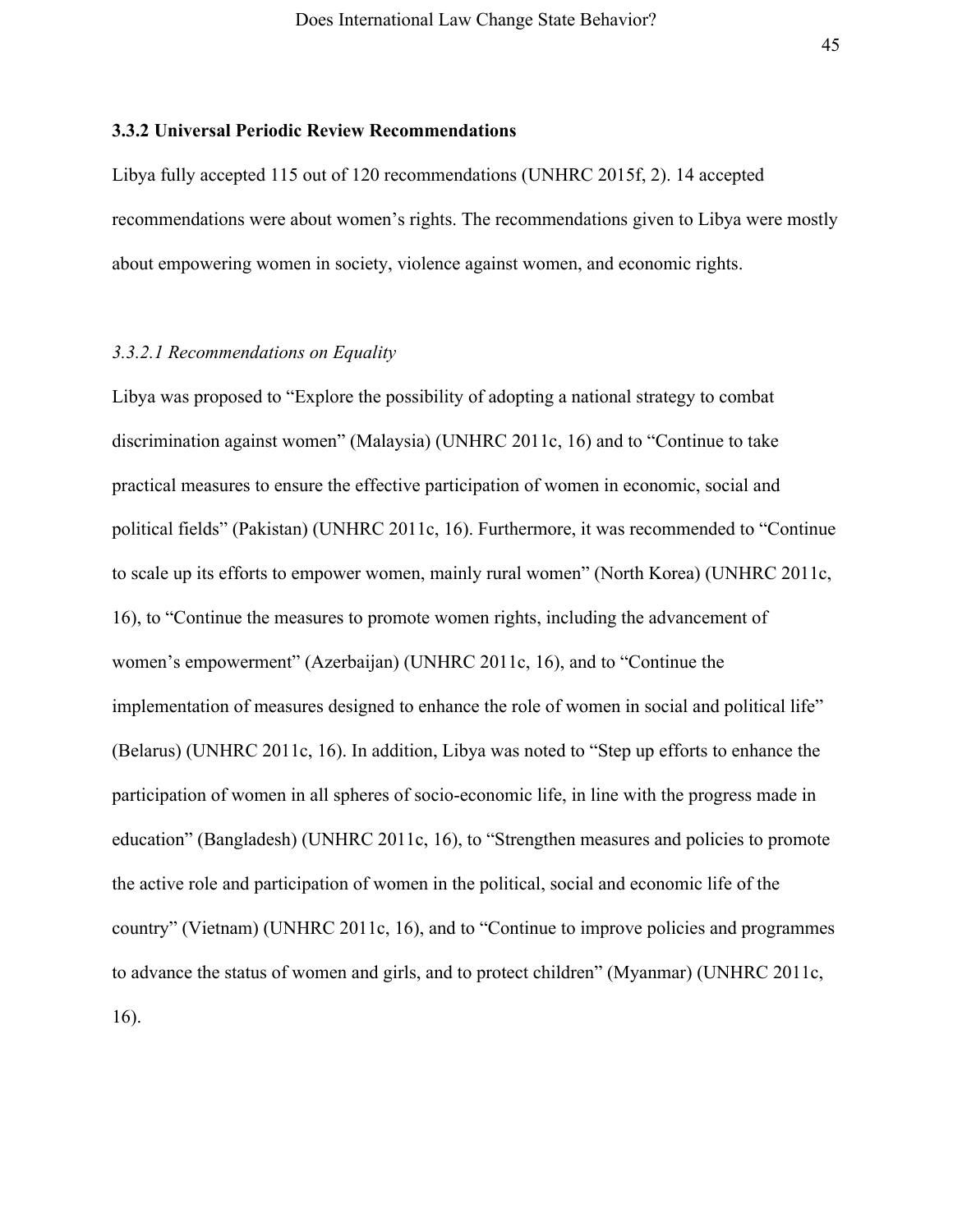#### *3.3.2.2 Recommendations on Violence Against Women*

Other recommendations focussed on violence against women. Recommendations proclaimed to "Adopt policies and legislation aimed at promoting women's rights and combating gender-based discrimination, particularly domestic violence" (Brazil) (UNHRC 2011c, 16), to "Continue its efforts to promote women's role in social and public life, and protect them from violence" (Iran) (UNHRC 2011c, 16), and to "Take comprehensive measures to eliminate violence against women and children, in particular by adopting a national strategy to combat violence against women, as recommended by the Committee on the Elimination of Discrimination against Women" (Thailand) (UNHRC 2011c, 16).

### *3.3.2.3 Recommendations on Work and Economic Rights*

The last recommendations were about work. Libya was urged to "Continue its special efforts to empower women in various areas, in particular in the labour market" (Egypt) (UNHRC 2011c, 16) and to "Continue its efforts to increase job opportunities for educated women in the Libyan Arab Jamahiriya" (Sudan) (UNHRC 2011c, 16).

#### *3.3.2.4 Declined Recommendations*

Libya declined 1 recommendation about women's rights. Libya declined Recommendation 96.7 which recommended to:

Ensure equality, under the law and in practice, of women, and amend all discriminatory legal provisions concerning marriage (including polygamy), male guardianship, child custody, divorce and inheritance, as recommended by the Committee on the Elimination of Discrimination against Women and the Committee on the Rights of the Child.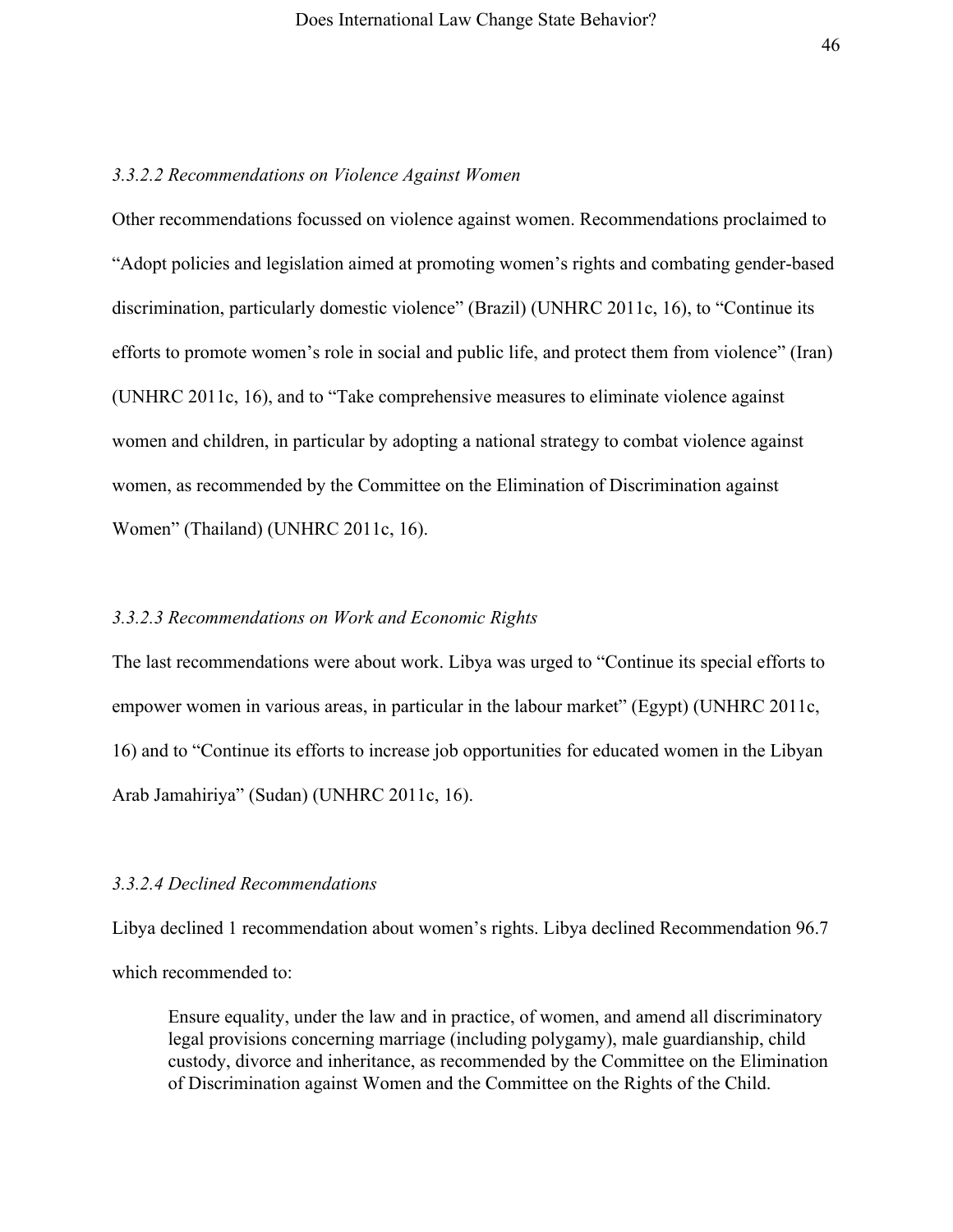# (UNHRC 2011c, 21)

This declined recommendation displays how Libya is hostile to any change in the domestic relationship between husband and wife. This example illustrates how cultural practices can lead to noncompliance with international legal requirements.

# **3.3.3 Domestic Responses to the International Community**

While Libya has accepted an extreme majority of its recommendations, the state had a hard time implementing the recommendations because of the revolution to overthrow the Gaddafi regime. Libya explained that "The year 2011 saw the outbreak of the 17 February revolution, which responded to the legitimate aspiration of the Libyan people to free itself from the oppressive measures that had been enacted by the former regime" (UNHRC 2015f, 2). Also, Libya noted that because of the revolution, "it has not been possible to implement some of the recommendations" (UNHRC 2015f, 2). In fact, there were only minor developments in the national legislation of the state that responded to the recommendations. The Council of Ministers established a committee to research sexual violence and determine reparations to be given to victims (UNHRC 2015e, 8-9). However, the committee lacked enforcement and adequate health care services (UNHRC 2015e, 8-9). It was also observed that "In some instances of rape, women had been accused of adultery or encouraged to marry the perpetrator to protect their honour" (UNHRC 2015e, 8-9). To add, the Minister of Justice issued a ministerial decree that protected victims of sexual violence (UNHRC 2015d, 5-6). The law focused on giving victims cash reparations and gave assistance to victims to sue the perpetrator in court (UNHRC 2015d, 5-6). Nevertheless, the bill has not officially passed into law (UNHRC 2015d, 5-6). Indeed, the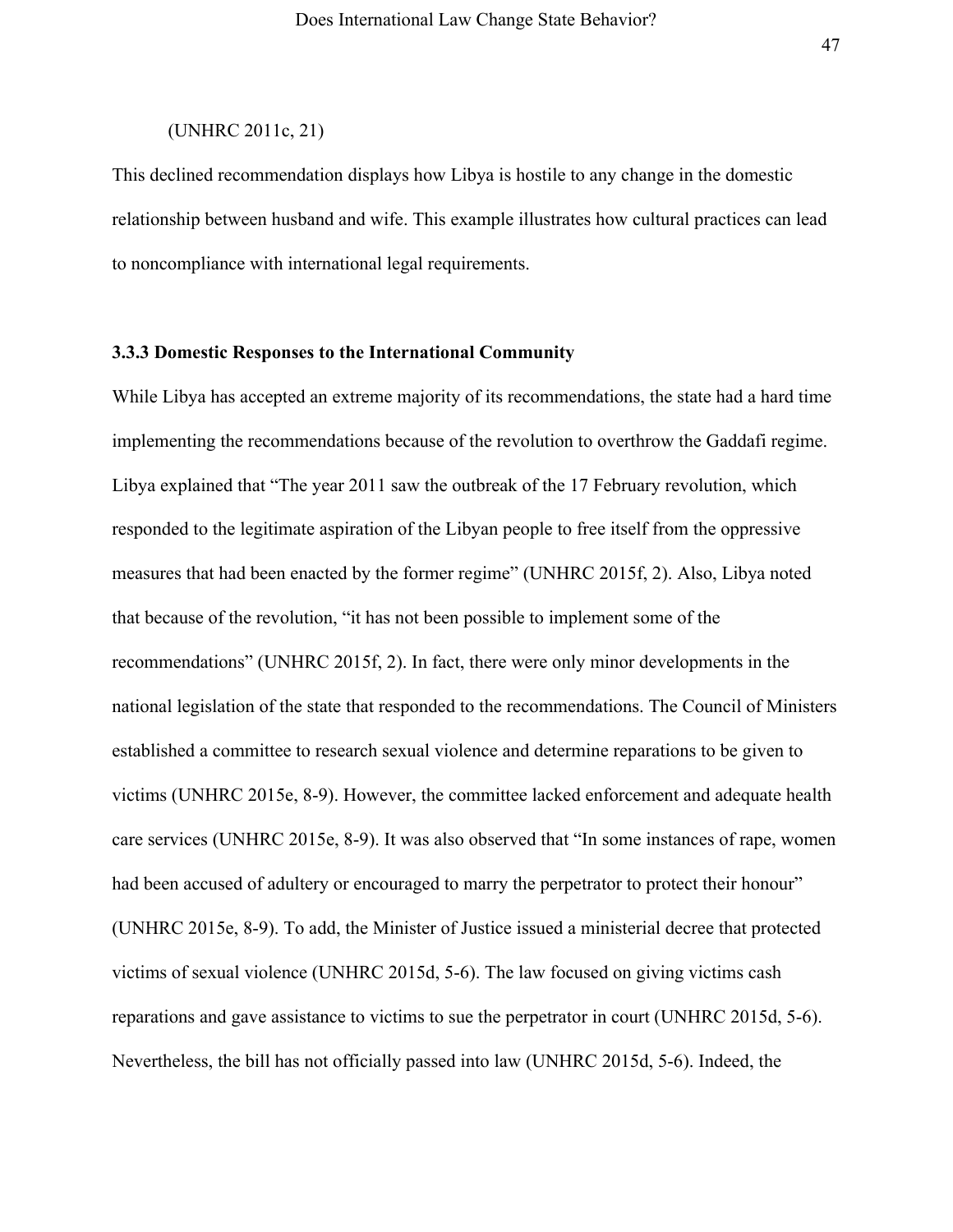Council of Ministers passed a law that classified rape victims of the revolution as war victims (UNHRC 2015f, 8). This allowed women to receive medical and psychological care, financial assistance, and assistance in suing perpetrators (UNHRC 2015f, 8). Lastly, Libya has ratified the African Charter on Human and Peoples' Rights on the Rights of Women in Africa (UNHRC 2015f, 7). However, it is uncertain if a recommendation caused this. The treaty was not mentioned specifically, but Libya was recommended to "Accede to international human rights conventions not yet acceded to" (UNHRC 2011c, 18). Still, this recommendation is too broad to determine a causal relationship.

The UN was critical of Libya's domestic responses to protect women's rights. It highlighted that "Libya had failed to address discriminatory laws that encouraged violence against women despite Recommendation 93.36 enjoying support" (UNHRC 2015d, 6). Recommendation 93.36 was made by Thailand and recommends to "Take comprehensive measures to eliminate violence against women and children, in particular by adopting a national strategy to combat violence against women, as recommended by the Committee on the Elimination of Discrimination against Women" (UNHRC 2011c, 16). Also, the UN maintained that no changes have been made to fulfill other recommendations (UNHRC 2015d, 3). Specifically, the UN noted that no changes were made in regard to Recommendation 93.20, 93.26, and 93.33 (UNHRC 2015d, 3). Recommendation 93.20 was made by Brazil which states to "Adopt policies and legislation aimed at promoting women's rights and combating gender-based discrimination, particularly domestic violence" (UNHRC 2011c, 16), Recommendation 93.26 was issued by Vietnam which pronounces to "Strengthen measures and policies to promote the active role and participation of women in the political, social and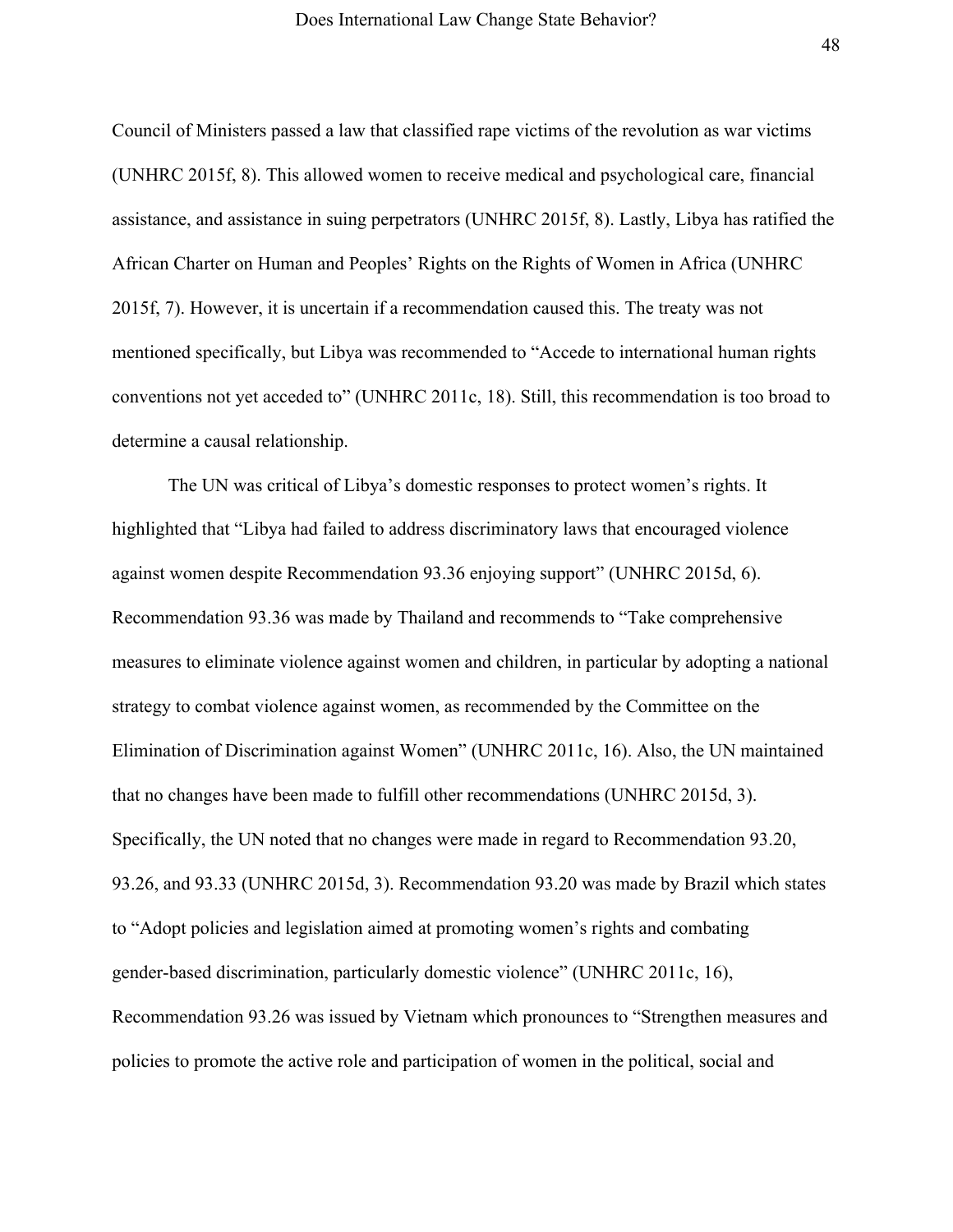economic life of the country" (UNHRC 2011c, 16), and 93.33 by Pakistan advising to "Continue to take practical measures to ensure the effective participation of women in economic, social and political fields" (UNHRC 2011c, 16)*.*

#### **3.3.4 Summary**

Libya responded positively at first to working with international law by accepting 115 of 120 recommendations. Yet, as has been discussed, Libya had trouble creating policies to implement these recommendations. One vital reason that explains why Libya had trouble creating new laws is that the country is experiencing intrastate violence from non-state actors and political instability in the aftermath of the revolution. This may have hindered the ability for Libya to effectively materialize the recommendations into laws. In spite of its lack of new policies, Libya achieved success in women's education. Libya announced that "Libyan women are some of the most educated in the Arab world. More than half of all graduates in Libya are women, according to the United Nations Development Programme (UNHRC 2015f, 8). The case of Libya displayed that a MENA state with low freedom was unable to effectively respond to international law, and that international law failed to change Libya's behavior. Also, the ratification to the Optional Protocol did not affect Libya's compliance with international law.

Due to the lack of responses from Libya, many of its recommendations were not fully satisfied. It could be argued that Libya responded to recommendations that encouraged it to take actions to empower women which Libya did by establishing a research committee on sexual violence and passing a law that gave women legal, financial, and medical assistance if they were raped in the revolution. On the contrary, Libya failed to answer recommendations which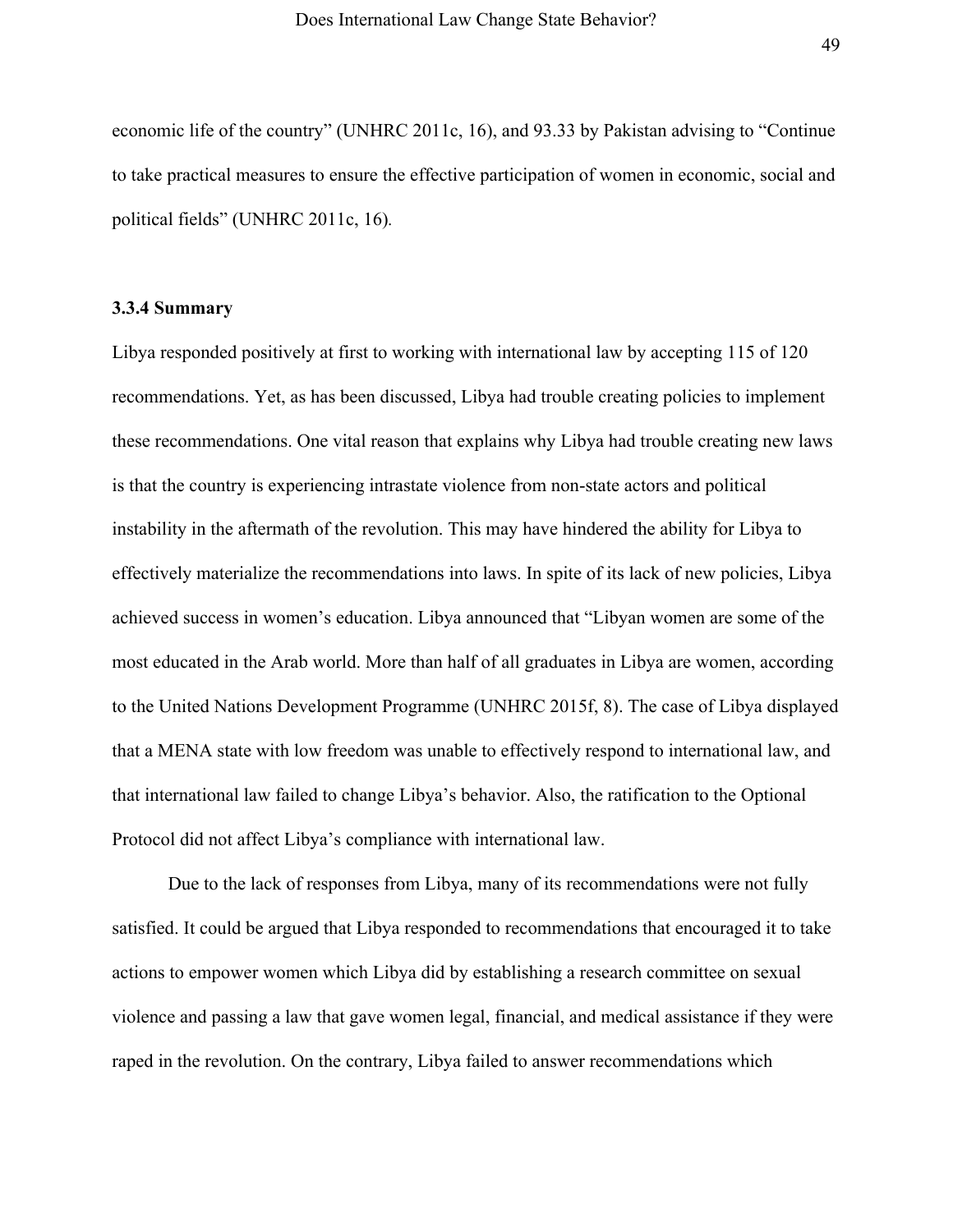promoted women's roles in social, economic, and political life. None of Libya's responses fully dealt with these recommendations. Moreover, Libya failed to address recommendations to stop domestic violence, and recommendations to empower women in the economy.

# **3.4 The United Arab Emirates**

The UAE is ratified to the CEDAW, but not to its Optional Protocol. It has a low freedom level with a rating of 17 out of 100 according to the Freedom House Index. The UAE portrays how a state only ratified to a general convention complies with international law.

# **3.4.1 Rights Abuses**

The United Arab Emirates (UAE) violates the rights of women in marriage, fails to protect women from domestic violence, and discriminates against women in the legal system. Amnesty International (2018) summarizes, "Women remained subject to discrimination in law and in practice, notably in matters of marriage and divorce, inheritance and child custody. They were inadequately protected against sexual violence and violence within the family." Personal status laws do not protect women. Law No. 28 of 2005, legislation on marriage rights and inheritance, was heavily criticized. Human Rights Watch noted that Federal Law No. 28 of 2005 discriminates against women because it allows males to conclude a woman's marriage, men can divorce their marriage by themselves, but women must obtain a court order, women are required to have sexual relations with their husbands, and women are required to obey their husbands commands (UNHRC 2017a, 8). Law No. 28 of 2005 was criticized again by the UN stating that "women's rights under personal status laws, such as Federal Law No. 28 (2005), remained in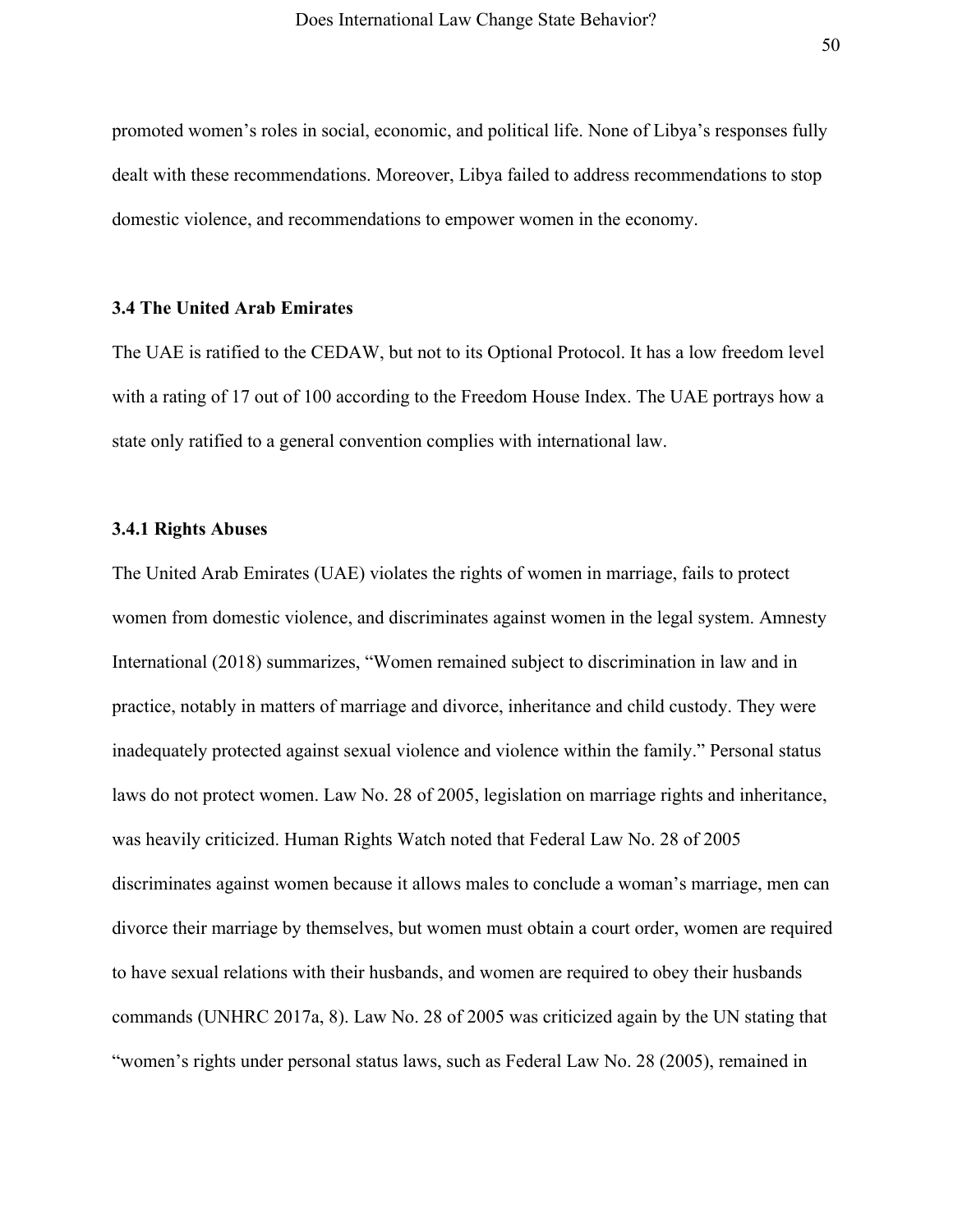need of development, as they continued to fall outside of the provisions of the Convention on the Elimination of All Forms of Discrimination against Women" (UNHRC 2017b, 6). Men can also stop their wives from working or determine what their occupation is and limit their movement under Articles 71 and 72 of the Personal Status Law (UNHRC 2017a, 5). Marital rape is not a crime (Human Rights Watch 2018). In addition, there were further concerns over the required male guardianship of women, the inability for women to sign their marriage contracts, the dowry, the requirement to obey the husband, polygamy, and the difficulty for women to get a divorce (UNHRC 2017b, 7). Men can get a divorce for any reason and end the marriage by themselves, but women must go through a legal process to get a divorce (UNHRC 2017b, 7).

Women were discriminated against in terms of passing on their nationality. There was a 2011 decree ordered that children born to Emirati women and foreign fathers will be Emiratis once they reach the age of majority (UNHRC 2017b, 7). However, the Committee on the Elimination of Discrimination Against Women maintained that women were still discriminated against conferring their nationality to children compared to men, and it recommended to let women pass their nationality on to their children and foreign husband (UNHRC 2017b, 7). Likewise, men are allowed to transfer their nationality to their foreign wife and kids, but women are not granted the same right (UNHRC 2017a, 8).

Also, women are victims of domestic violence. Human Rights Watch (2018) asserts that Article 53 of the penal code gives permission to men to beat their wives and children so long as it leaves no physical marks and does not "exceed the limits of Islamic law." This law was legitimized in a 2010 Federal Supreme Court ruling that cited Article 53 (Human Rights Watch 2018). The UN announced that women faced violence because of the criminalization of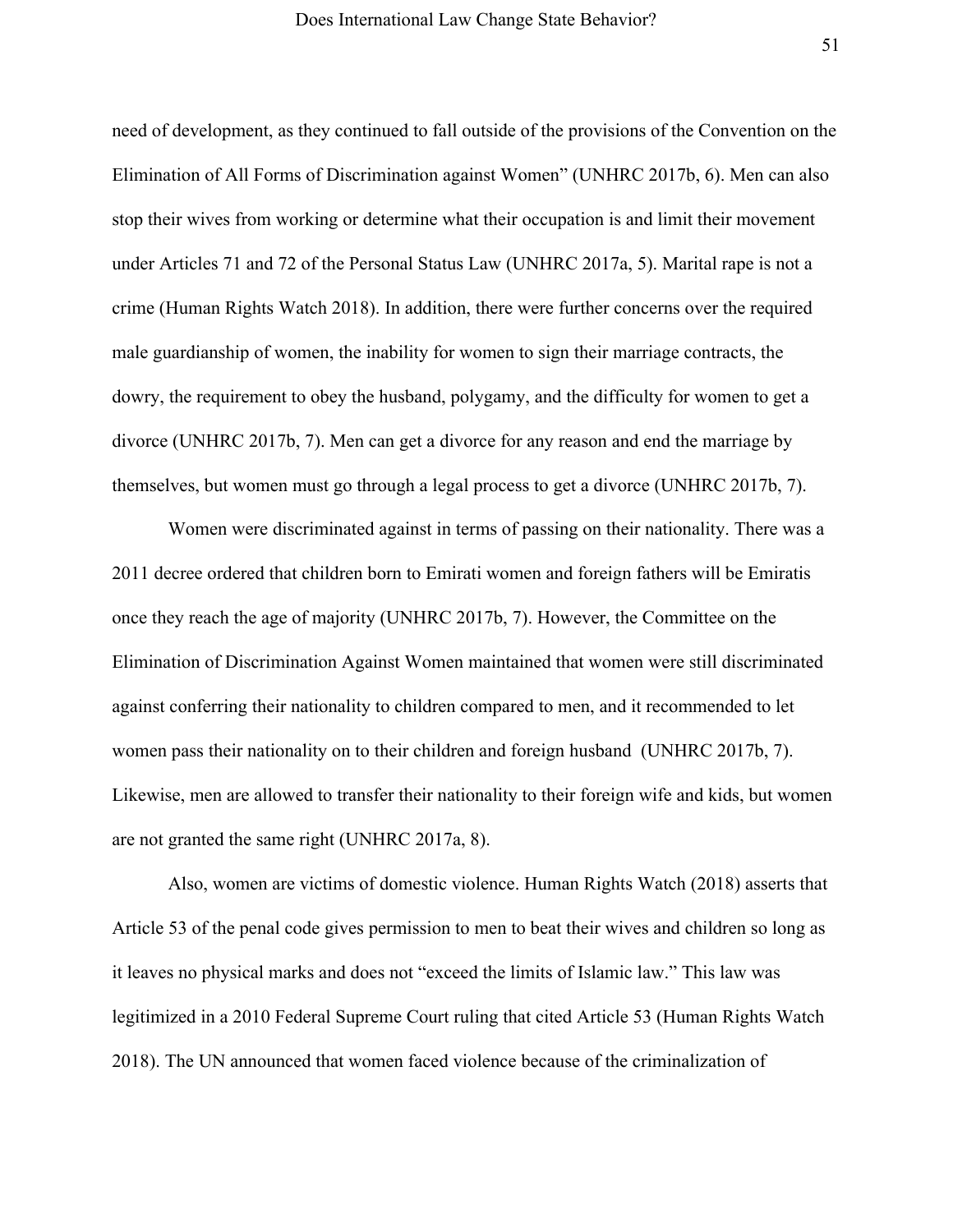consensual sex outside of marriage defined in Article 356 of the Penal Code (UNHRC 2017b, 7). The law was used to arrest victims of human trafficking, sexual exploitation, abuse, and women prostitutes (UNHRC 2017b, 7). Furthermore, women affected by this law were subjected to torture, the death penalty, stoning, and flogging (UNHRC 2017b, 7).

The legal system discriminates against women. Women have a hard time accessing legal resources, especially in the case of domestic violence, due to "the negative attitudes of law enforcement officials towards women denouncing acts of violence committed against them" (UNHRC 2017b, 7). Foreign women face even harsher discrimination because of a lack of interpretation services, legal aid, and crueler sentences (UNHRC 2017b, 7). Moreover, there is observed gender bias, stereotypes, and discrimination in the legal system (UNHRC 2017b, 7). Women cannot be judges or prosecutors and are underrepresented in the legal system (UNHRC 2017b, 7).

### **3.4.2 Universal Periodic Review Recommendations**

The UAE was given 180 recommendations. It fully accepted 100 of them and 30 were about women's rights. Some recommendations urged the UAE to continue its implementation of the National Strategy for the Advancement of Women in the United Arab Emirates, 2013-2017. Other recommendations dealt with general women empowerment and women's representation in decisionmaking positions.

# *3.4.2.1 Recommendations on the UAE National Strategy*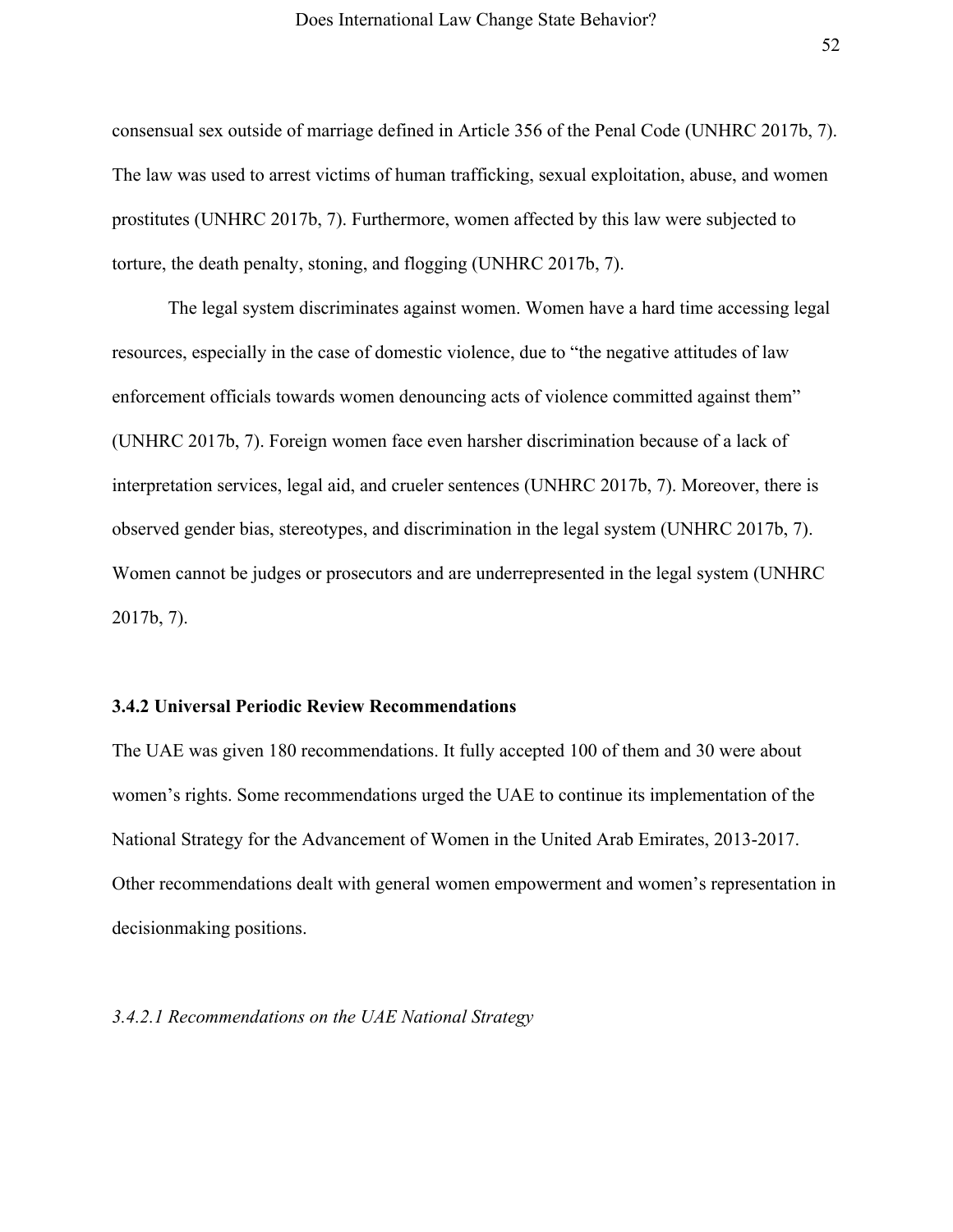The UAE was recommended to "Accelerate its efforts in women's empowerment and gender equality, including through the updated National Strategy for the Advancement of Women in the United Arab Emirates, 2013-2017" (Indonesia) (UNHRC 2013, 20), to "Steadily implement the National Strategy for the Advancement of Women" (Japan) (UNHRC 2013, 20), to "Work on renewing the National Strategy to empower women by integrating additional programmes and projects to strengthen the role of women as a main partner in the development process" (Egypt) UNHRC 2013, 20), and to "Continue enhancing its efforts on strengthening women's rights through its National Strategy for the Advancement of Women" (Malaysia) (UNHRC 2013, 20).

# *3.4.2.2 Recommendations on General Empowerment*

Other recommendations dealt with promoting the general empowerment and equality of women in public life. For example, proposals included to "Continue its efforts to promote gender equality and eliminate discrimination against women and girls" (Singapore) (UNHRC 2013, 20), to "Continue putting forward effective measures for the protection and promotion of the rights of women in the country" (Azerbaijan) (UNHRC 2013, 20), to "Take efforts in the area of promotion and protection of women's rights so as to ensure that women are fully integrated into the development dynamics of the country" (Burkina Faso) (UNHRC 2013, 20), and to "Continue to pay attention to promoting gender equality and eliminating discrimination against women" (Sudan) (UNHRC 2013, 20). Two recommendations advocated for changes to be made to the UAE constitution. They were to "Fully incorporate in the Constitution or other national legislation the principle of equality between men and women" (Chile) (UNHRC 2013, 20) and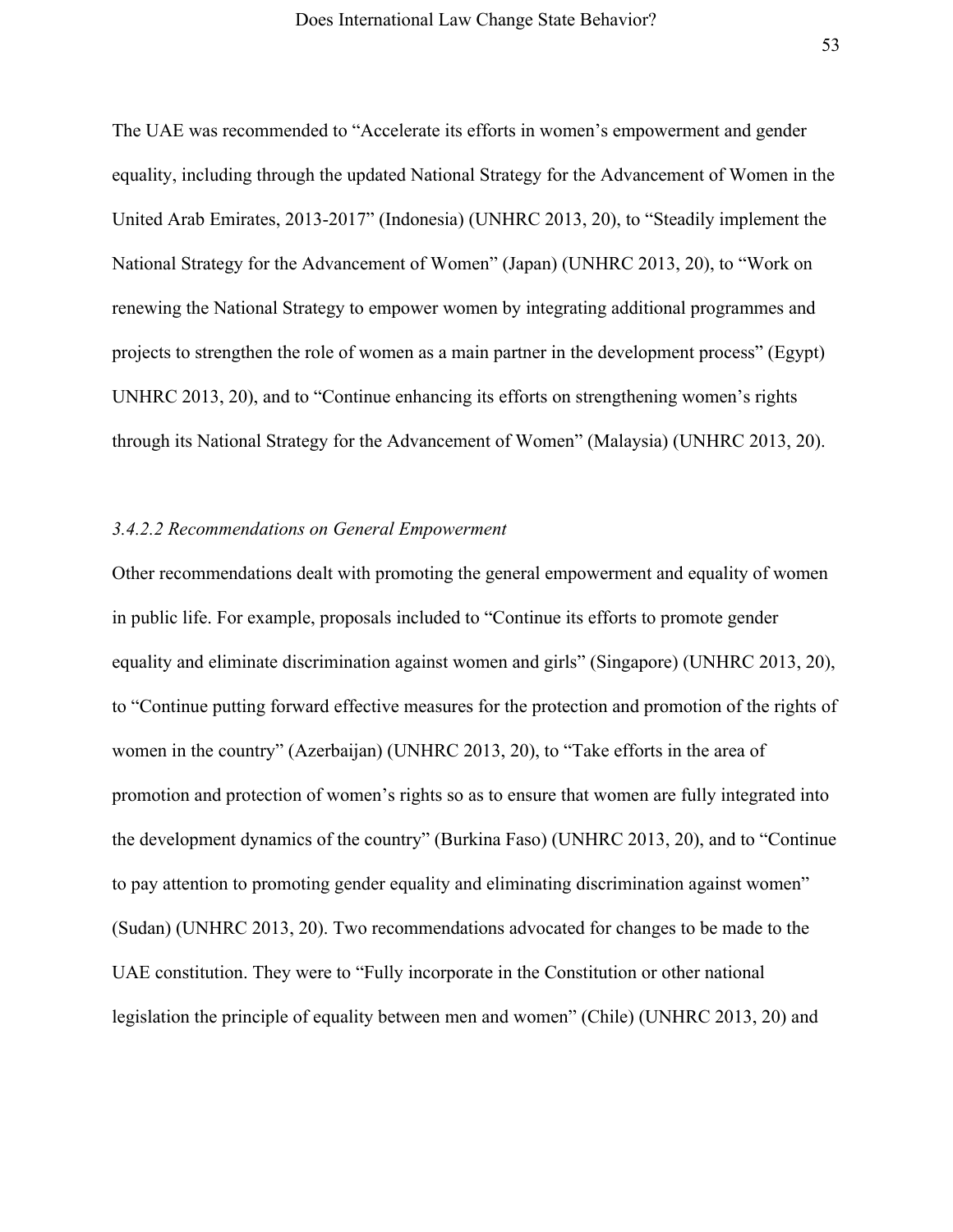to "Undertake efforts to integrate in the Constitution, or other national legislation, the principle of equality between men and women and related regulations" (Ecuador) (UNHRC 2013, 20).

#### *3.4.2.3 Recommendations on Representation in Decisionmaking*

In addition, a group of recommendations were concerned about women's representation in decision making. These recommendations included to "Continue its efforts in the field of women participation in high level positions of decision-making and in all areas of society" (Angola) (UNHRC 2013, 21), to "Continue to work towards increasing the representation of women in leading and decision-making positions" (Sudan) (UNHRC 2013, 20), and to "Continue with the necessary legislations to ensure the promotion and protection of the rights of women and their role in society, including the enhancement of their participation in the State institutions, and achieve full equality in employment opportunities" (Egypt) (UNHRC 2013, 20).

### *3.4.2.4 Other Recommendations*

Two recommendations were made about the legal system and domestic violence. One was made about the legal system of the UAE which urged the state to "Ensure that women have full access to justice, obtain equal legal capacity and are treated equally in courts" (Lichtenstein) (UNHRC 2013, 20), while the other was about domestic violence and noted to "take active measures to reduce social elements that could contribute to acquiescence or passivity with regard to domestic violence as demonstrated in its UPR report" (South Korea) (UNHRC 2013, 20-21).

# *3.4.2.5 Declined Recommendations*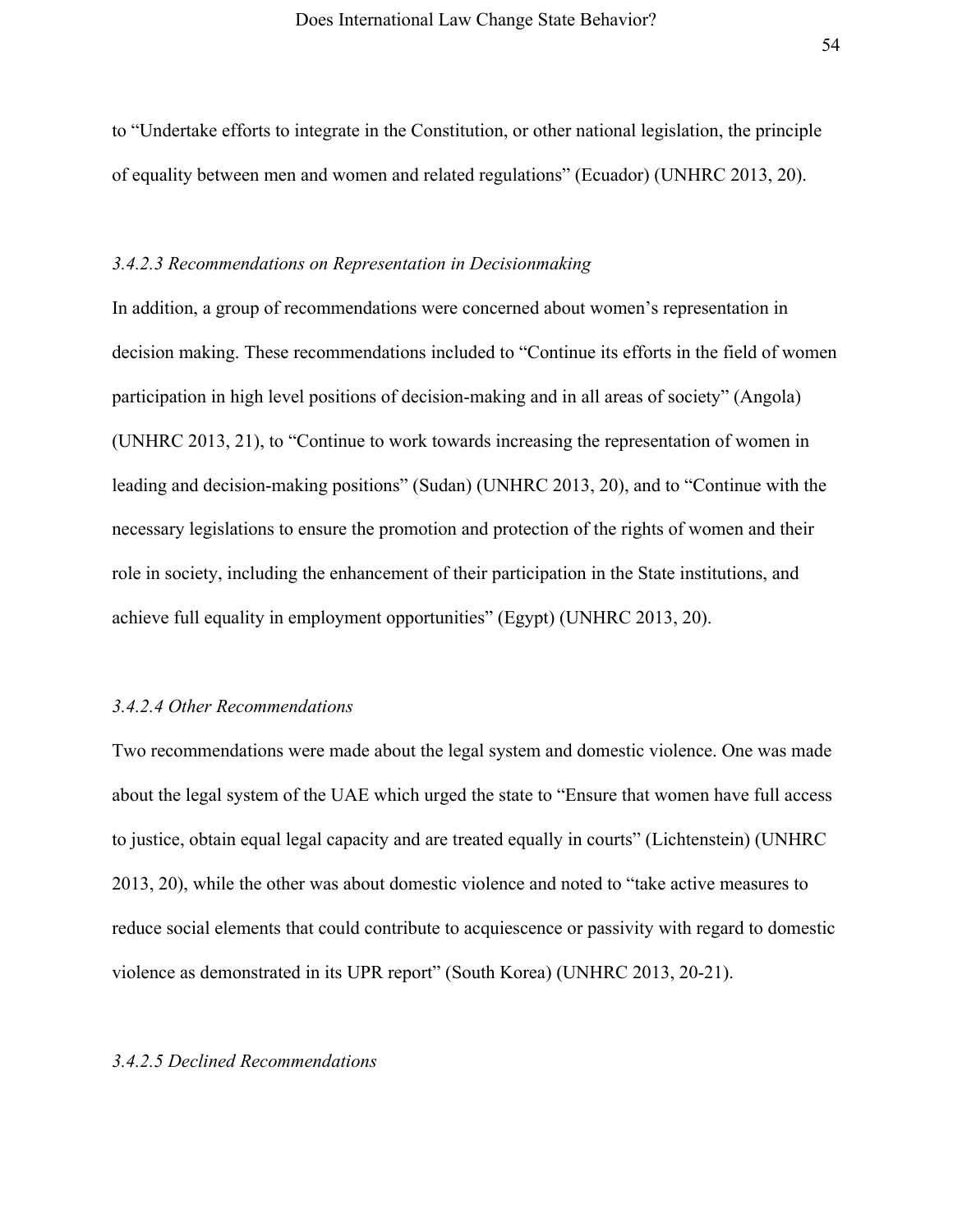The recommendations the UAE declined or took note of were all about personal status laws relating to marriage. The UAE declined a recommendation which stated to "Reform the legislation with a view to providing women with equal rights in marriage, divorce, property relations, the custody of children and inheritance" (Lichtenstein) (UNHRC 2013, 20), to "Continue to introduce amendments to its national family law to ensure equal status and rights for women, in all matters" (Canada) (UNHRC 2013, 20), and to "Introduce legislation to prohibit the rights of men to physically punish their wives" (Denmark) (UNHRC 2013, 21). On a similar note, the UAE did not accept a recommendation which suggested to eliminate "all forms of discrimination which may persist with regard to arrangements of divorce and the ways in which domestic violence is dealt with" (France) (UNHRC 2013, 21) and to give "women equal status to men in matters of divorce, inheritance and child custody" (Norway) (UNHRC 2013, 21). The last two recommendations that were not accepted urged the UAE to "achieve legal equality between men and women in terms of marriage, divorce, inheritance and child custody" (Germany) (UNHRC 2013, 21) and to "repeal the right of a husband to punish his wife and the right of parents or custodians to punish their minor children by means of physical violence or coercion" (Germany) (UNHRC 2013, 21).

### **3.4.3 Domestic Responses to the International Community**

The UAE was criticized for not allowing human rights groups to enter the state (Human Rights Watch 2018) and for responding poorly to UN recommendations (Amnesty International 2018; UNHRC 2017a, 2). In spite of this, the UAE conveyed that women are well represented in the workplace. The state indicated that "Emirati women comprise 43 per cent of the workforce and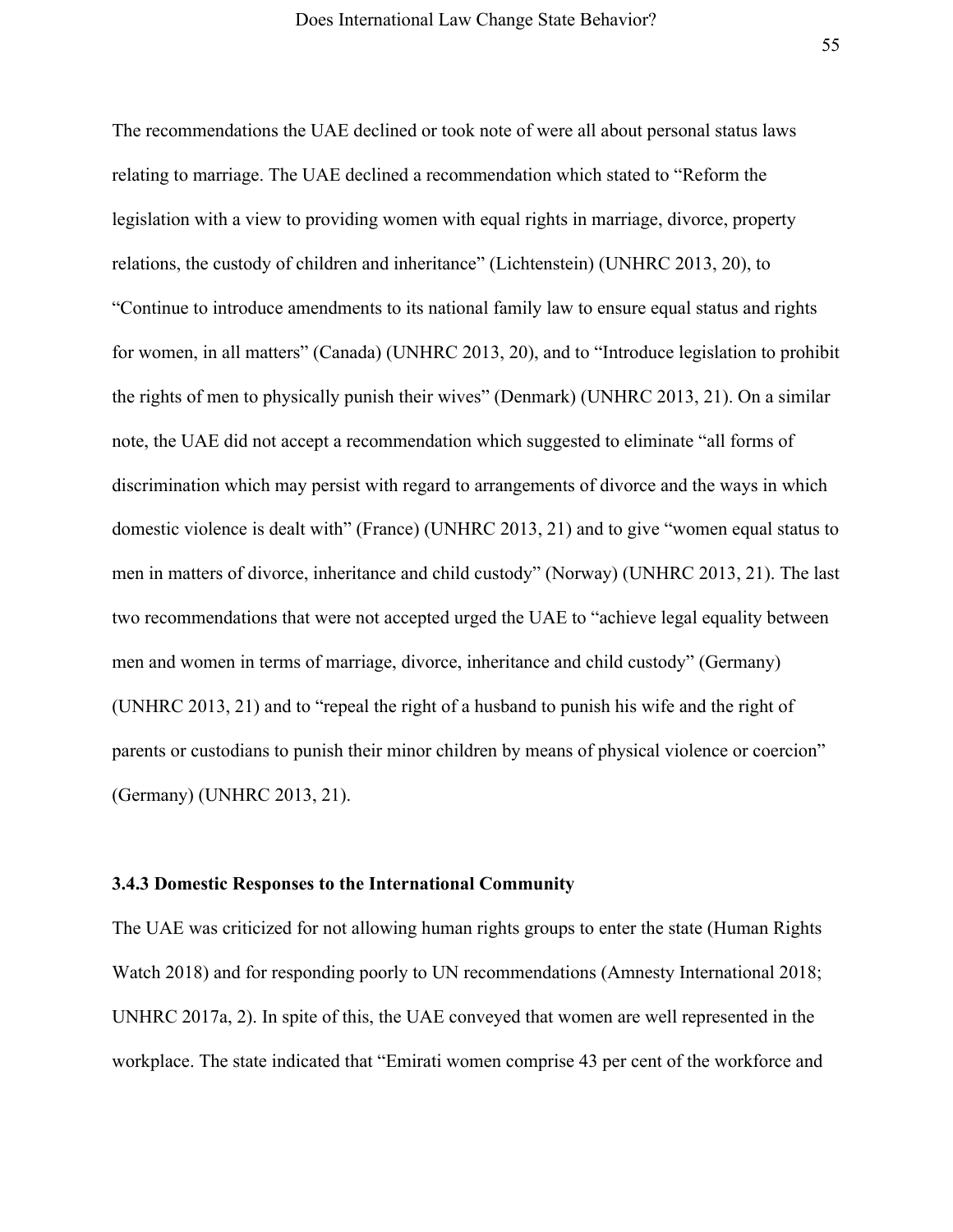hold 66 percent of governmental sector positions, including 30 percent of senior decision-making posts" (UNHRC 2017c, 13). Also, women are working more in the judicial sector. The UAE asserts that "Women now work as prosecutors and judges within the judiciary and the Office of the Public Prosecutor. There are also increasing numbers of women in the police and the military" UNHRC 2017c, 15). In addition, the state suggests that its Emirates Businesswomen Council has helped get more women involved in the economy (UNHRC 2017c, 15). In fact, 22,000 women are registered with the state's department of commerce and participate in domestic and international markets (UNHRC 2017c, 15).

The UAE drafted The National Strategy for the Empowerment and Advancement of Emirati Women (2015–2021). This program sets the goals for local and federal governments and private and civil institutions on how to give women "decent" lives (UNHRC 2017c, 13). Still, the UN held that the "the practical implementation of the national strategy for the empowerment and advancement of Emirati women remained unclear" (UNHRC 2017b, 2). Moreover, in 2014 the UAE Cabinet made a decision that requires women to be included on boards of all government organizations, institutions, and companies (UNHRC 2017c, 13). The Presidential Decree of 2011 gave women the ability to confer their nationality to their children once the child has reached the age of majority if the husband is a foreigner (UNHRC 2017b, 7).

The UAE boasted about the representation of women in governing and decision making positions. The UN congratulated the UAE on having 30% of government leadership positions being held by women (UNHRC 2017b, 7). Still, it condemned the UAE for not having enough women in the Federal National Council and the judiciary (UNHRC 2017b, 7). Likewise, the UN praised the UAE for Cabinet Decision 319/15F/22 which gives assistance to women to gain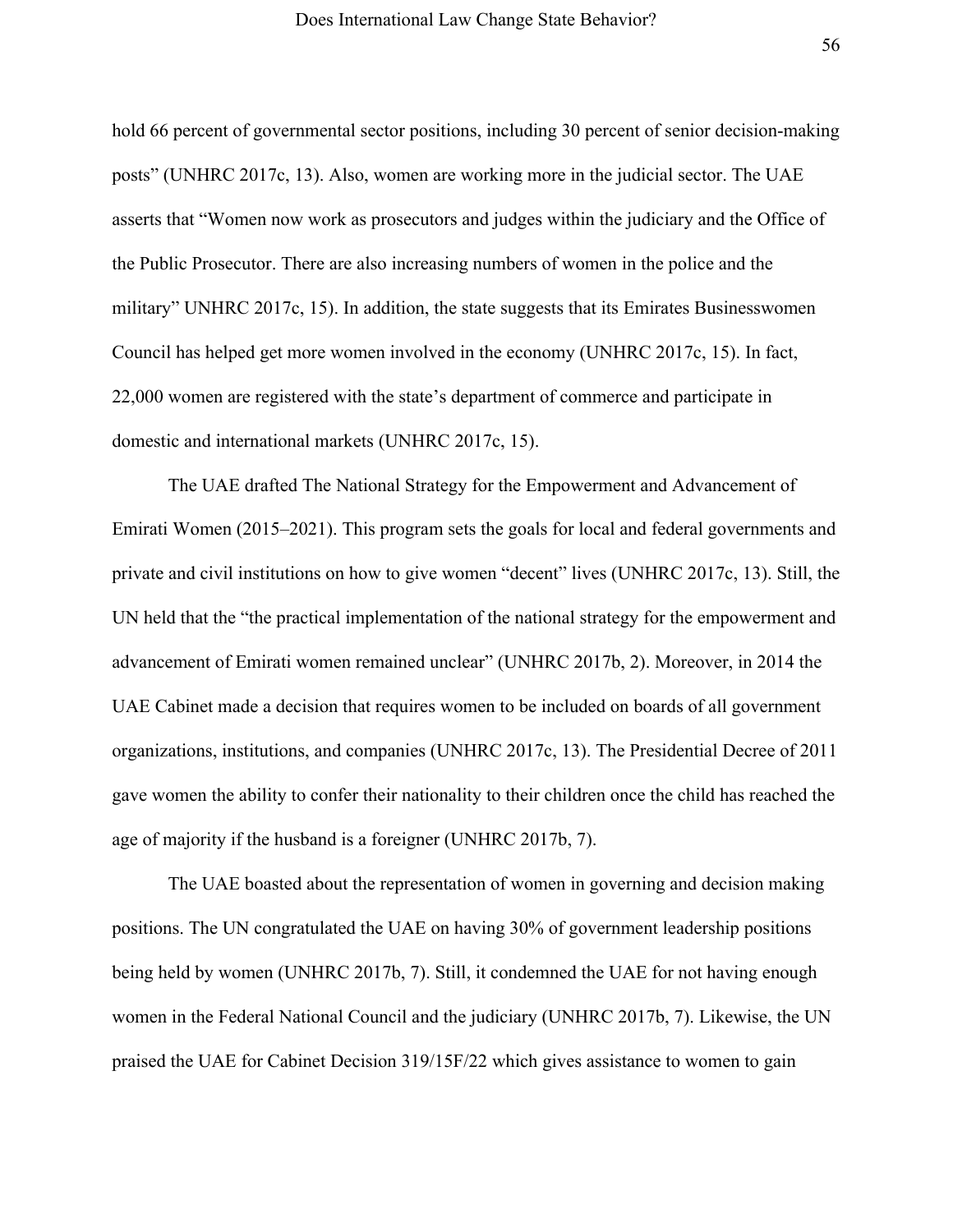leadership roles on the boards of directors of the federal government, companies, and institutions (UNHRC 2017b, 7). However, the UN was still concerned that the law lacked a strategy and would have a hard time being translated into actual policies. Additionally, there were 9 female members of the Federal National Council out of 40, making the council 22.5% women (UNHRC 2017c, 13). The UAE Cabinet has 8 female members out of 29 which the UAE proclaims is one of the highest figures in the world (UNHRC 2017c, 15). The Ministry of Happiness and the Ministry of Tolerance are both led by women (UNHRC 2017c, 15). Finally, 30% of the workers at the Ministry of Foreign Affairs and International Cooperation are women (UNHRC 2017c, 15). This equated to 234 women members of the Ministry of Foreign Affairs and International Cooperation (UNHRC 2017c, 15).

### **3.4.4 Summary**

The UAE accepted recommendations that dealt with women in the economy, political decisionmaking, and general recommendations to empower women in society. Yet, it declined any recommendation that made changes to the domestic affairs and power hierarchy between a man and woman in marriage. The UAE declined seven recommendations about personal status laws. Recommendations that promoted rights relating to marriage, divorce, inheritance, and physical force against wives were declined and are likely to be declined in future UPR sessions. The UAE also rejected two recommendations that proclaimed to prohibit the right of men to physically punish their wives. These declined recommendations are similar to the declined recommendation of Libya since they are both about personal status rights. The MENA case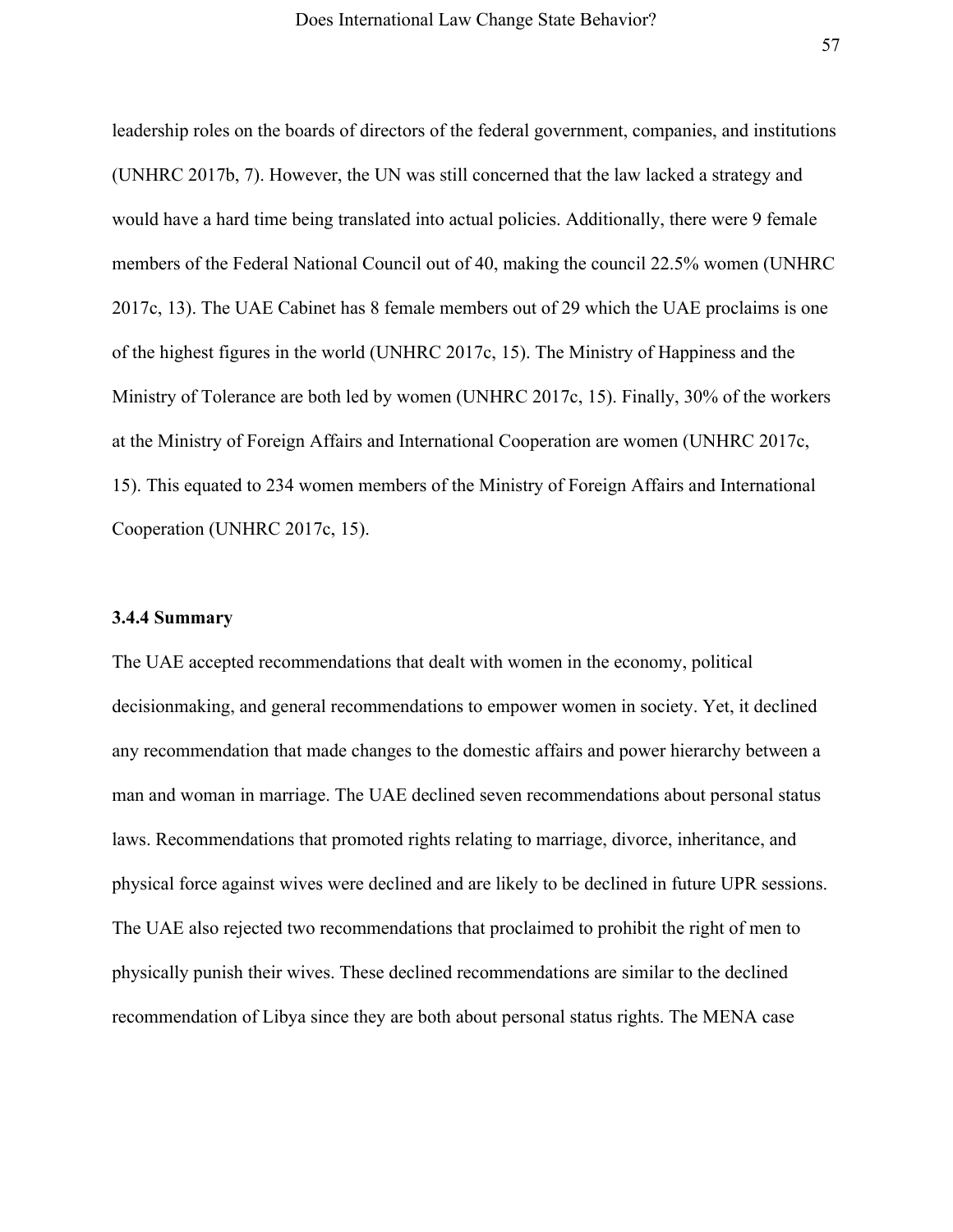shows that cultural relativism is practiced in international law and hinders international law compliance.

The National Strategy for the Empowerment and Advancement of Emirati Women (2015–2021), the 2011 Presidential Decree, and Cabinet Decision 319/15F/22 are all policies taken to address women's rights and empowerment. The UAE is not ratified to the Optional Protocol, but it still made some contributions to empowering women. So, the Optional Protocol is not a major variable that influences a state's behavior towards international law.

The UAE delivered on most of its recommendations. The recommendations on a national strategy for the empowerment of women were responded to because of the National Strategy for the Empowerment and Advancement of Emirati Women (2015-2021). These recommendations urged the UAE to continue promoting women's rights under its national strategy. Furthermore, the UAE fulfilled its recommendations by that advocated to continue to protect the equality of men and women. This was fulfilled through the National Strategy for the Empowerment and Advancement of Emirati Women, the Businesswomen's Council, the 2011 Presidential Decree, and Cabinet Decision 319/15F/22. These policies all empowered women in different areas like with economic rights, representation in decisionmaking, and the ability to pass down their nationality to their children. Moreover, the UAE addressed its recommendations about women's representation in decisionmaking roles. Three recommendations were about increasing women's participation in decisionmaking. Cabinet Decision 319/15F/22 was passed to help women get on the boards of private enterprises and government institutions which satisfied those recommendations.

58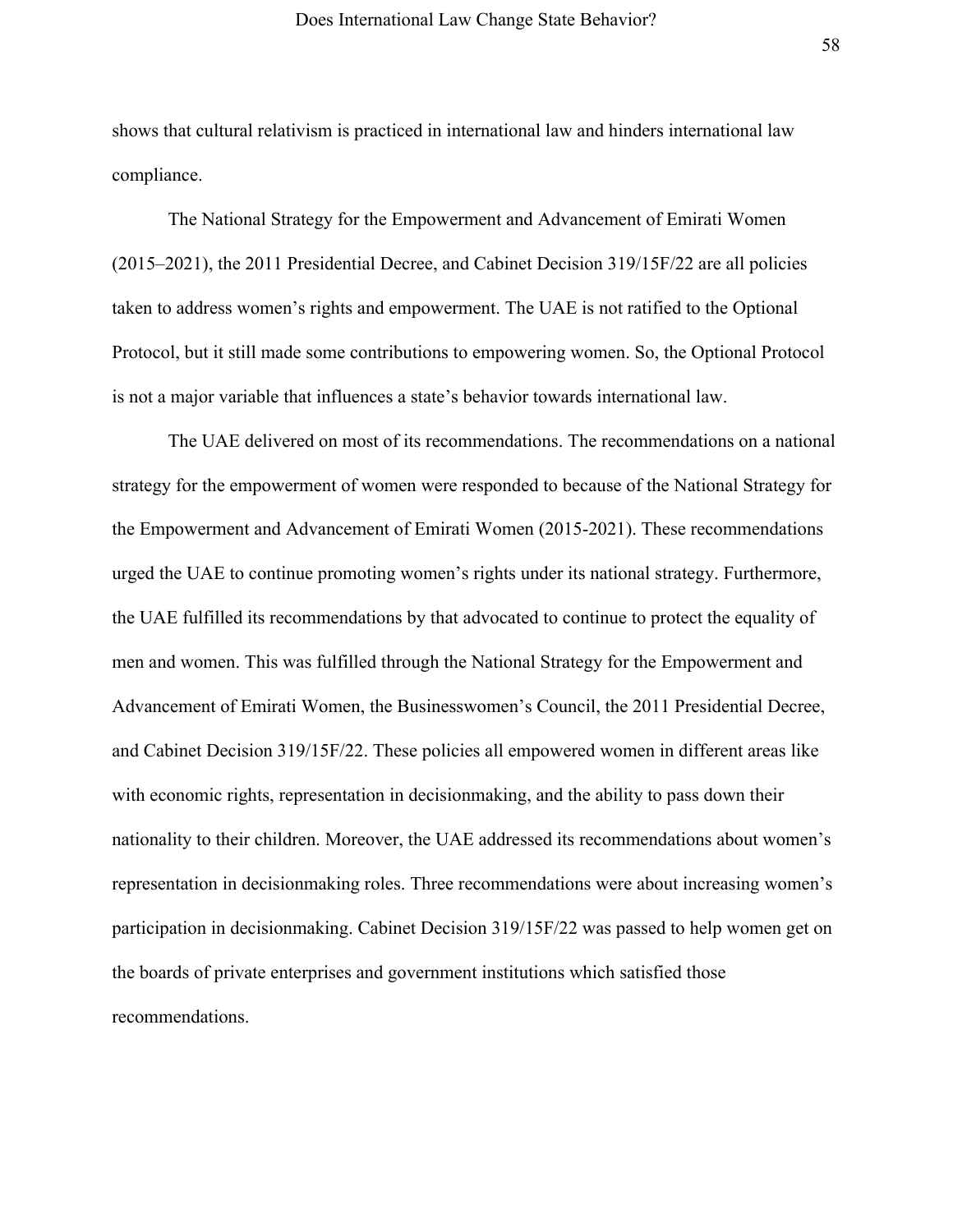The UAE failed to uphold two of its recommendations. One suggested to treat women equally under the law, and the other asserted to reduce social elements that lead to domestic violence. The UAE made no new changes to deal with these recommendations.

#### **Chapter 4: Comparison and Analysis**

Four comparisons can be made from the case studies. First, the two European states can be compared to each other, and the two MENA states can be compared to each other. This comparison reveals if states ratified to the Optional Protocol are more likely to comply with international law than states that are not ratified to it. This also reveals if there are any behavioral differences between states from the same region. Next, states that ratified the Optional Protocol can be compared to states that did not ratify the Optional Protocol from both regions. For example, the states that did ratify the Optional Protocol, Sweden and Libya, can be compared to the states that did not, Latvia and the UAE. Finally, comparisons can be made between each region. These comparisons depict if ratification to the Optional Protocol makes states more compliant with international law, and if region and culture affect compliance with international law.

#### **4.1 General Conventions versus Specific Protocols**

First, Sweden and Latvia can be compared. This comparison will reveal if European states follow international law in a similar way or not. Also, it tests whether ratification to the Optional Protocol affects state behavior. Both states had problems of domestic violence and women being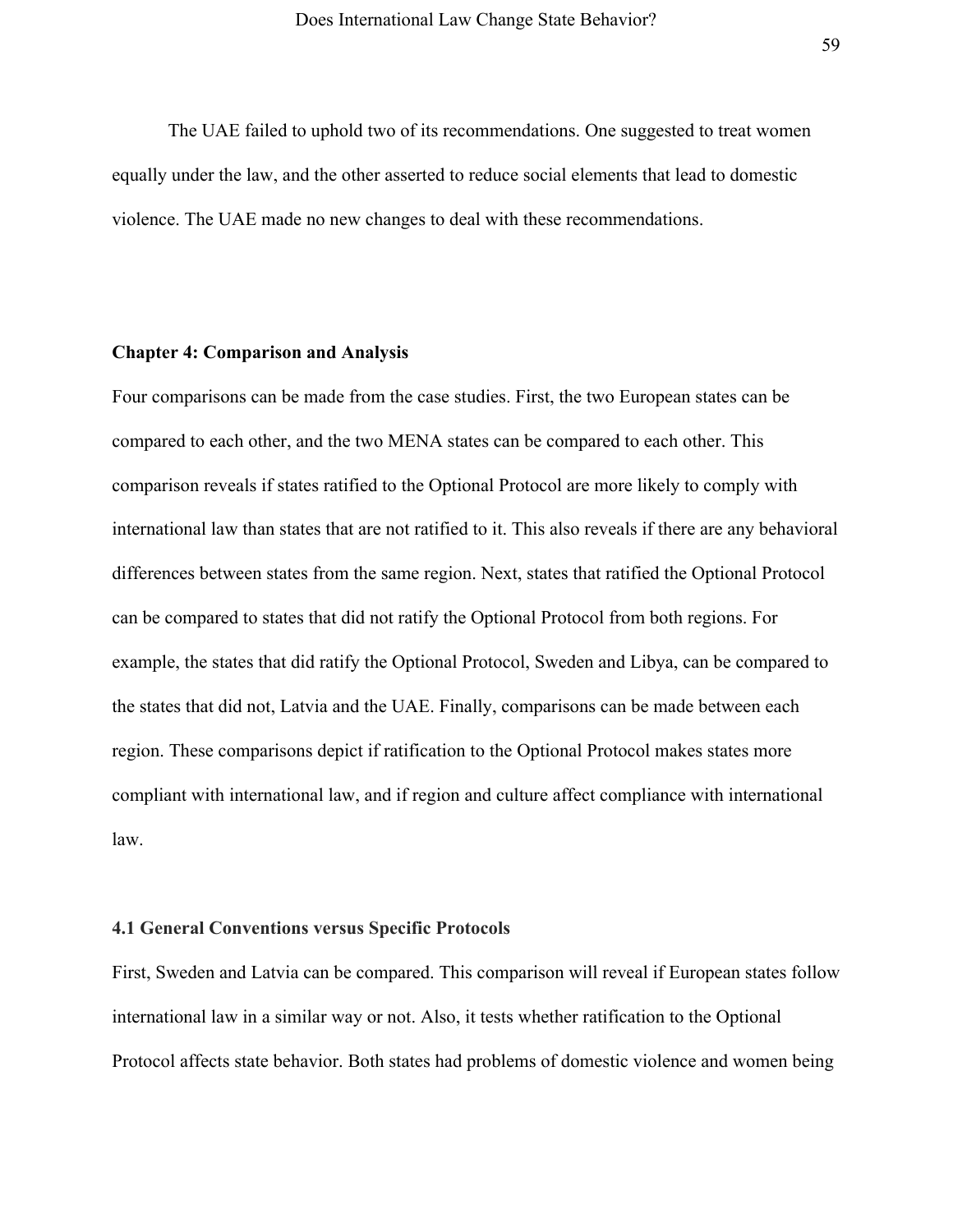unequal in the economy. Sweden accepted 71% of its recommendations, whereas Latvia accepted 58% (Table 5). While there may be a difference in accepted recommendations, both states added new policies to address women's rights. Most of Sweden's policies focused around researching and raising awareness on domestic violence. Also, Sweden took action to research better ways for police to address domestic violence, and the police have started to encourage victims of domestic violence to report their cases. Sweden and Latvia both augmented the capacity of their shelters to provide assistance for victims of domestic violence. Both states made progress in ratifying new women's rights treaties. Sweden ratified the Istanbul Convention, and Latvia is making changes in its domestic laws to ratify the same treaty by the end of 2018. Sweden has introduced the Golden Rules of Leadership Program and the Delegation for Gender Equality in Working Life to reduce the wage gap, help women work in all sectors of the economy, and increase the number of female entrepreneurs.

**Table 5: Accepted UPR Recommendations**

| <b>State</b> | <b>Sweden</b> | Latvia | Libya      | <b>UAE</b> |
|--------------|---------------|--------|------------|------------|
| <b>Total</b> | 149           | 122    | <b>120</b> | 180        |
| Accepted     | 106           | 71     | 115        | <b>100</b> |
| Percent      | 71            | 58     | 95         | 55         |

Latvia made changes to its laws by criminalizing marital rape. Moreover, the Concept of Preventive Coercive Measures, State Family Policy Guidelines (2011-2017), and the Action Plan (2012-2014) all intend to reduce the number of domestic violence cases in Latvia. In the economy, Latvia passed the Gender Equality in Economic Decision Making and Guidelines on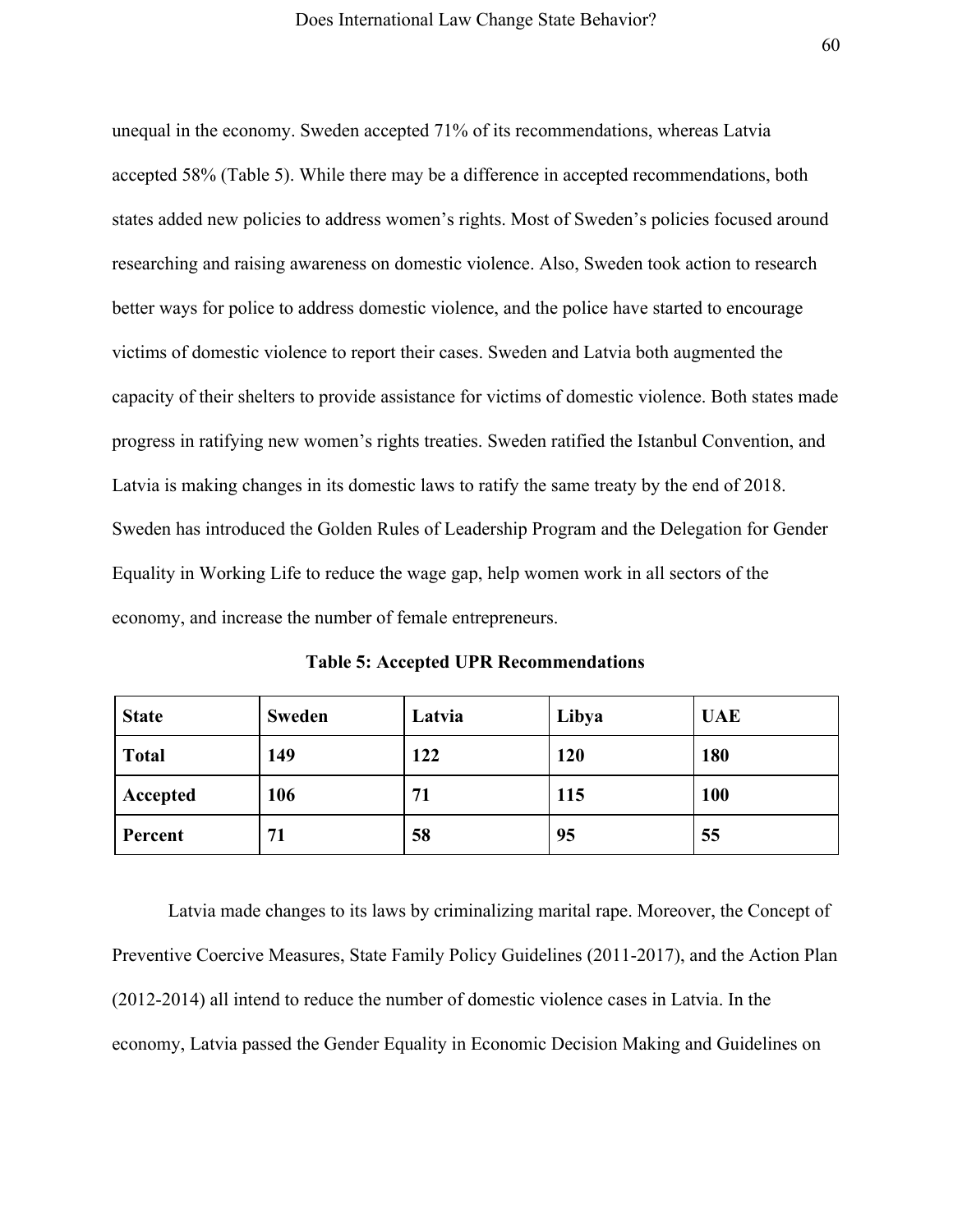Inclusive Employment to raise awareness around the gender gap and to reduce workplace segregation based on sex. Lastly, the Gender Equality Actions Plan is a general plan to empower women in society, in the workplace, and to remove gender stereotypes.

Sweden and Latvia both responded effectively to the UPR and made changes to their national policies to adhere to international standards (Table 6). There were no critical differences between the states. Both had the same problems in terms of domestic violence and women's economic rights, and both responded. They even responded in similar ways such as both improving their shelters for domestic violence victims, funding research on women's rights, and raising awareness of domestic violence and women's economic rights. The only difference that was mentioned is the fact that Sweden accepted much more recommendations than Latvia did. This is likely due to the attitudes that each state has to other areas of human rights that are outside of women's rights. In other words, the attitudes towards other human rights like torture, civil and political rights, and the rights of refugees may explain why Sweden accepted more recommendations than Latvia.

Furthermore, it is inferred that states that ratify the Optional Protocol are likely to accept more recommendations than states that have not ratified it. While Latvia accepted nearly all of its recommendations on women's rights specifically and responded with many domestic policies, it accepted far less recommendations in total than Sweden. On the other hand, Sweden which ratified the Optional Protocol to the CEDAW has accepted more recommendations in total than Latvia which is only ratified to the general treaty. States that accede to the Optional Protocols in general are more likely to be compliant and cooperative with international human rights institutions than states that have not ratified Optional Protocols. Optional Protocols are strict and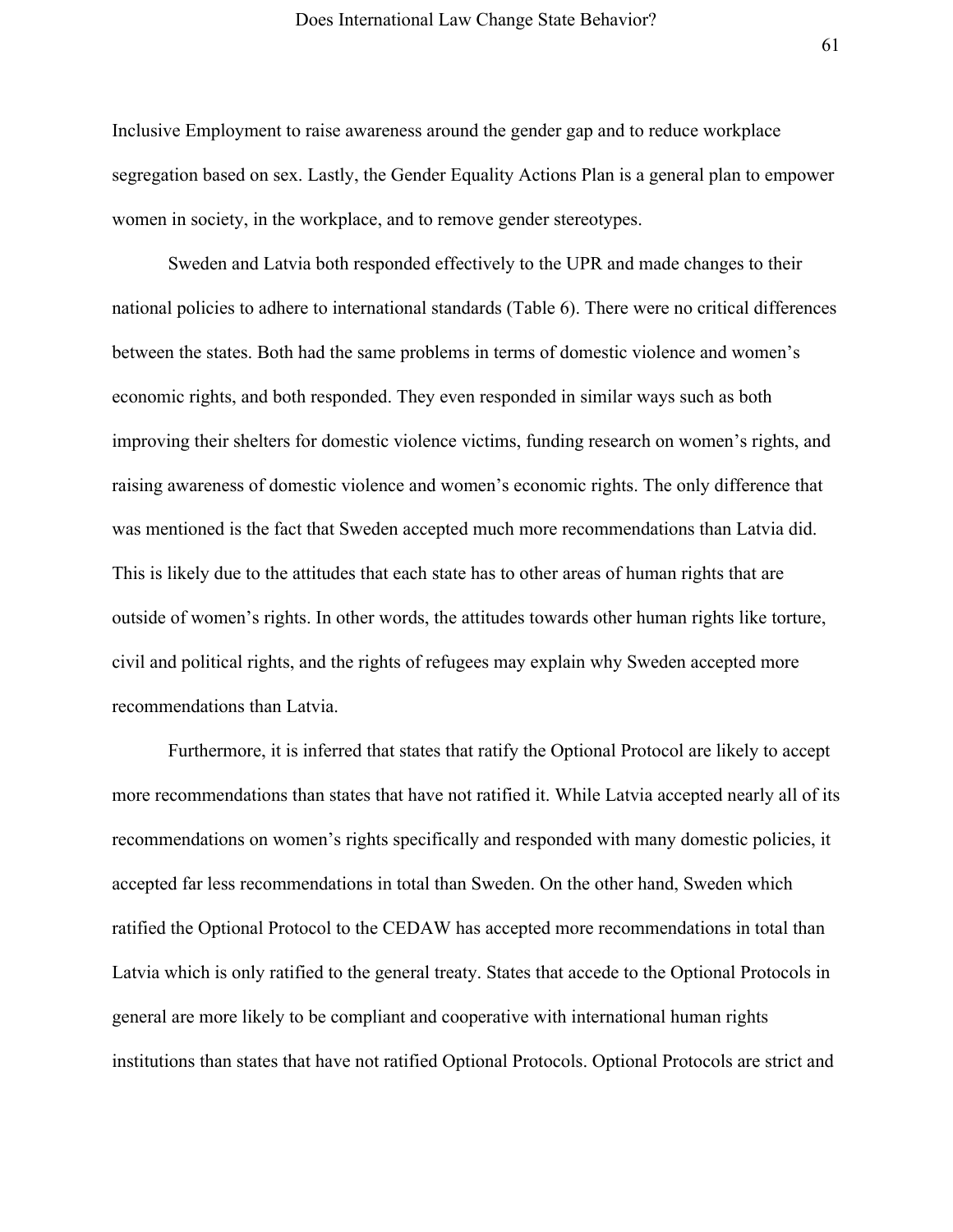specific agreements that can hold states accountable for any human rights violations. So, states that ratify the Optional Protocols are expected to be more protective of human rights and have less overall violations. However, this is not evident with Sweden and Latvia since they had similar human rights violations and responded to the violations in the same way. Between Sweden and Latvia, the Optional Protocol cannot be said to influence state compliance with international law standards. The greatest evidence of this is how Latvia responded to the UPR. Latvia passed more policies than Sweden (Table 6) despite only being ratified to the general CEDAW and not the Optional Protocol. Therefore, the Optional Protocol does not cause states to be more compliant with international human rights standards.

So, what drove Latvia to take such an active response to the UN's recommendations? It could be possible that the UPR process influenced Latvia to pass these new laws. Yet, it is also probable that the sovereignty and autonomy of Latvia has caused it to pass these new laws too. Latvia's response cannot be fully attributed to the UPR process because it has declined some of the specific recommendations on women's rights, and more importantly, rejected about a half of its other recommendations. If these major policy changes happened in Latvia because of the UPR process, then Latvia would likely have accepted more recommendations than just 58% of them. It would be expected that if Latvia trusted the recommendations of the UPR for women's rights, then it would also trust the UPR for policies on other areas of human rights which would lead Latvia to accept more recommendations in total. Nevertheless, the total accepted recommendations of Latvia is low compared to Sweden which suggests that Latvia prioritizes its sovereignty and self interest over the solutions of international law. In fact, Latvia declined two recommendations that advocated for a gender equality bill and to define discrimination in its

62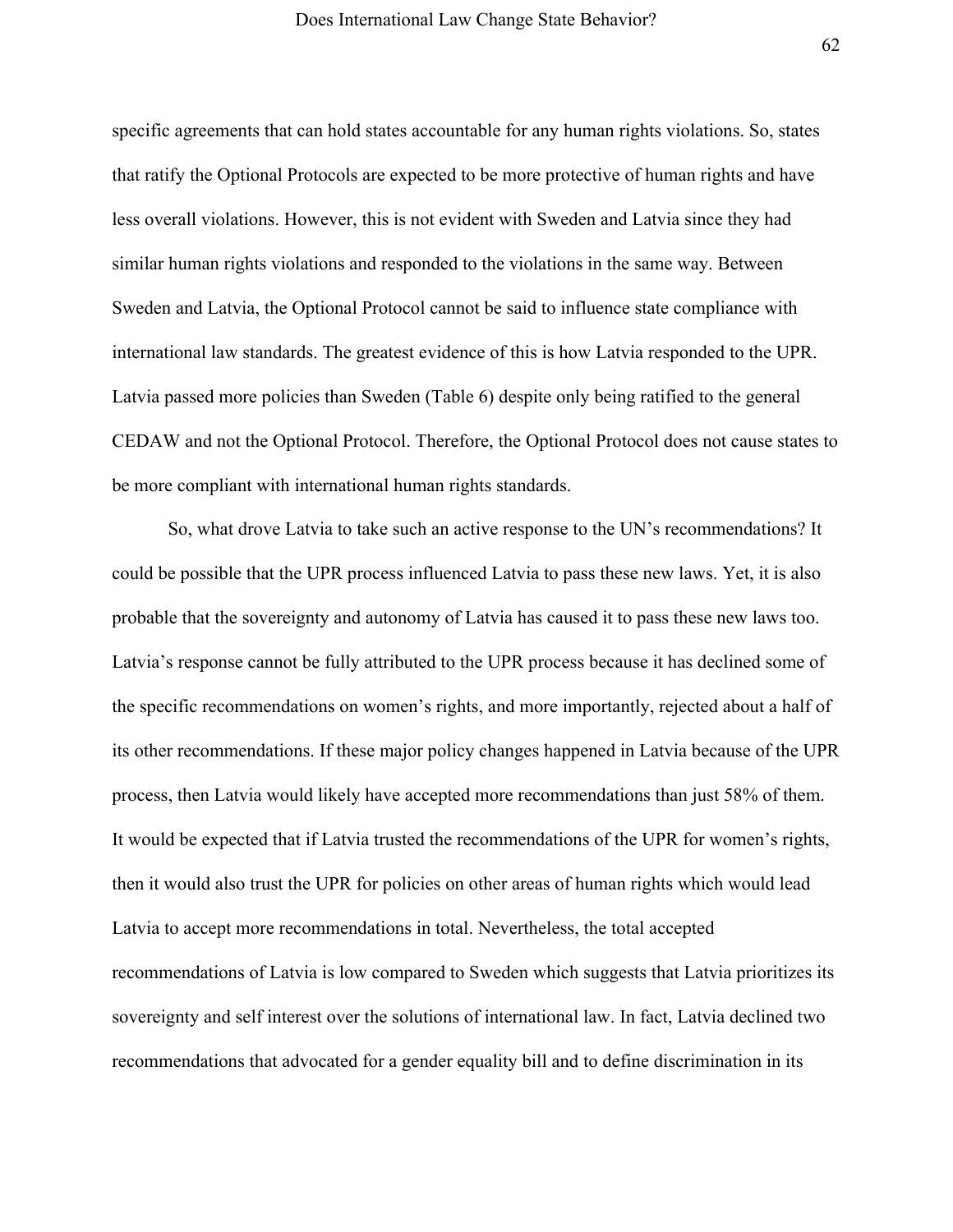constitution because those legal methods were not compatible with the Latvian legal system. This is a case where Latvia demonstrates its sovereignty in opposition to international law requirements. Another level of analysis is Latvia's domestic constituents. While this level of analysis was outside the scope of this study, it is possible that domestic political movements and demands influenced Latvia to pass some of its new laws as well. Therefore, the sovereignty of Latvia is likely the main explanation for its active response to the UPR.

The same conclusions on Latvia can be applied to Sweden. The Optional Protocol has likely not caused Sweden to change its behavior on women's rights, but rather its sovereignty is responsible for the changes. While Sweden accepted more recommendations than Latvia, the Optional Protocol and the amount of total accepted recommendations had no impact on the responses to enhance women's rights. Sweden is a notoriously progressive state which has a perfect 100 point score on the Freedom House Index. It is likely that Sweden's domestic responses were done because they are in the interests of the state itself, and not because they are desirable by international law. Indeed, Sweden got recommendations to increase women's representation in decisionmaking, but it did not list any policies that addressed those recommendations. This is probably because women's representation in decisionmaking in Sweden is already high so it was not a major concern for the government. So, Sweden has a domestic interest in promoting women's rights which means Sweden can create policies to empower women without the influence of international law.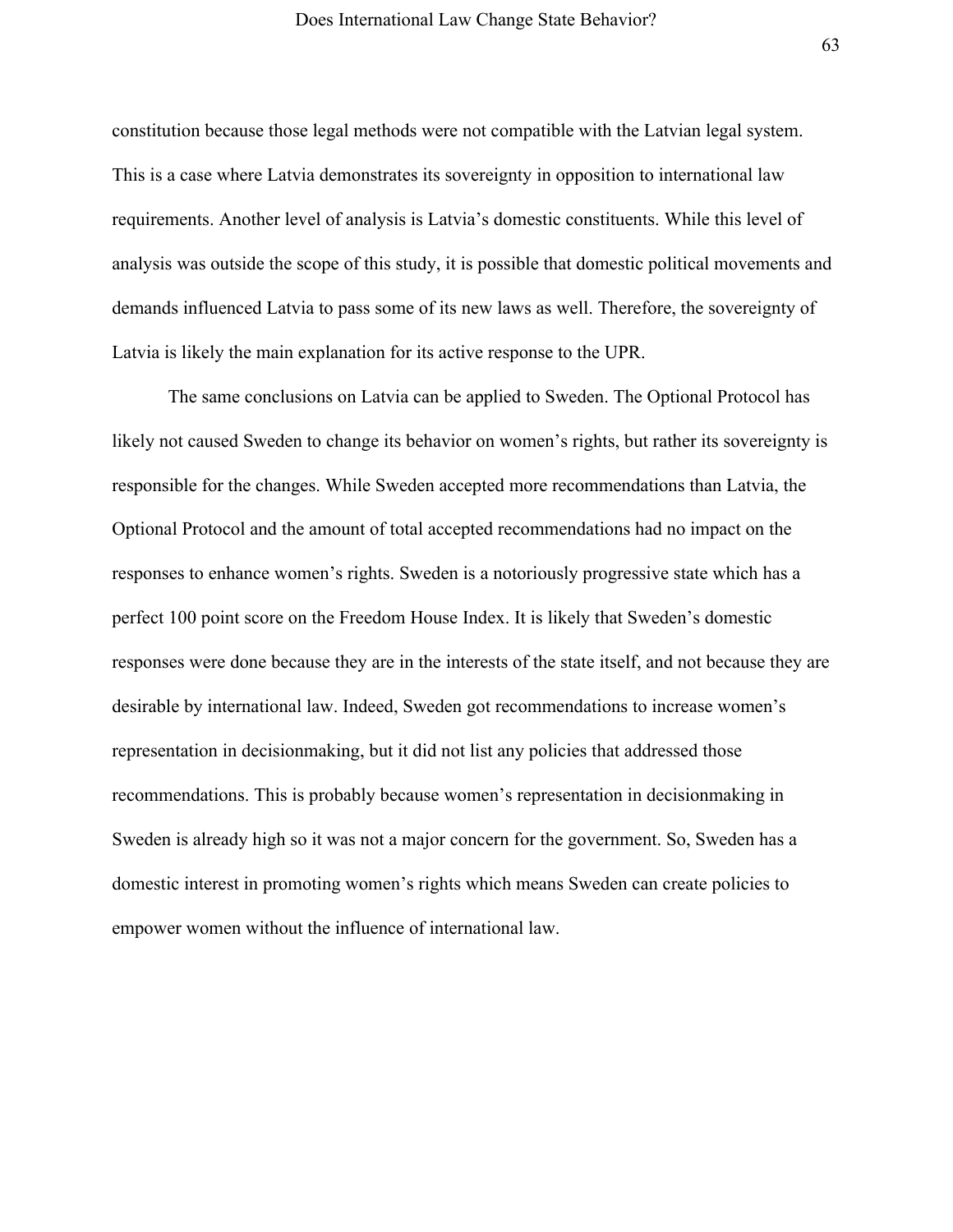# **Table 6: Domestic Policies in Response to International Law**

| <b>Sweden</b>                                               | Latvia                                                   | Libya                                                                                                  | <b>UAE</b>                                                                                         |
|-------------------------------------------------------------|----------------------------------------------------------|--------------------------------------------------------------------------------------------------------|----------------------------------------------------------------------------------------------------|
| Improved capacity of<br>police to stop domestic<br>violence | Criminalized marital<br>rape                             | Established a research<br>committee on sexual<br>violence                                              | Emirates<br><b>Businesswomen</b><br>Council                                                        |
| Improved shelters for<br>domestic violence<br>victims       | Concept of Preventive<br><b>Coercive Measures</b>        | 2014 Ministerial<br>Decree (not passed into<br>law)                                                    | National Strategy for<br>the Empowerment and<br>Advancement of<br>Emirati Women<br>$(2015 - 2021)$ |
| Spent \$111 million on<br>domestic violence<br>programs     | <b>State Family Policy</b><br>Guidelines (2011-2017)     | <b>Council of Ministers</b><br>War Victims Law                                                         | Presidential Decree of<br>2011                                                                     |
| Ratified the Istanbul<br>Convention                         | <b>Action Plan</b><br>$(2012 - 2014)$                    | Ratified the African<br>Charter on Human and<br>Peoples' Rights on the<br>Rights of Women in<br>Africa | <b>Cabinet Decision</b><br>319/15F/22                                                              |
| Delegation for Gender<br><b>Equality in Working</b><br>Life | Developed shelters for<br>domestic violence<br>victims   |                                                                                                        |                                                                                                    |
| Golden Rules of<br>Leadership Program                       | Gender Equality in<br><b>Economic Decision</b><br>Making |                                                                                                        |                                                                                                    |
|                                                             | Guidelines on Inclusive<br>Employment in 2015            |                                                                                                        |                                                                                                    |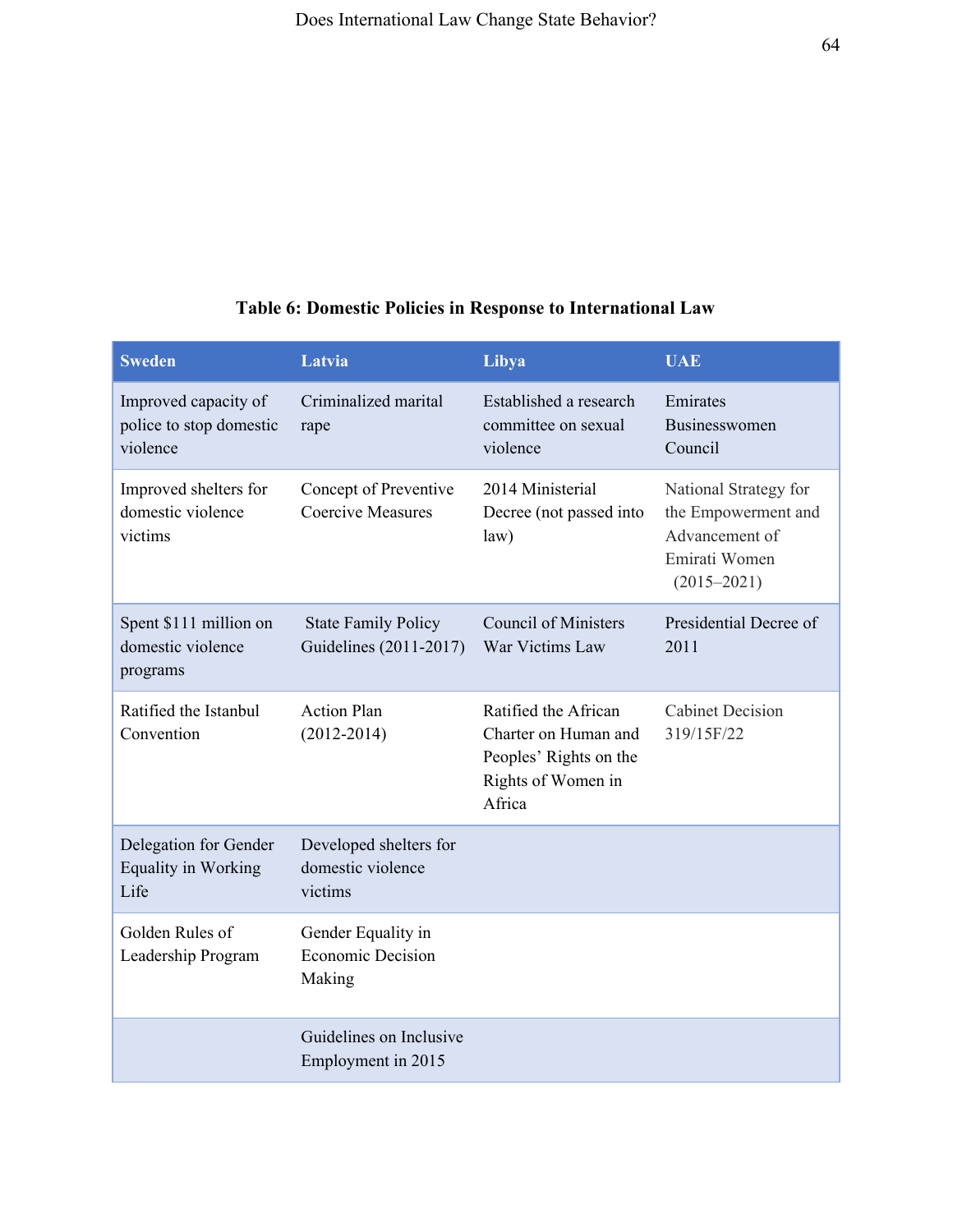| <b>Gender Equality</b><br><b>Actions Plan</b>    |  |
|--------------------------------------------------|--|
| Maternal and Child<br>Health Improvement<br>Plan |  |

Sweden and Latvia were compared to identify any distinctions between European states. Now, the MENA states can be compared to each other. The biggest difference between Libya and the UAE is over the amount of accepted recommendations. Libya has accepted 95% of its recommendations, while the UAE has accepted 55% (Table 5). This is significant because in the European cases and the MENA cases, the states that ratified the Optional Protocol both accepted more recommendations than the states that did not ratify the Optional Protocol. Both MENA states had similar rights violations in the forms of domestic violence and personal status laws like rights relating to marriage, divorce, inheritance, and the passing down of nationality. A second difference is that the UAE passed new measures to get women involved in the economy and in government, whereas Libya passed laws that combated sexual violence. This illustrates that the UAE is content empowering women in economics and government, but not in domestic affairs concerning marriage and family affairs. Libya took no steps to empower women in economics or government. Like the UAE, Libya declined one recommendation about marriage laws, inheritance, and divorce. This rejection portrays that opposition to marriage equality is a regional and cultural trend.

As was stated, Libya had a hard time implementing new policies because of the political instability after the revolution. Still, the state has tried to make progress in women's rights. A research committee on domestic violence was established. One of its tasks was to determine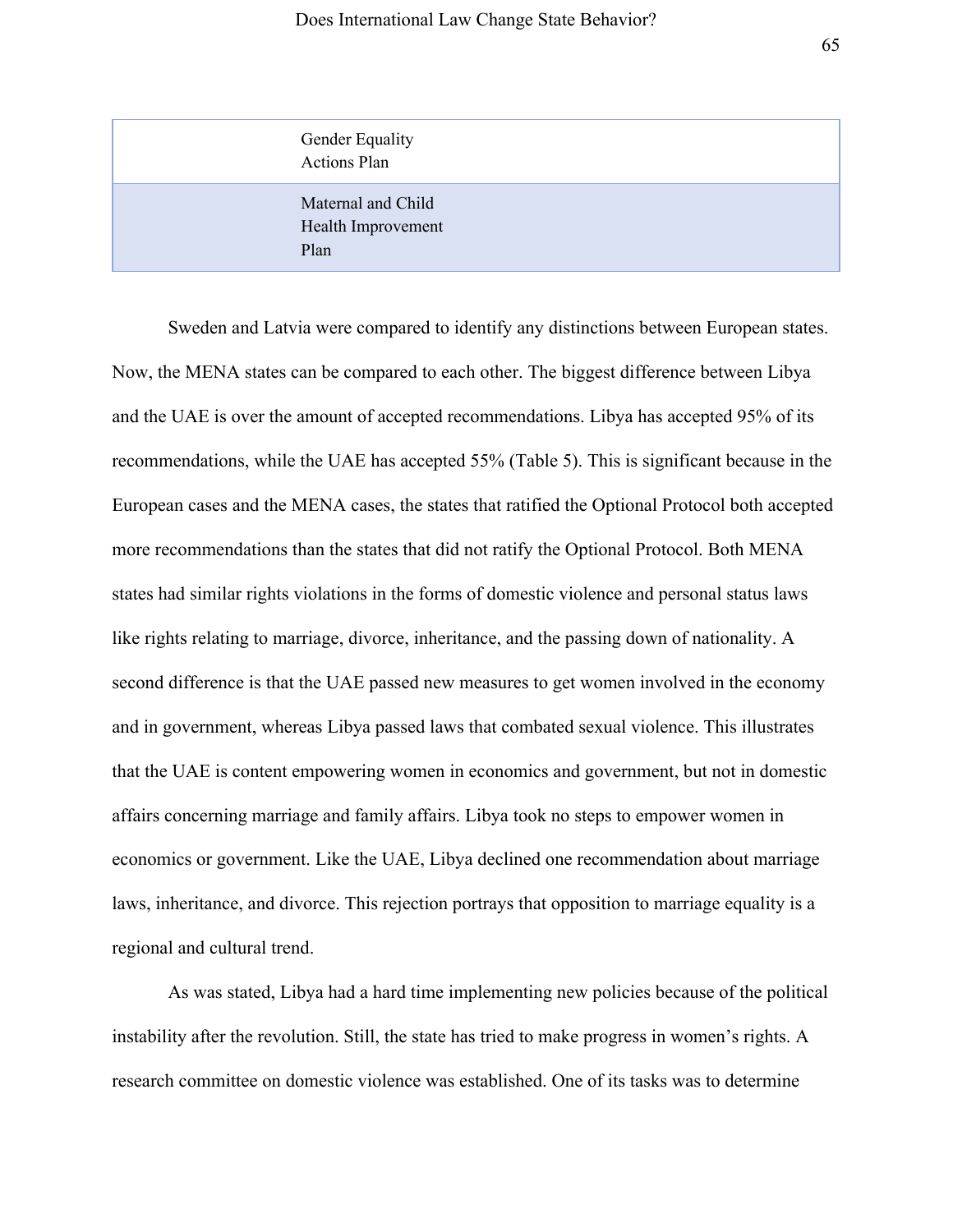reparations for victims of sexual violence. The 2014 Ministerial Decree would give women access to legal resources to help them sue perpetrators of domestic violence and other assistance like healthcare. Unfortunately, this law has not been passed. Women raped during the revolution were considered war victims which gave them access to additional health and psychological care, and helped them bring the perpetrators to justice. Lastly, Libya displayed its commitment to women's rights by ratifying a regional human rights treaty, the African Charter on Human and Peoples' Rights on the Rights of Women in Africa.

The UAE continued to use the Emirates Businesswomen Council which has helped increase the number of women running private enterprises. The National Strategy for the Empowerment and Advancement of Emirati Women (2015-2021) is a national strategy to empower women in the state, and the 2014 Presidential Decree gave women the right to transfer their nationality to their children once they reach the age of majority. This policy addressed some of the recommendations made by the UPR about marriage and family laws despite being rejected by the UAE. Finally, Cabinet Decision 319/15F/22 promoted the ability for women to be members of the boards of government institutions and enterprises.

The UAE ostensibly has made better progress than Libya with women's rights in spite of accepting less recommendations. The UAE adopted a national strategy for women's rights, crafted policy to bolster female representation in government and in the economy, has an economic organization to help women become involved in the economy, and gave women the right to pass down their nationality to their children while marrying a foreign spouse. These laws may not be perfect and while the UAE still has other women's rights concerns, these policies address different areas of women's rights and demonstrates that the UAE is aware of the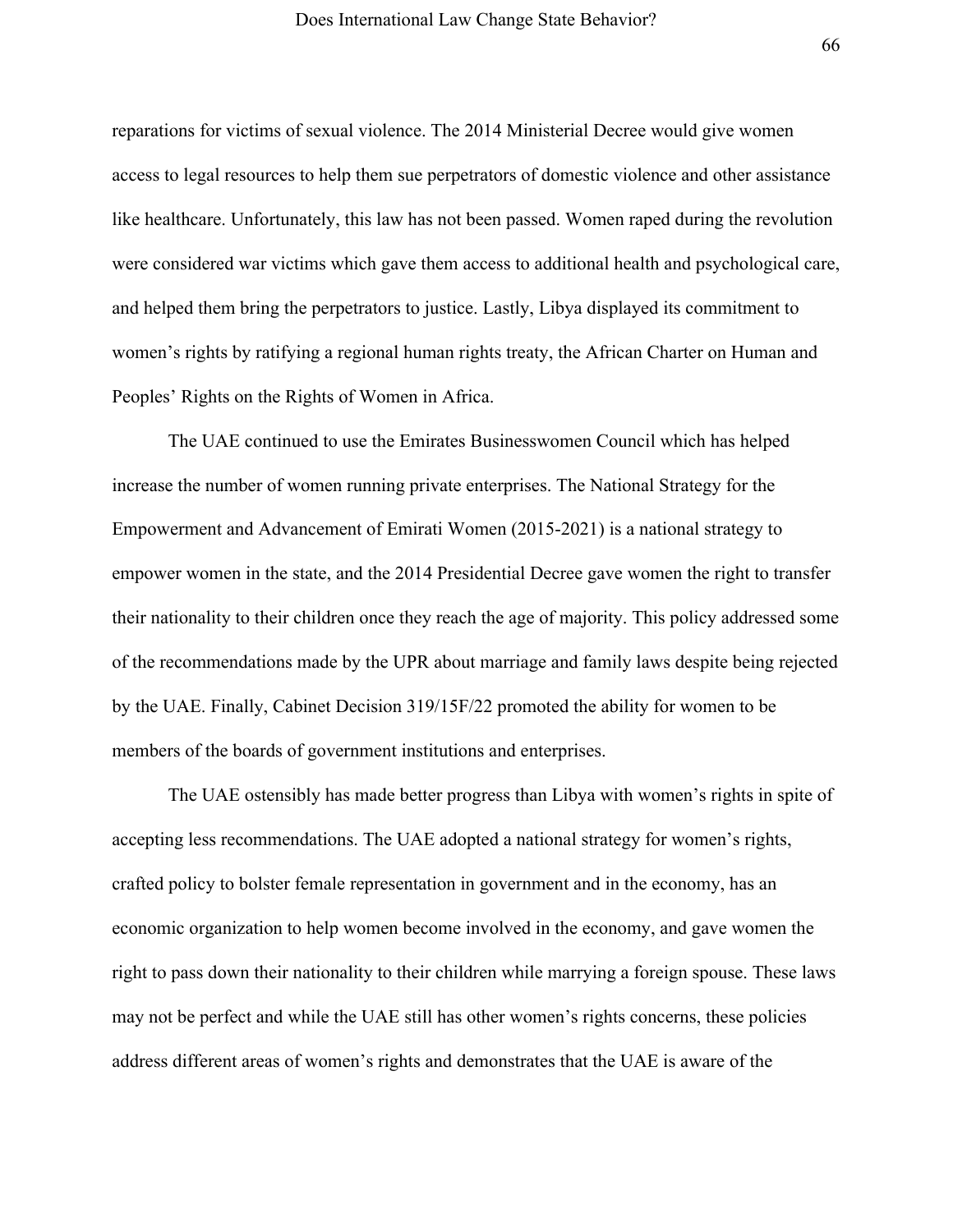importance of women in economics and government. On the other hand, Libya accepted a lot of recommendations, but was unable to translate them into policy likely because of internal political dynamics, and not necessarily because of opposition towards international law. The domestic violence fact finding group was ineffective, and the ratification of the African Charter on Human and Peoples' Rights on the Rights of Women in Africa is mostly a symbolic gesture and may not directly cause new policy. In summary, the UAE accepted less recommendations than Libya, but had stronger policies towards women's rights.

The recommendation acceptance rate of Libya is the highest of the other states. Libya accepted 95% of its recommendations (Table 5). While this high acceptance rate may look like international law is changing the behavior of Libya, sovereignty still affects Libya under international law. The Gaddafi regime fell the same year as the UPR process for Libya, and with a new era in governance for Libya, promoting and protecting human rights may be a core interest of the state. The UPR recommendations still have to be within the interests of the state to be accepted and implemented. Even if a state like Libya accepts an extreme amount of recommendations, it is still up to the state to design and implement effective policies. This means that international law can do little to protect human rights in a state that has poor human rights laws. With Libya, it accepted a lot of recommendations, but failed to make any significant difference in women's rights compared to the other case studies. For the Libyan people to enjoy human rights, the government has to protect them itself. International law does not have the legitimacy nor authority to intervene and protect the citizens of a state. The point is that sovereignty continues to be an influence on state behavior under international law, and that the state is responsible for upholding human rights instead of international law.

67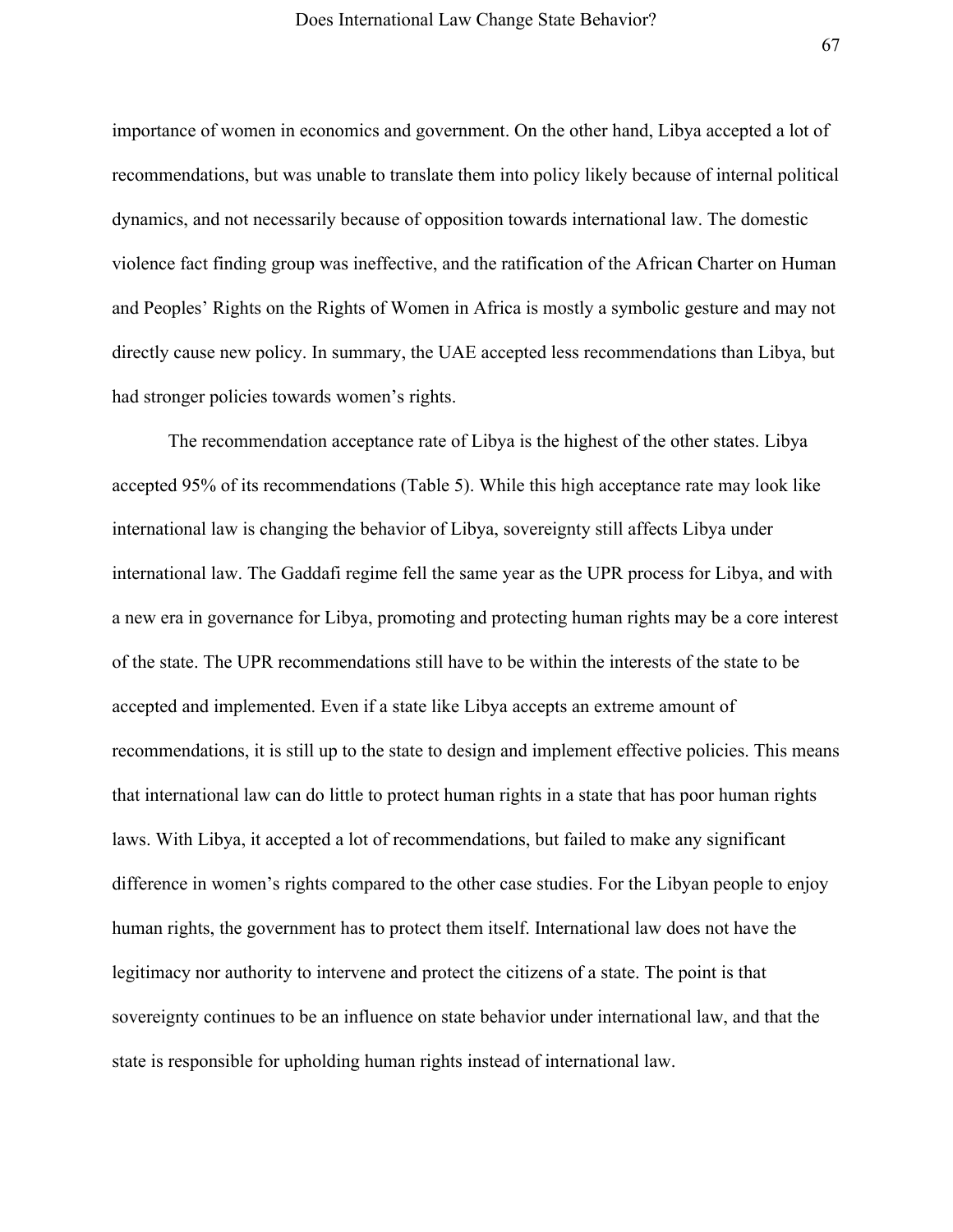The UAE is another case that portrays how ratification to the Optional Protocol does not cause states to be more protective of human rights than states with no ratification. The UAE is not ratified to the Optional Protocol, but it passed more effective laws than Libya which is ratified to the Optional Protocol. The UAE appears to be more successful than Libya because it has more political stability. As mentioned, Libya experienced turmoil and intrastate violence which prevented it from making new laws. Still, the UAE accepted 55% of its recommendations which suggests that the other recommendations were not in the self interest of the UAE.

So, does the Optional Protocol change state behavior? Not exactly. Latvia is not ratified to the Optional Protocol, but implemented many new policies, even more than Sweden (Table 6). Similarly, the UAE is not ratified to the Optional Protocol, and it issued new laws that were more effective than the policies of Libya. Therefore, ratification to the Optional Protocol does not have a significant impact on state behavior. Ratifying the Optional Protocol will not automatically improve the human rights practices of a state. The sovereignty and self interest of the state will determine if human rights are protected. The state has to believe in and be committed to protecting human rights if human rights are going to be enjoyed by its citizens. Individual state practices and laws protect human rights more than efforts from international law. However, ratification was correlated with a higher amount of accepted recommendations. Sweden accepted 71% of its recommendation and Libya accepted 95%. On the contrary, Latvia accepted 58% of its recommendations and the UAE accepted 55%. This suggests that states that ratified the Optional Protocol are more accepting and supportive of the international human rights regime than states that did not ratify the Optional Protocol. Indeed, Sweden and Libya both ratified new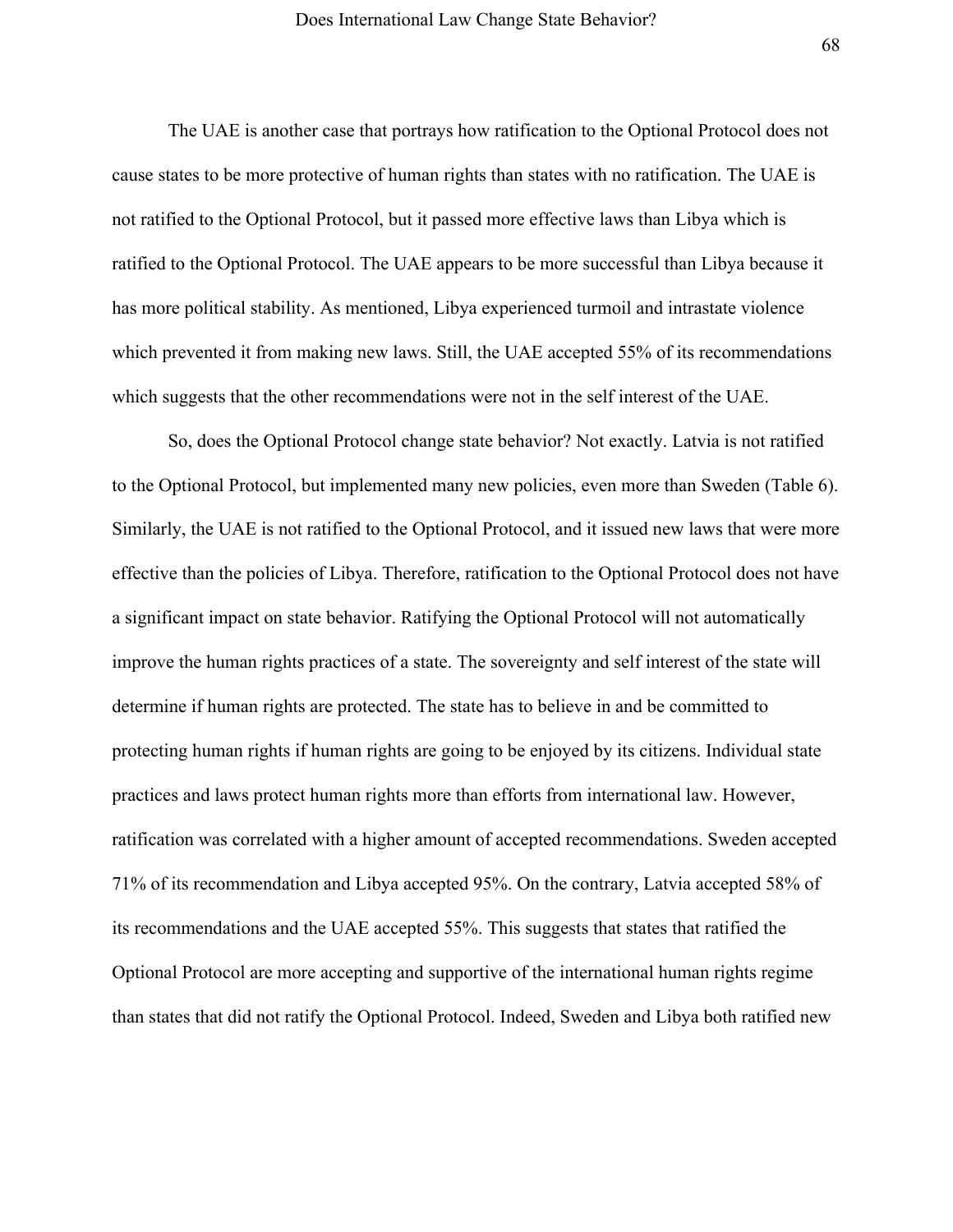human rights treaties further portraying that ratification to the Optional Protocol generates support and cooperation of international human rights treaties.

The second hypothesis was not proven. Ratification to the Optional Protocol made no difference in changing state behavior towards protecting women's rights. This was observed with Latvia and the UAE. Both of these states were not ratified to the Optional Protocol, but still passed more laws than Sweden and Libya which are ratified to the Optional Protocol (Table 6). The Optional Protocol has no impact on state behavior because it does nothing to directly shape state human rights policies. Again, human rights are only protected if the protection of human rights is within the interests of the state. If a state does not want to protect human rights, international law has no power to change the state's behavior. For human rights to be fully protected, the state has to protect them itself, not international law. The UAE and Latvia passed new laws without being ratified to the Optional Protocol because it was in their self interest to do so. Hence, ratification to the Optional Protocol does not change state behavior to be more responsive to international law standards.

# **4.2 Regional Comparison**

The MENA case highlights how cultural relativism and sovereignty affect state behavior over international law. The UAE and Libya only declined recommendations about marriage equality, divorce, child custody, and inheritance, and were condemned by the UN for violating these personal status laws. These recommendations were aimed at making women equal to men in their domestic and familial affairs, yet any recommendation of this nature was declined. Both states accepted recommendations about giving women economic rights and political rights, but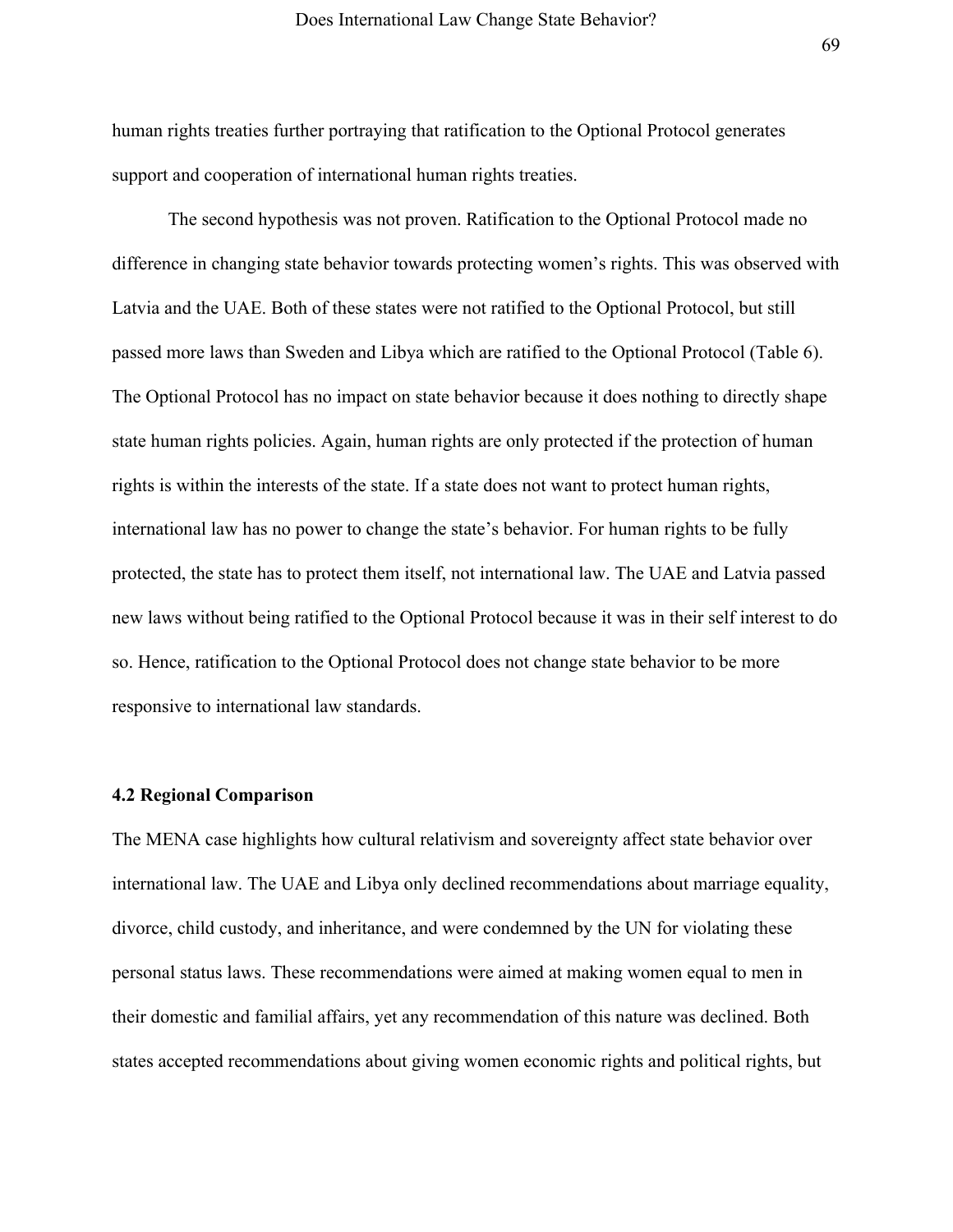not when it came to rights that would shift the power hierarchy in household relationships between a husband and wife. This set of rejected recommendations and the cultural reservations illustrated in Table 4 reveal that cultural relativism can hinder state compliance with international law requirements. The culture reservations are significant in this context because MENA used most of its culture reservations in the CEDAW and not the other major treaties. The same pattern is true with the sovereignty reservations since most of MENA's sovereignty reservations are concentrated in the CEDAW. The rejected recommendations on personal status laws and the culture and sovereignty reservations convey that culture and sovereignty have more legitimacy than international law and compel states to avoid following international standards.

How does Europe compare to MENA? In some cases, they are alike. For example, both regions have problems with domestic violence, and both want women to be more involved in the economy. Also, Sweden and Libya ratified new human rights treaties during their UPR process. Nevertheless, there are some differences between the regions. First, the MENA states had unique human rights violations with marriage equality, divorce, inheritance, and nationality laws. These issues were not prevalent in the European states examined. Second, the MENA states did not mention a gender wage gap and a willingness to reduce it like the European states did. So, European states had a bigger concern about the gender gap than the MENA states. Third, the European states were more active in creating new policies to address women's rights than the MENA states. Latvia had many new national policies to improve the lives of women, and Sweden funded various research campaigns and civil society groups that fight domestic violence. The MENA states still passed new laws, but not to the same magnitude as the European states. Sovereignty and self interest still guided both regions under international law since they use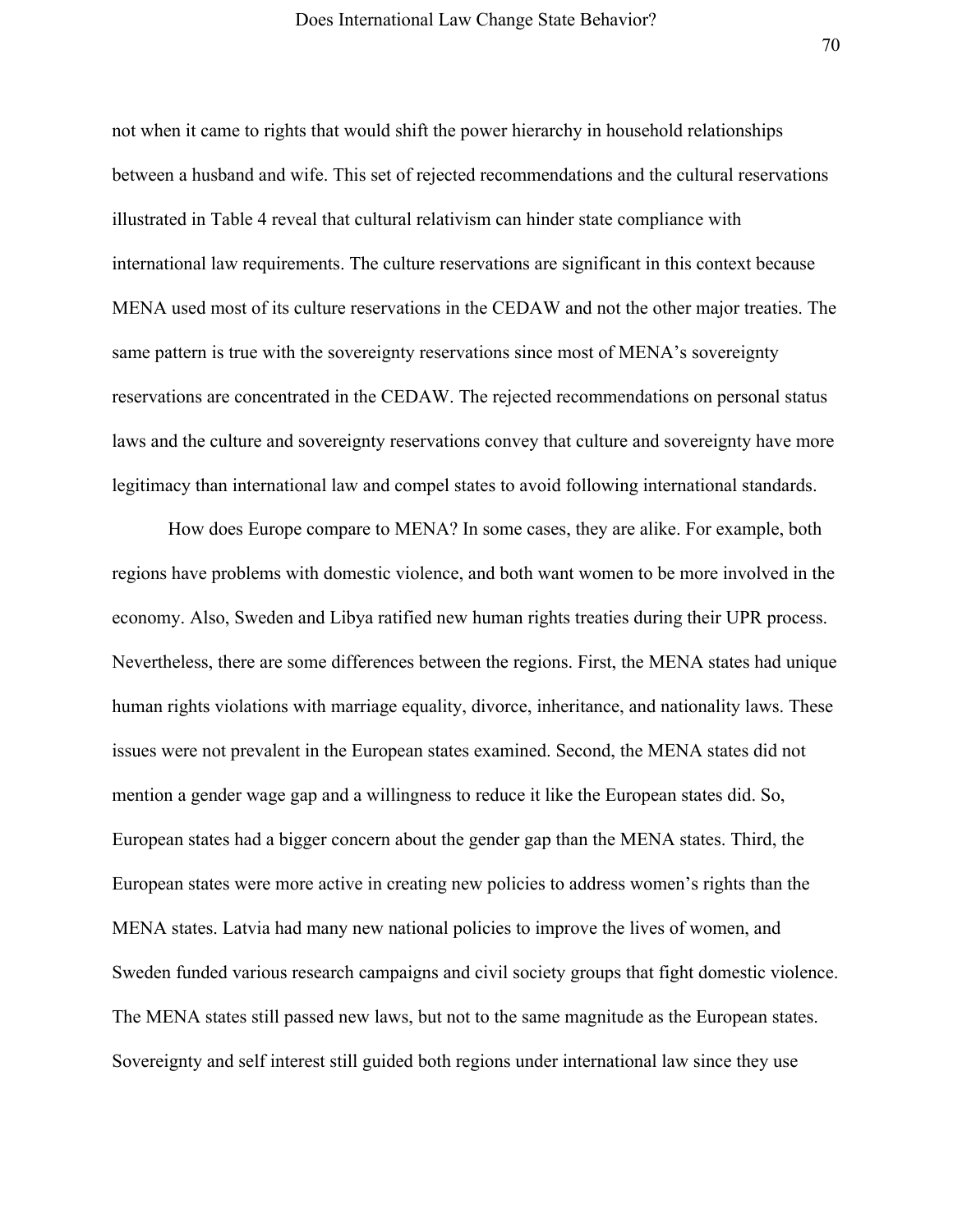treaty reservations and pick and choose what recommendations they wanted to fulfil. Additionally, cultural relativism is evident in the declined recommendations of the MENA group, and no cultural relativism is displayed in the European states. Both MENA states declined recommendations about marriage, divorce, child custody, inheritance, and physical abuse. Therefore, cultural relativism and the amount of new policies are vital differences between the European states and the MENA states.

The first hypothesis was proven. The European group responded to the recommendations with more policies than the MENA group (Table 6). This is likely because the European cases have political stability with strong government institutions that can make changes to address human rights concerns. The European group also had higher freedom levels than the MENA group (Table 2) which may have played a role in their responsiveness. States that have higher freedom levels have more respect for human rights. So, it makes sense that states with more respect for human rights responded to the recommendations with more policies than states with low freedom levels. Conversely, states with low freedom levels are less likely to protect human rights than states with high levels. Therefore, states with low freedom levels are expected to not respond with many new policies that address human rights concerns.

#### **Chapter 5: Conclusion**

This study examined if international law can change the behavior of states towards protecting women's rights. The major findings are that the European group, Sweden and Latvia, responded with more governmental action than the MENA group, Libya and the UAE. Still, the MENA group did make changes in its domestic laws to support women, just not to the same extent as the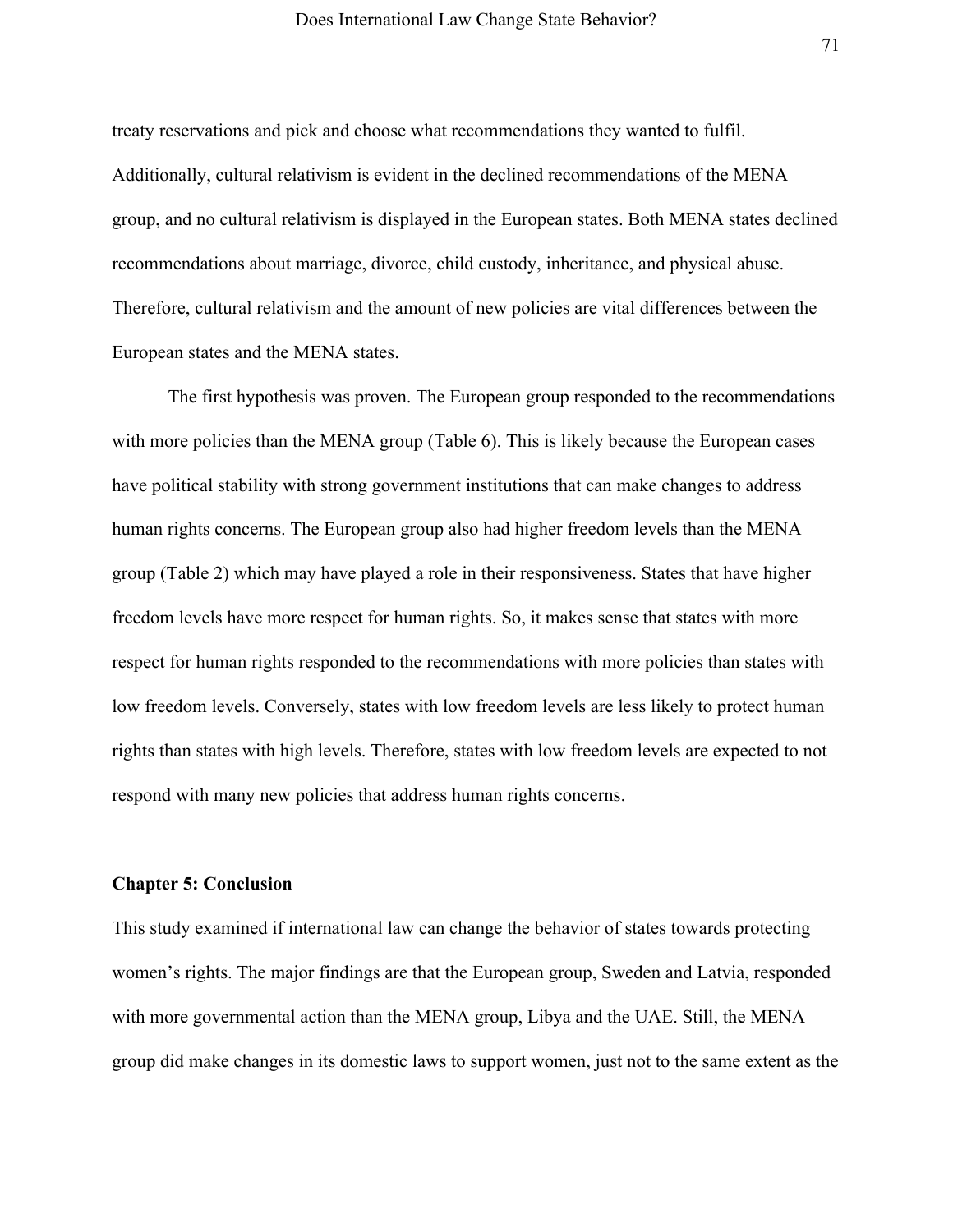European group. Furthermore, each region experienced different human rights concerns and violations. Domestic violence and the gender wage gap were two primary violations in the European cases, whereas domestic violence and personal status violations were concentrated in the MENA cases. The Optional Protocol had little effect on complying with international law standards. The UAE had more effective policies than Libya despite not ratifying the Optional Protocol. Likewise, Latvia adopted many new laws into its domestic sphere to empower women while not being ratified to the Optional Protocol. Ratification to the Optional Protocol is correlated with a higher number of accepted recommendations and more support of international human rights institutions than states with no ratification status. To conclude, hypothesis one was proven. The European group was more responsive and compliant with international law standards than the MENA group. To the contrary, hypothesis two was unfounded. Ratification to the Optional Protocol has no effect on responding and complying with international law standards.

Nevertheless, it is hard to say with certainty that there is causation between international law and state behavior. Of course, states do not accept every single recommendation from the UN. It appears to be the case that states accept recommendations and make changes to their domestic laws as long as they are compatible with the states' values and sovereignty. For international law requirements to be embraced, they have to coincidentally overlap with the standards and capacities of the state. A top-down system is created where international law passes down legal requirements to the states. However, states can filter what they want to accept and protect, and what they do not. International law is too compatible with state sovereignty. The enforcement of treaties, treaty reservations, and cultural relativism illustrate how states still have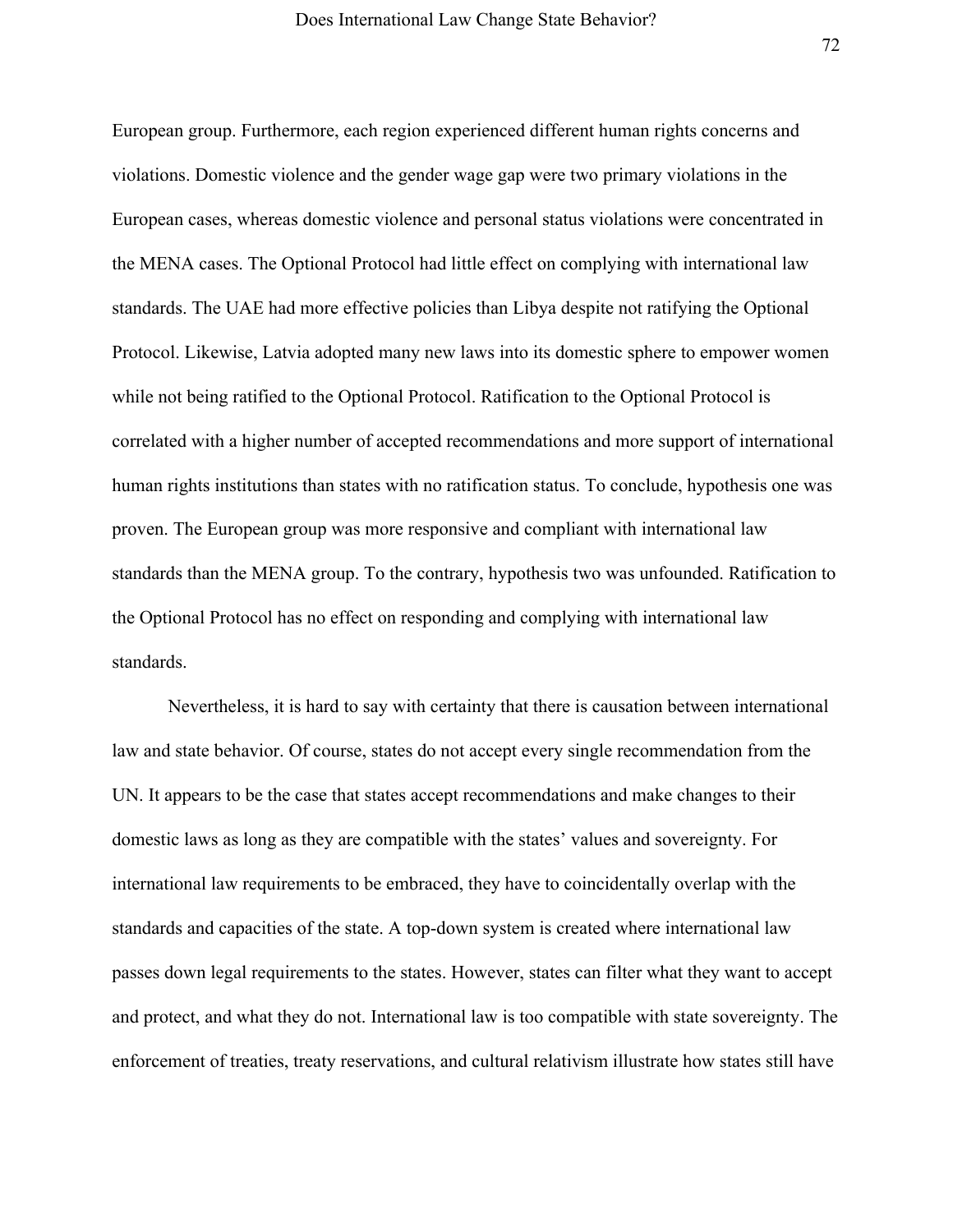great power in international law. Overall, state sovereignty and autonomy are still prioritized over international law.

So, does this prove that international law works? It depends on the expectations that citizens, states, and international legal institutions themselves have of international law. Is international law suppose to be compatible with state sovereignty, or is it suppose to directly intervene in the domestic affairs of a state? Is international law only responsible for transferring legal requirements to states from a top-down approach? If international law is only to transfer legal standards, then it is partially succeeding. It is partially successful because some standards are accepted and others are rejected. The domestic laws passed illustrate that states are accepting some legal standards and trying to materialize them into policies. Yet, even though there may be new laws, this does not mean that the laws will be effective and actually work. In this sense, a balance is struck between international law and the state. International law passes down legal standards to the state, the state picks which standards it wants to follow, and then it is responsible for implementing meaningful policies to enforce those standards. Yet, there are still major hurdles to international law compliance. Sovereignty and cultural relativism determine what standards the state follows and if the state complies with international law. Ultimately, international law does have the power to promote human rights, but the practice and protection of human rights is dependent on the state and sovereignty.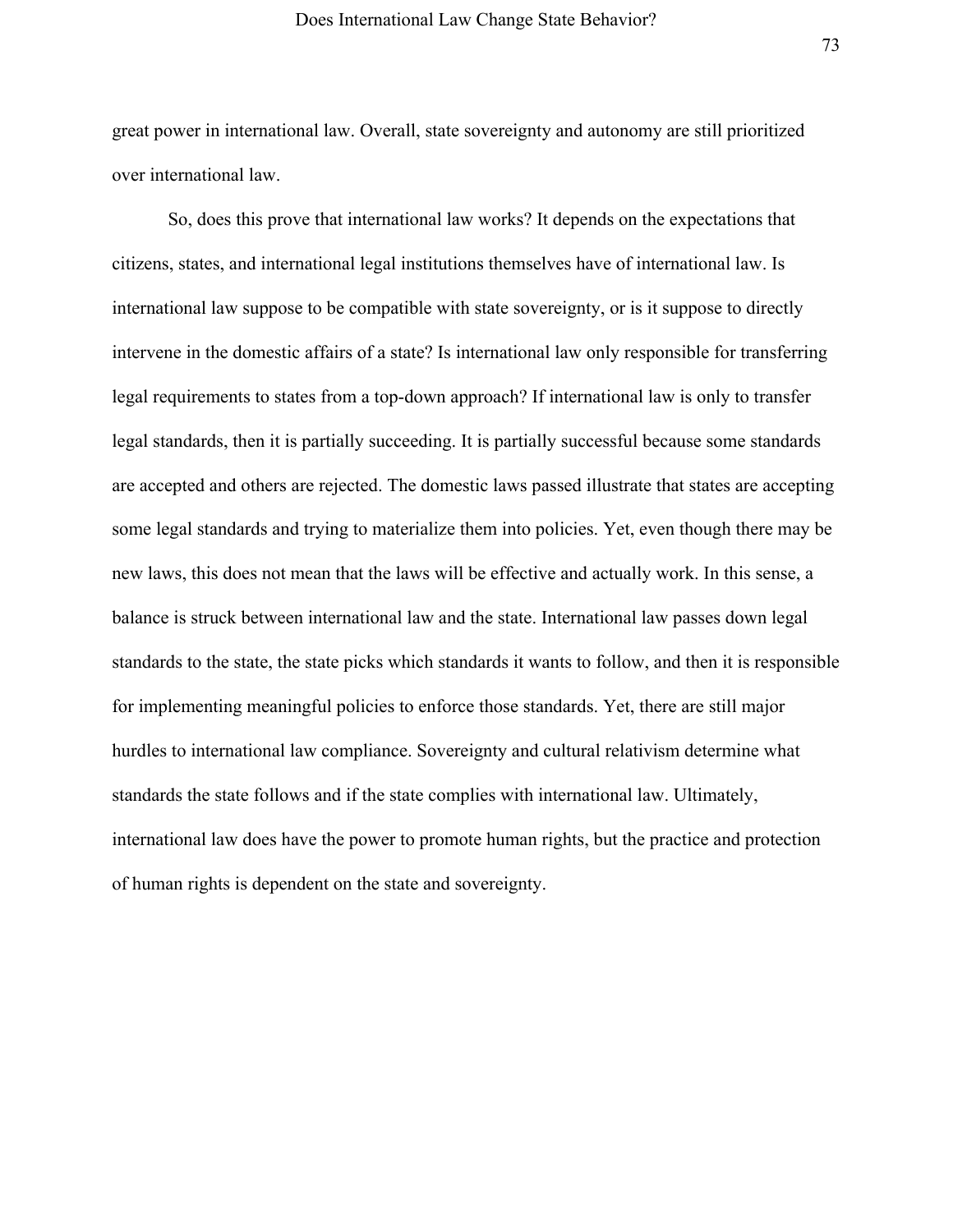## References

- Amnesty International. 2018. "Latvia 2017/2018." Accessed December 6th, 2018. <https://www.amnesty.org/en/countries/europe-and-central-asia/latvia/report-latvia/>
- Amnesty International. 2018. "Libya 2017/2018." Accessed December 6th, 2018. <https://www.amnesty.org/en/countries/middle-east-and-north-africa/libya/report-libya/>
- Amnesty International. 2018. "Sweden 2017/2018." Accessed December 6th, 2018. <https://www.amnesty.org/en/countries/europe-and-central-asia/sweden/report-sweden/>
- Amnesty International. 2018. "United Arab Emirates 2017/2018." Accessed December 6th,
- 2018. <https://www.amnesty.org/en/countries/middle-east-and-north-africa/united-arab-emirates/> [report-united-arab-emirates/](https://www.amnesty.org/en/countries/middle-east-and-north-africa/united-arab-emirates/)
- Churchill, Robert. 2006. *Human Rights and Global Diversity*. Upper Saddle River: Pearson Education.
- Cole, Wade. 2009. "Hard and Soft Commitments to Human Rights Treaties, 1966-2000." *Sociological Forum* 24, no. 3 (September): 563-588. [https://doi.org/10.1111/](https://doi.org/10.1111/J.1573-7861.2009.01120.x) [J.1573-7861.2009.01120.x](https://doi.org/10.1111/J.1573-7861.2009.01120.x)
- Davies, Mathew. 2014. "States of Compliance?: Global Human Rights Treaties and ASEAN Member States." *Journal of Human Rights* 13, no. 4 (October-December): 414-433. <https://doi.org/10.1080/14754835.2014.886949>.
- Jones, William. 2017. "Human Rights Treaty Ratification Behavior: An ASEAN Way of Creating Regional Standards." *Journal of Global Analysis* 7, no. 1 (Winter): 9-35. <http://web.a.ebscohost.com.libserv-prd.bridgew.edu/ehost/pdfviewer/pdfviewer?vid=17&> [sid=fb0f7618-c170-4b8e-ac16-b5f8d8ef868b%40sessionmgr4008.](http://web.a.ebscohost.com.libserv-prd.bridgew.edu/ehost/pdfviewer/pdfviewer?vid=17&)
- Human Rights Watch. 2018. "European Union Events of 2017." Accessed December 6th, 2018. <https://www.hrw.org/world-report/2018/country-chapters/european-union#a09f4b>
- Human Rights Watch. 2018. "Libya Events of 2017." Accessed December 6th, 2018. <https://www.hrw.org/world-report/2018/country-chapters/libya>

Human Rights Watch. 2018. "United Arab Emirates Events of 2017." Accessed December 6th, 2018. <https://www.hrw.org/world-report/2018/country-chapters/united-arab-emirates>

- Murphy, Sean. 2012. *Principles of International Law.* St. Paul: Thomson Reuters.
- Nielsen, R. A., & Simmons, B. A. 2015. "Rewards for Ratification: Payoffs for Participating in the International Human Rights Regime?" *International Studies Quarterly* 59, no. 2 (June): 197-208. [https://doi.org/10.1111/isqu.12142.](https://doi.org/10.1111/isqu.12142)
- United Nations Office of the High Commissioner for Human Rights. 2018a. "Status of Ratification Interactive Dashboard." Accessed December 6th, 2018. <http://indicators.ohchr.org/>

United Nations Office of the High Commissioner for Human Rights. 2018b. "Second Optional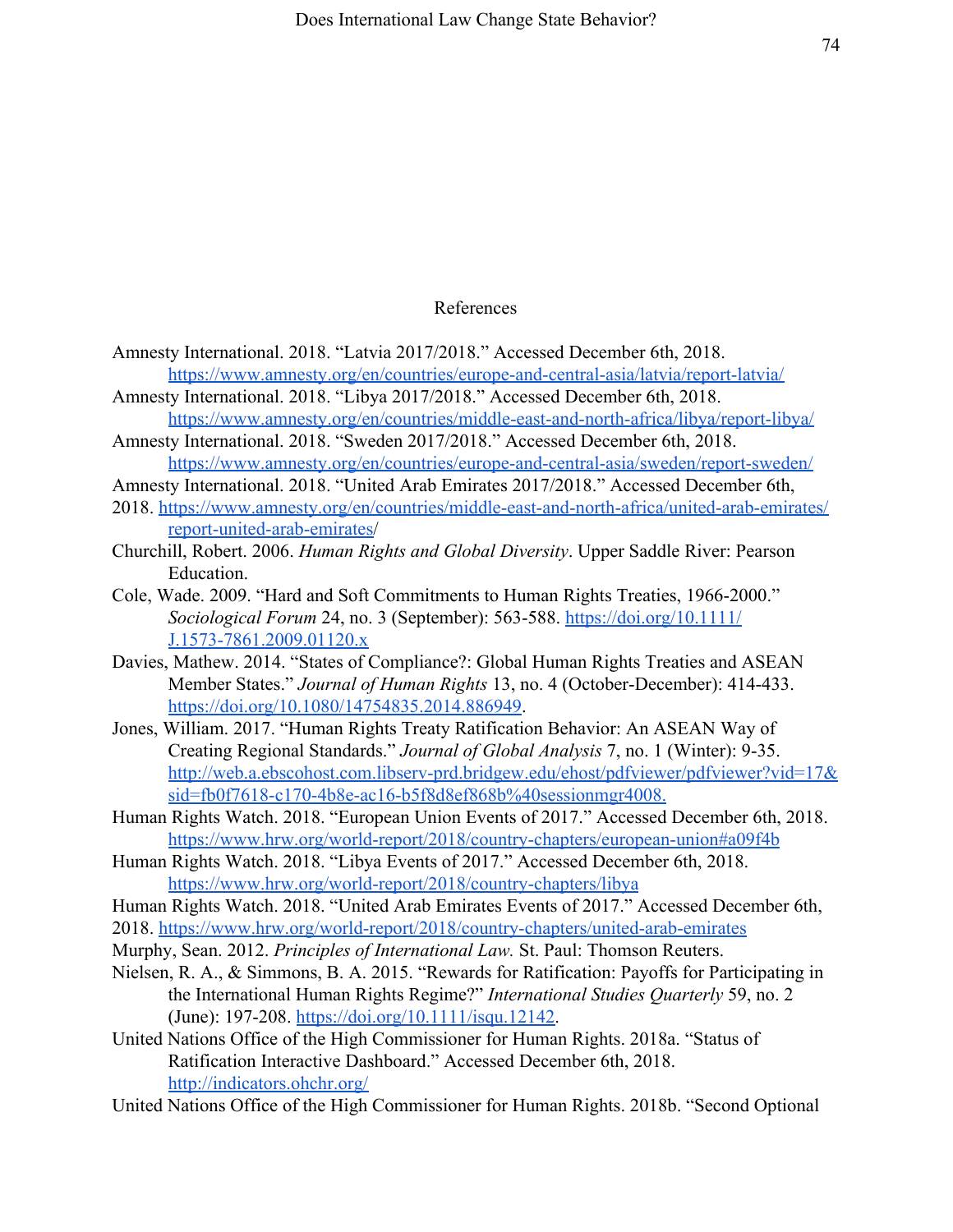Protocol to the International Covenant on Civil and Political Rights, Aiming at the Abolition of the Death Penalty." Accessed December 12th, 2018. <https://www.ohchr.org/EN/ProfessionalInterest/Pages/2ndOPCCPR.aspx>

- Refugee Documentation Centre. 2015. "Country Marriage Pack." Accessed December 1st, 2018. [https://www.ecoi.net/en/file/local/1026570/1930\\_1473757407\\_libya-cmp-october-2015.p](https://www.ecoi.net/en/file/local/1026570/1930_1473757407_libya-cmp-october-2015.pdf) [df](https://www.ecoi.net/en/file/local/1026570/1930_1473757407_libya-cmp-october-2015.pdf)
- United Nations Human Rights Council (UNHRC). 2010. "Report of the Working Group on the Universal Periodic Review." Accessed December 6th, 2018. https://documents-dds-ny.un.org/doc/UNDOC/GEN/G15/076/76/PDF/G1507676.pdf?Op enElement.
- UNHRC. 2011a. "Report of the Working Group on the Universal Periodic Review." Accessed December 6th, 2018. https://documents-dds-ny.un.org/doc/UNDOC/GEN/G11 /146/18/PDF/G1114618.pdf?OpenElement
- UNHRC. 2011b. "Report of the Working Group on the Universal Periodic Review." (Microsoft Word Document). Accessed December 6th, 2018. [https://www.ohchr.org/](https://www.ohchr.org/EN/HRBodies/UPR/Pages/LVIndex.aspx) [EN/HRBodies/UPR/Pages/LVIndex.aspx](https://www.ohchr.org/EN/HRBodies/UPR/Pages/LVIndex.aspx)
- UNHRC. 2011c. "Report of the Working Group on the Universal Periodic Review." Accessed December 6th, 2018. [https://documents-dds-ny.un.org/doc/UNDOC/GEN/G11](https://documents-dds-ny.un.org/doc/UNDOC/GEN/G11/100/97/PDF/G1110097.pdf?OpenElement) [/100/97/PDF/G1110097.pdf?OpenElement](https://documents-dds-ny.un.org/doc/UNDOC/GEN/G11/100/97/PDF/G1110097.pdf?OpenElement)
- UNHRC. 2014a. "Summary prepared by the Office of the United Nations High Commissioner for Human Rights in accordance with paragraph 15 (c) of the annex to Human Rights Council resolution 5/1 and paragraph 5 of the annex to Council resolution 16/21." Accessed December 6th, 2018. [https://documents-dds](https://documents-dds-ny.un.org/doc/UNDOC/GEN/G14/191/11/PDF/G1419111.pdf?OpenElement) [-ny.un.org/doc/UNDOC/GEN/G14/191/11/PDF/G1419111.pdf?OpenElement](https://documents-dds-ny.un.org/doc/UNDOC/GEN/G14/191/11/PDF/G1419111.pdf?OpenElement)
- UNHRC. 2014b. "National report submitted in accordance with paragraph 5 of the annex to Human Rights Council resolution 16/21." Accessed September 6th, 2018. [https://documents-dds-ny.un.org/doc/UNDOC/GEN/G14/219/73/PDF/G1421973.pdf?Op](https://documents-dds-ny.un.org/doc/UNDOC/GEN/G14/219/73/PDF/G1421973.pdf?OpenElement) [enElement](https://documents-dds-ny.un.org/doc/UNDOC/GEN/G14/219/73/PDF/G1421973.pdf?OpenElement)
- UNHRC. 2015a. "Report of the Working Group on the Universal Periodic Review." Accessed December 6th, 2018. [https://documents-dds-ny.un.org/doc/UNDOC/GEN/](https://documents-dds-ny.un.org/doc/UNDOC/GEN/G15/076/76/PDF/G1507676.pdf?OpenElement) [G15/076/76/PDF/G1507676.pdf?OpenElement](https://documents-dds-ny.un.org/doc/UNDOC/GEN/G15/076/76/PDF/G1507676.pdf?OpenElement)
- UNHRC. 2015b. "Compilation prepared by the Office of the United Nations High Commissioner for Human Rights in accordance with paragraph 15 (b) of the annex to Human Rights Council resolution 5/1 and paragraph 5 of the annex to Council resolution 16/21." Accessed December 6th, 2018. [https://documents-dds-ny.un.org/doc/](https://documents-dds-ny.un.org/doc/UNDOC/GEN/G15/263/71/PDF/G1526371.pdf?OpenElement) [UNDOC/GEN/G15/263/71/PDF/G1526371.pdf?OpenElement](https://documents-dds-ny.un.org/doc/UNDOC/GEN/G15/263/71/PDF/G1526371.pdf?OpenElement)
- UNHRC. 2015c. "Summary prepared by the Office of the United Nations High Commissioner for Human Rights in accordance with paragraph 15 (c) of the annex to Human Rights Council resolution 5/1 and paragraph 5 of the annex to Council resolution 16/21." Accessed December 6th, 2018. [https://documents-dds-ny.un.org/doc/UNDOC/](https://documents-dds-ny.un.org/doc/UNDOC/GEN/G15/251/61/PDF/G1525161.pdf?OpenElement) [GEN/G15/251/61/PDF/G1525161.pdf?OpenElement](https://documents-dds-ny.un.org/doc/UNDOC/GEN/G15/251/61/PDF/G1525161.pdf?OpenElement)
- UNHRC. 2015d. "Summary prepared by the Office of the United Nations High Commissioner for Human Rights in accordance with paragraph 15 (c) of the annex to Human Rights Council resolution 5/1 and paragraph 5 of the annex to Council resolution 16/21." Accessed December 6th, 2018. [https://documents-dds-ny.un.org/doc](https://documents-dds-ny.un.org/doc/UNDOC/GEN/G15/037/32/PDF/G1503732.pdf?OpenElement)